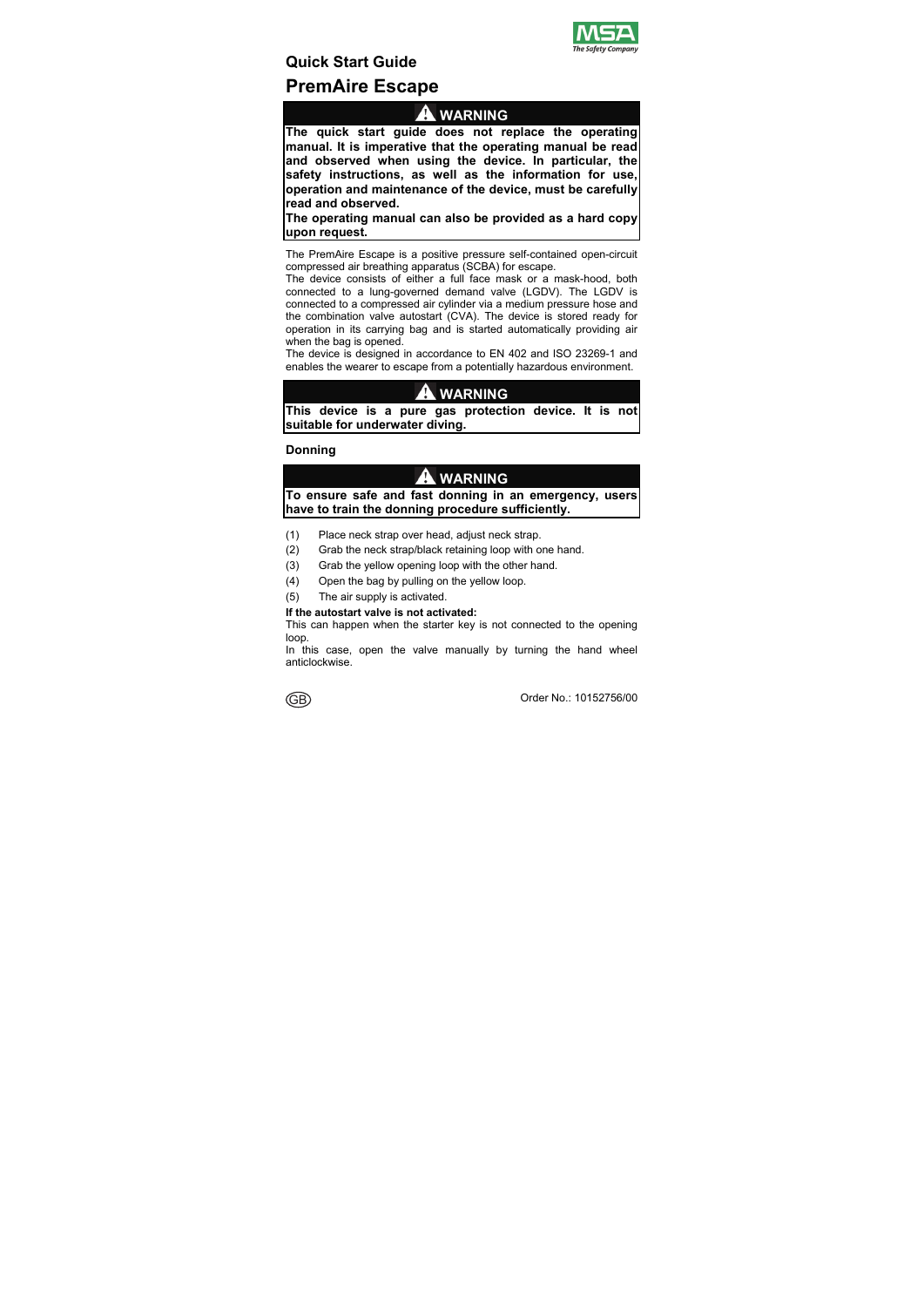

| Mask-Hood |                                                                                            |  | <b>Full Face Mask</b>                                                                                                   |  |  |  |
|-----------|--------------------------------------------------------------------------------------------|--|-------------------------------------------------------------------------------------------------------------------------|--|--|--|
|           | Grab mask-hood by the LGDV.                                                                |  | Grab full face mask by the<br>LGDV.                                                                                     |  |  |  |
|           | Slip the mask-hood on from<br>back of the head and tighten<br>with straps and neck string. |  | Press full face mask on face to<br>create a tight face seal.                                                            |  |  |  |
|           | To activate LGDV, inhale once<br>forcefully or push the flush<br>button.                   |  | To activate LGDV, inhale once<br>forcefully or push the flush<br>button.<br>Quickly complete donning full<br>face mask. |  |  |  |
|           |                                                                                            |  |                                                                                                                         |  |  |  |

- (6) Close and adjust waist belt if applicable.
- (7) Escape immediately and return to uncontaminated and nonhazardous area.
- (8) Check pressure gauge regularly.
- (9) Remove device only in an uncontaminated area.

### **After use**

- (1) Remove mask-hood or full face mask.
- (2) Push the red stand-by button of the LGDV to switch off the air flow.
- (3) Put device components back into carrying bag.
- (4) Hand over device to service.

# **WARNING**

**Do not throw off the compressed air breathing apparatus. This could damage the valve and any remaining compressed air could escape suddenly.** 

**This could cause fatal injury to you or to any bystanders.** 

# **WARNING**

**After use the device has to be serviced to be ready to operate!** 

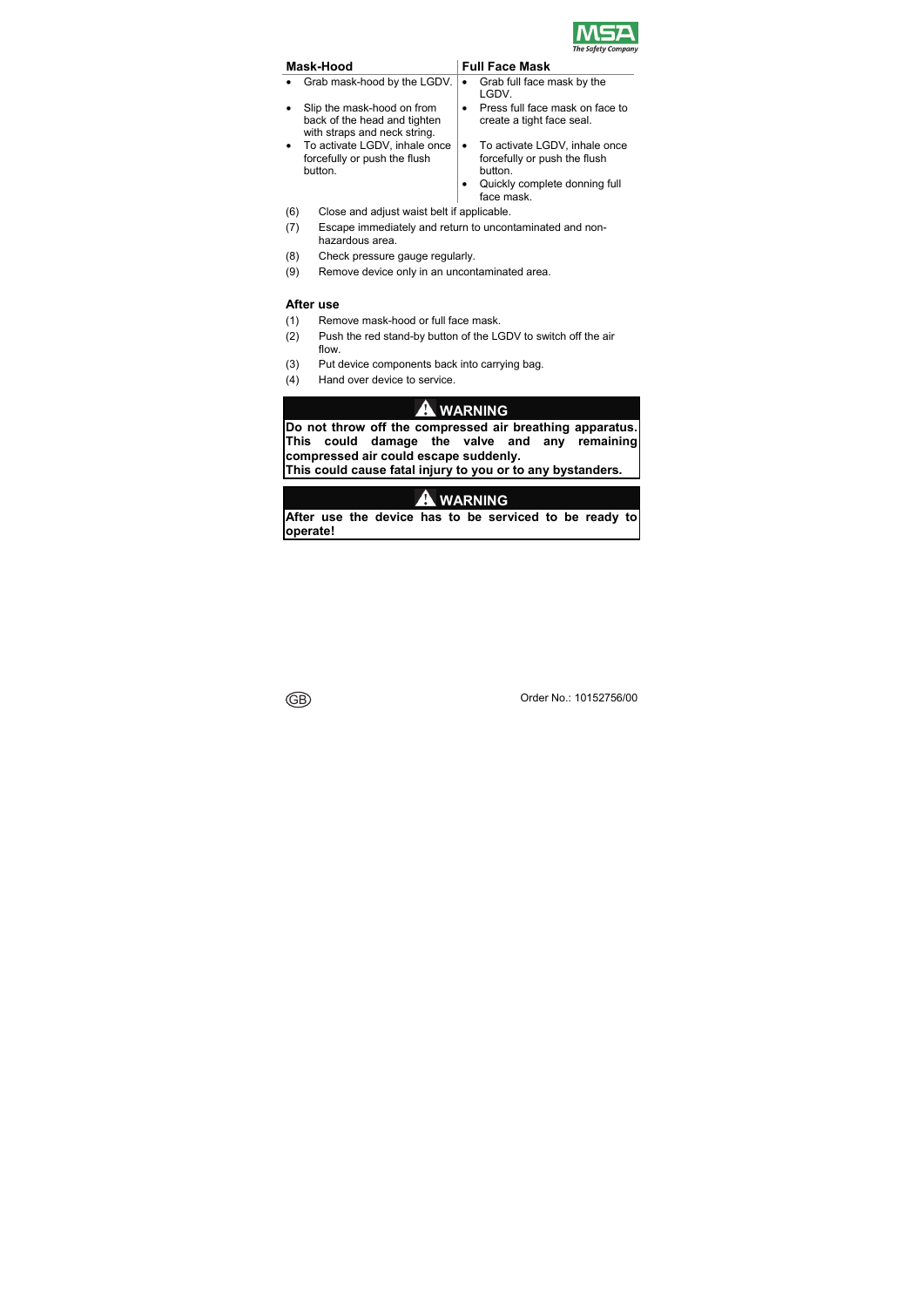

# **Kurzanleitung PremAire Escape**

# **WARNUNG**

**Die Kurzanleitung ist kein Ersatz für die Gebrauchsanleitung. Die Gebrauchsanleitung ist für die Nutzung des Geräts unbedingt zu lesen und zu beachten. Insbesondere**  die darin enthaltenen Sicherheitshinweise sowie **Angaben zu Einsatz, Betrieb und Wartung des Geräts müssen aufmerksam gelesen und beachtet werden.** 

**Die Gebrauchsanleitung kann auf Wunsch auch in Papierform zur Verfügung gestellt werden.** 

Der PremAire Escape ist ein Überdruck-Pressluftatmer für die Flucht. Das Gerät besteht entweder aus einer Vollmaske oder einer

Maskenhaube, jeweils verbunden mit einem Lungenautomaten. Der Lungenautomat ist über einen Mitteldruckschlauch und das Combination Valve Autostart (CVA) mit einer Druckluftflasche verbunden. Das Gerät wird betriebsbereit in seiner Tragetasche gelagert und beginnt beim Öffnen automatisch mit der Bereitstellung von Luft.

Das Gerät ist nach EN 402 und ISO 23269-1 ausgeführt und ermöglicht dem Träger die Flucht aus einer potenziell gefährlichen Umgebung.

# **WARNUNG**

**Dieses Gerät ist ein reines Gasschutzgerät. Es ist nicht zum Tauchen geeignet.** 

**Aufsetzen** 

# **A** WARNUNG

**Um bei einem Notfall ein sicheres und schnelles Anlegen sicherzustellen, müssen Benutzer das Anlegeverfahren ausreichend trainieren.** 

- (1) Legen Sie das Nackenband über den Kopf und passen Sie es an.
- (2) Greifen Sie das Nackenband / die schwarze Halteschlaufe mit einer Hand.
- (3) Greifen Sie die gelbe Öffnungsschlaufe mit der anderen Hand.
- (4) Öffnen Sie die Tasche durch Ziehen an der gelben Schlaufe.
- (5) Die Luftversorgung ist aktiviert.

#### **Sollte das Autostartventil nicht aktiviert werden:**

Das kann geschehen, wenn der Starterschlüssel nicht mit der Öffnungsschlaufe verbunden ist.

Öffnen Sie in diesem Fall das Ventil von Hand durch Drehen des Handrads gegen den Uhrzeigersinn.

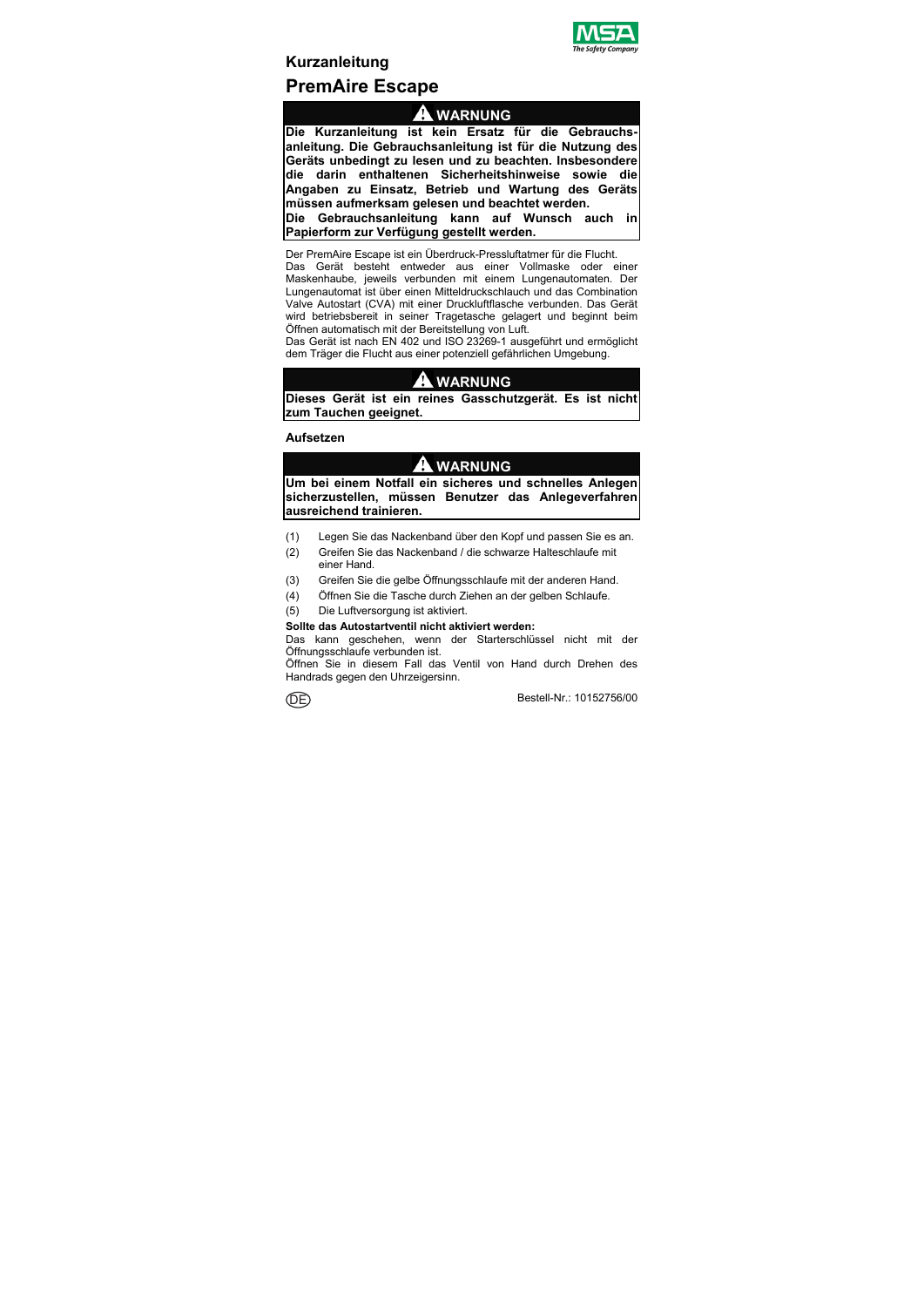

### **Maskenhaube Vollmaske**

- Greifen Sie die Maskenhaube am Lungenautomaten.
- Ziehen Sie die Maskenhaube vom Hinterkopf her über und ziehen Sie sie mit den Bändern und der Nackenkordel fest.
- Zum Aktivieren des Lungenautomaten atmen Sie einmal kräftig ein oder drücken Sie den Spülknopf.

- Greifen Sie die Vollmaske am Lungenautomaten.
- Drücken Sie sich die Vollmaske ans Gesicht, um eine gute Abdichtung am Gesicht zu erreichen.
- Zum Aktivieren des Lungenautomaten atmen Sie einmal kräftig ein oder drücken Sie den Spülknopf.
- Legen Sie die Vollmaske schnell und vollständig an.
- (6) Schließen Sie gegebenenfalls den Hüftgurt und passen Sie ihn an.
- (7) Fliehen Sie sofort und gehen Sie in eine unbelastete und ungefährliche Umgebung zurück.
- (8) Prüfen Sie regelmäßig das Manometer.
- (9) Entfernen Sie die Austauschflasche nur in einer unbelasteten Umgebung.

### **Nach Gebrauch**

- (1) Nehmen Sie die Maskenhaube oder die Vollmaske ab.
- (2) Drücken Sie zum Abschalten des Luftstroms auf die rote Standby-Taste des Lungenautomaten.
- (3) Legen Sie die Gerätekomponenten in die Tragetasche zurück.
- (4) Übergeben Sie das Gerät zur Wartung.

### **WARNUNG**

**Werfen Sie den Pressluftatmer nicht ab. Dabei könnte das Ventil beschädigt werden und verbliebene Druckluft schlagartig entweichen.** 

**Dadurch können Sie oder andere Personen lebensgefährlich verletzt werden.** 

# **WARNUNG**

**Nach Gebrauch muss das Gerät gewartet werden, um wieder betriebsbereit zu sein!** 

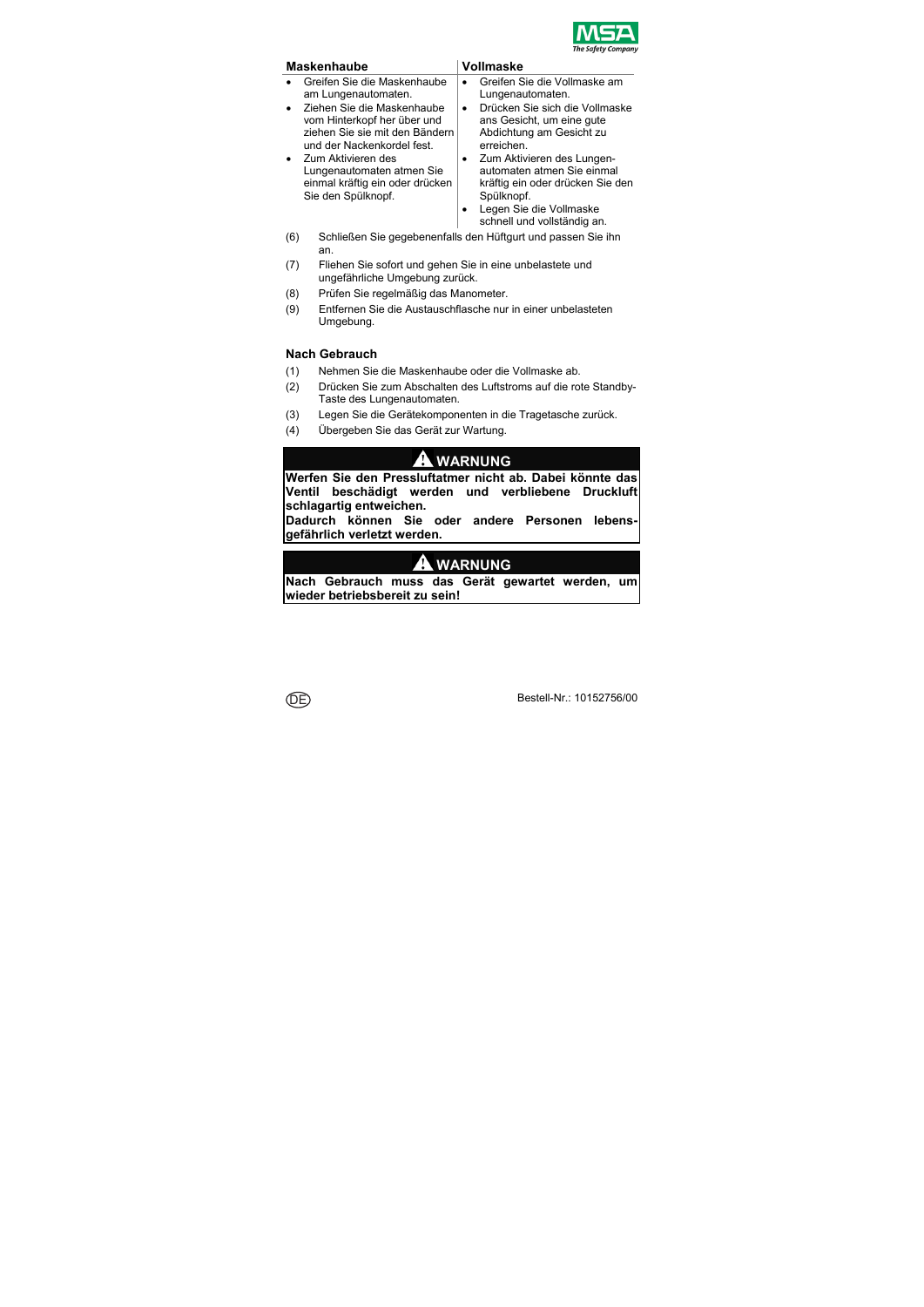

# **Guia de Início Rápido PremAire Escape**

### **AVISO**

**O guia rápido não substitui o manual de operação. É indispensável que o manual de operação seja lido e respeitado quando o aparelho for usado. Principalmente as instruções de segurança e as informações sobre uso, funcionamento e manutenção do dispositivo têm que ser cuidadosamente lidas e respeitadas.** 

**Quando solicitado, o manual de operação pode também ser fornecido em papel.** 

O PremAire Escape é um aparelho de respiração autônomo (SCBA) de ar comprimido, de circuito aberto, para a fuga.

O dispositivo consiste ou de uma máscara facial inteira ou de máscaracapuz, ambas conectadas a uma válvula de demanda (LGDV). A LGDV está conectada a um cilindro de ar comprimido através de uma mangueira de média pressão e o conjunto de válvula de combinação autostart (CVA). O dispositivo é guardado pronto para funcionar e inicia o seu funcionamento fornecendo ar assim que a bolsa é aberta.

O equipamento foi projetado de acordo com as normas EN 402 e ISO 23269-1 e permite a fuga do usuário de um ambiente potencialmente perigoso.

### **AVISO**

**Este equipamento é um puro dispositivo de proteção de gás. Não se destina ao mergulho.** 

### **Colocação**

# **AVISO**

**Para garantir a colocação segura e rápida durante uma emergência, os usuários devem treinar suficientemente o procedimento de colocação.** 

- (1) Passe a faixa do pescoço pela cabeça, ajuste a faixa do pescoço.
- (2) Pegue a faixa do pescoço/alça de retenção preta com uma das mãos.
- (3) Segure a alça de abertura amarela com a outra mão.
- (4) Abra a bolsa puxando a alça amarela.
- (5) A alimentação do ar está ativada.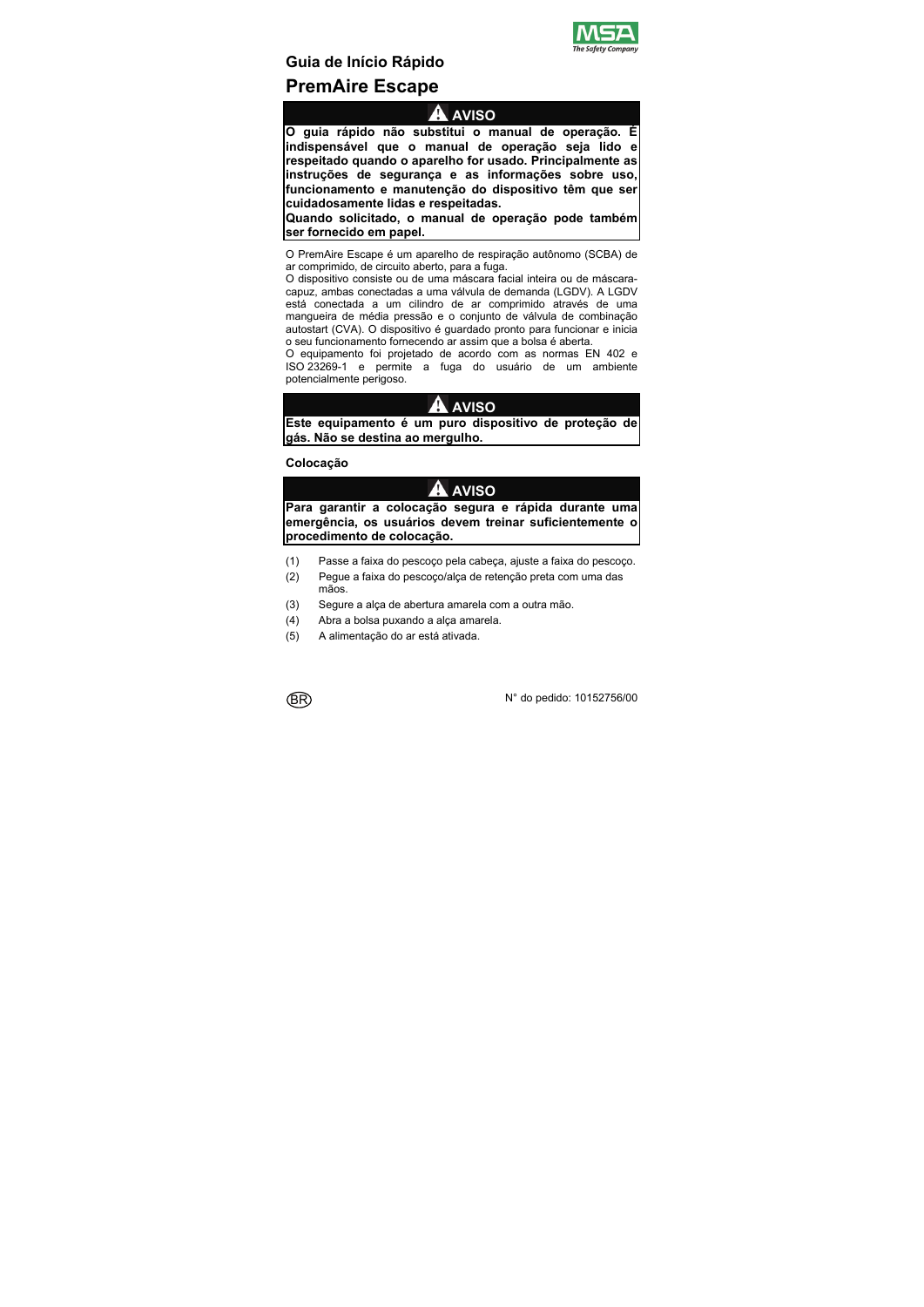

#### **Se a válvula autostart não estiver ativada:**

Isto pode ser feito quando a chave de ativação não estiver colocada na alça de abertura.

Neste caso, abra a válvula manualmente girando a roda no sentido antihorário.

| Máscara-capuz                                                                                                                                                                         | Máscara facial inteira                                                                                                                                                                                                                            |  |  |
|---------------------------------------------------------------------------------------------------------------------------------------------------------------------------------------|---------------------------------------------------------------------------------------------------------------------------------------------------------------------------------------------------------------------------------------------------|--|--|
| Segure a máscara-capuz pela<br>LGDV.                                                                                                                                                  | Peque a máscara facial inteira<br>pela LGDV.                                                                                                                                                                                                      |  |  |
| Coloque a máscara a partir de<br>detrás da cabeça e aperte com<br>faixas e a tira do pescoco.<br>Para ativar a LGDV, inale uma<br>vez energicamente ou aperte o<br>botão de descarga. | Pressione a máscara facial<br>inteira na face para criar uma<br>vedação firme na face.<br>Para ativar a LGDV, inale uma<br>٠<br>vez energicamente ou aperte o<br>botão de descarga.<br>Termine a colocação colocando<br>a máscara facial inteira. |  |  |
| Se aplicável, ajuste e feche o cinto.<br>(6)                                                                                                                                          |                                                                                                                                                                                                                                                   |  |  |

- (7) Fuja imediatamente e retorne à área não contaminada e não perigosa.
- (8) Verifique o manômetro regularmente.
- (9) Remova o dispositivo apenas em área não contaminada.

#### **Depois de usar**

- (1) Remova a máscara-capuz ou a máscara facial inteira.
- (2) Aperte o botão vermelho de repouso da LGDV para desligar o fluxo de ar
- (3) Coloque os componentes do dispositivo de volta na bolsa de transporte.
- (4) Encaminhe o dispositivo para a assistência.

# **AVISO**

**Não arremesse o aparelho de respiração autônoma. Isso pode danificar a válvula e o ar comprimido restante pode sair repentinamente.** 

**Pode provocar acidentes mortais em você e em todos à sua volta.** 

| <b>A</b> AVISO                             |  |  |                                                |  |  |  |  |
|--------------------------------------------|--|--|------------------------------------------------|--|--|--|--|
|                                            |  |  | Após usar o dispositivo ele deverá passar pela |  |  |  |  |
| Imanutenção para estar pronto para operar! |  |  |                                                |  |  |  |  |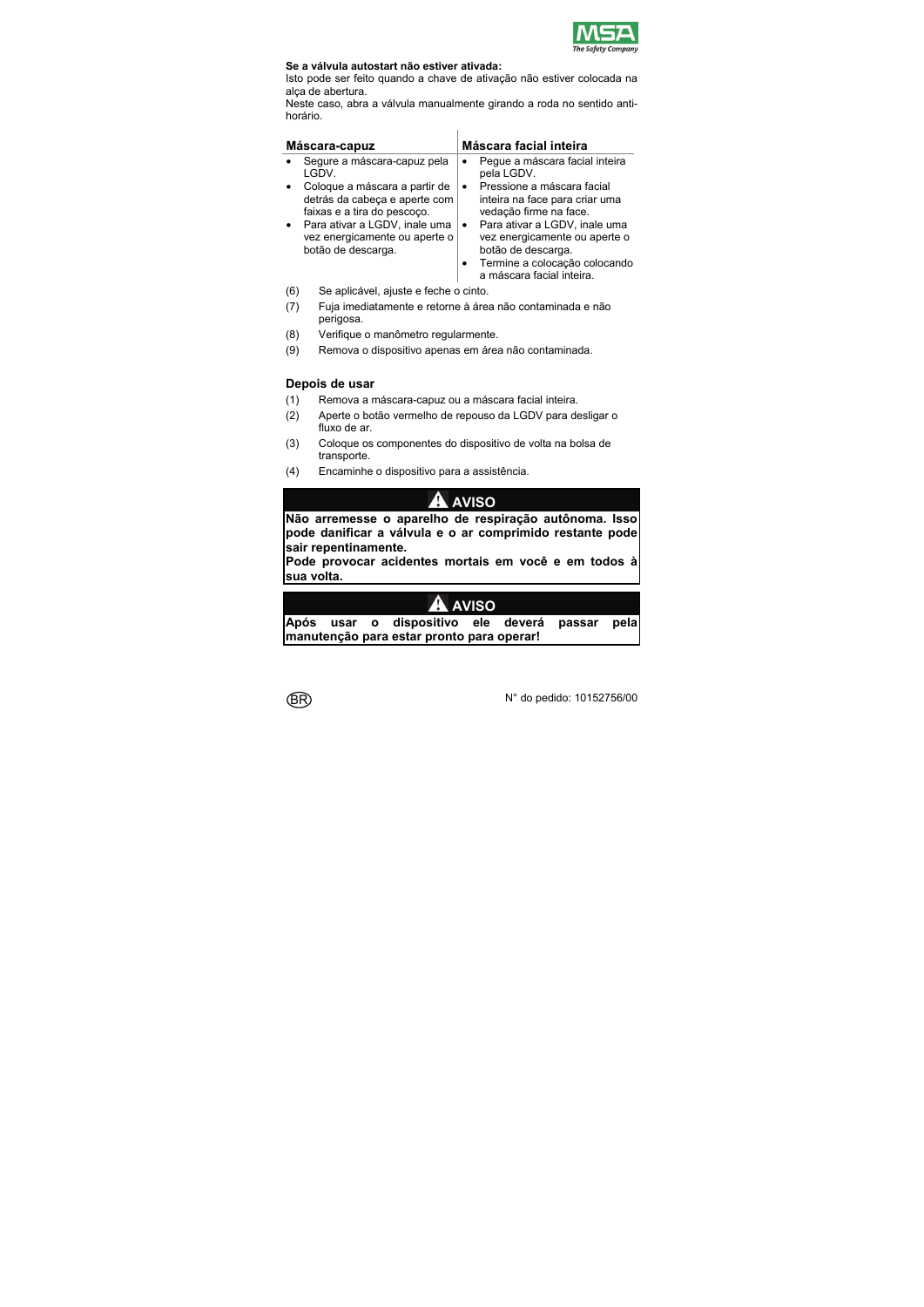### 快速入门指南



### **PremAire Escape**

### 警告

### 快速入门指南不能替代操作手册。在使用装置时,必须仔细 阅读并遵守操作手册。尤其应仔细阅读并遵守其中的相关安全 说明,以及有关装置的使用、操作和维护的信息。 如有需要,MSA 还可提供操作手册的复印件。

PremAire Escape 是一种自持式正压型开路压缩空气逃生呼吸器 (SCBA)。 设备包括一个全面罩或面罩‐头罩,二者都连接到一个肺控供气阀 (LGDV)。LGDV 通过一根中压软管和组合阀自启 (CVA) 连接到压缩气瓶。 设备在其背包中随时准备工作,并在打开背包时自动开始提供空气。 本装置的设计符合 EN 402 和 ISO 23269‐1 标准,可确保佩戴者从存在 潜在危险的环境中逃生。

### 警告

### 本装置仅允许作为气体保护装置使用,禁止在潜水时使用本 装置。

#### 佩戴

#### А 警告

### 为确保能够在紧急情况下快速安全地佩戴装置,使用者必须接受 有关佩戴装置的正规培训。

- (1) 将颈带放置到头上并调整颈带。
- (2) 一只手抓住颈带/黑色保持环。
- (3) 另一只手抓住黄色打开环。
- (4) 拉黄色的环打开背包。
- (5) 气源激活。

#### 如果没有激活 CVA:

启动键没有连接到打开环时会发生此情况。 此时,通过逆时针旋转手轮手动打开阀门。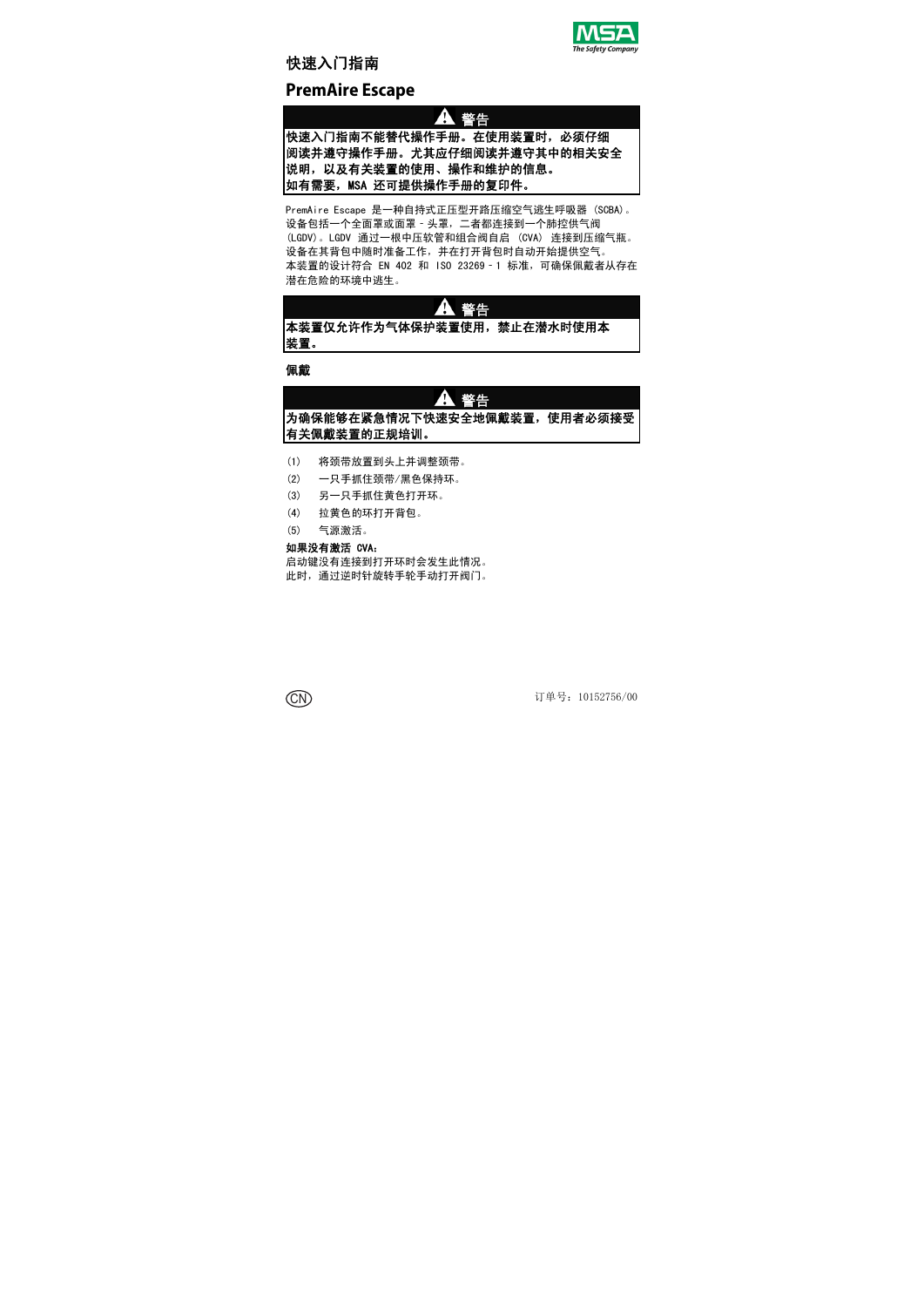

### 面罩-头罩 全面罩

- 
- 将面罩‐头罩从头部后面滑 动并拉紧头带和颈部拉绳。
- 为激活 LGDV, 可猛吸一口气 或按下急流按钮。
- (6) 恰当时闭合并调整腰带。
- (7) 立即逃生并返回无污染和危险的区域。
- (8) 定期检查压力表。
- (9) 只能在无污染区域取下设备。

### 使用后

- (1) 移除面罩‐头罩或全面罩。
- (2) 按 LGDV 的红色待机按钮关闭气流。

剩余的压缩空气可能会突然逸漏。

使用后,必须维修设备以准备工作!

- (3) 将设备组件放回背包。
- (4) 将设备交给维修部。

警告

警告

切勿匆忙脱下压缩空气呼吸器。这样做可能会导致阀体损坏,

- 抓住面罩‐头罩的 LGDV。 抓住全面罩的 LGDV。
	- 按面部上的全面罩形成紧密的 面部密封。
	- 为激活 LGDV, 可猛吸一口气或 按下急流按钮。
	- 快速戴上全面罩。



由此可能会对使用者或周围人员造成致命伤害。

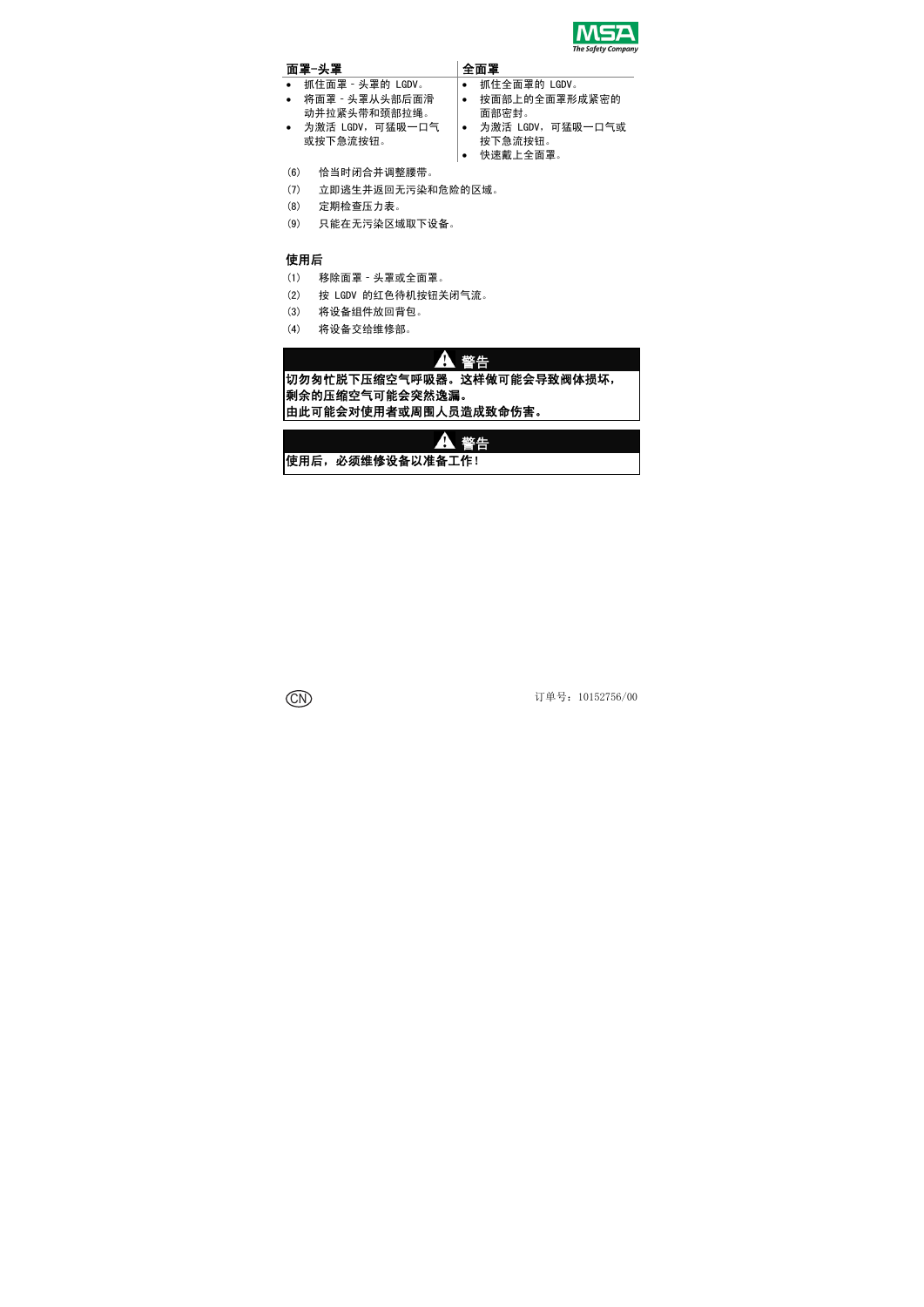

# **Stručný návod k použití PremAire Escape**

# **UPOZORNĚNÍ**

**Tento stručný návod k použití nenahrazuje návod k použití. Je nezbytně nutné, abyste před použitím vybavení prostudovali a posléze dodržovali návod k použití. Zvláště pečlivě musíte přečíst a dodržet bezpečnostní pokyny, jakož i informace o použití, ovládání a údržbě přístroje. Návod k použití lze na požádání poskytnout také v tištěné podobě.** 

PremAire Escape je přetlakové krátkodobé únikové zařízení na stlačený vzduch.

Přístroj se skládá buď z celoobličejové masky, nebo z kukly, které jsou připojené k plicní automatice. Plicní automatika je připojená k tlakové láhvi prostřednictvím středotlaké hadice a kombinovaného ventilu. Přístroj je uložen v přepravní tašce připravený k použití a je uveden do činnosti automaticky při otevření tašky.

Přístroj vyhovuje požadavkům norem EN 402 a ISO 23269-1 a umožňuje nositeli únik z potenciálně nebezpečného prostředí.

# **UPOZORNĚNÍ**

**Přístroj je ochranné zařízení pracující s čistým vzduchem. Není vhodný pro potápění.** 

**Nasazení** 

# **UPOZORNĚNÍ**

**Aby bylo zajištěno bezpečné a rychlé nasazení v případě nouze, musí si uživatelé postup nasazování dostatečně procvičit.** 

- (1) Přetáhněte krční popruh přes hlavu a nastavte ho.
- (2) Uchopte jednou rukou krční popruh/černé poutko.
- (3) Uchopte druhou rukou žluté otevírací poutko.
- (4) Otevřete tašku zatažením za žluté poutko.
- (5) Aktivuje se přívod vzduchu.

### **Není-li aktivován kombinovaný ventil:**

K tomu může dojít, když není startovací klíček připojený k otevíracímu poutku.

V tomto případě otevřete ventil ručně otočením ručního kolečka doleva.

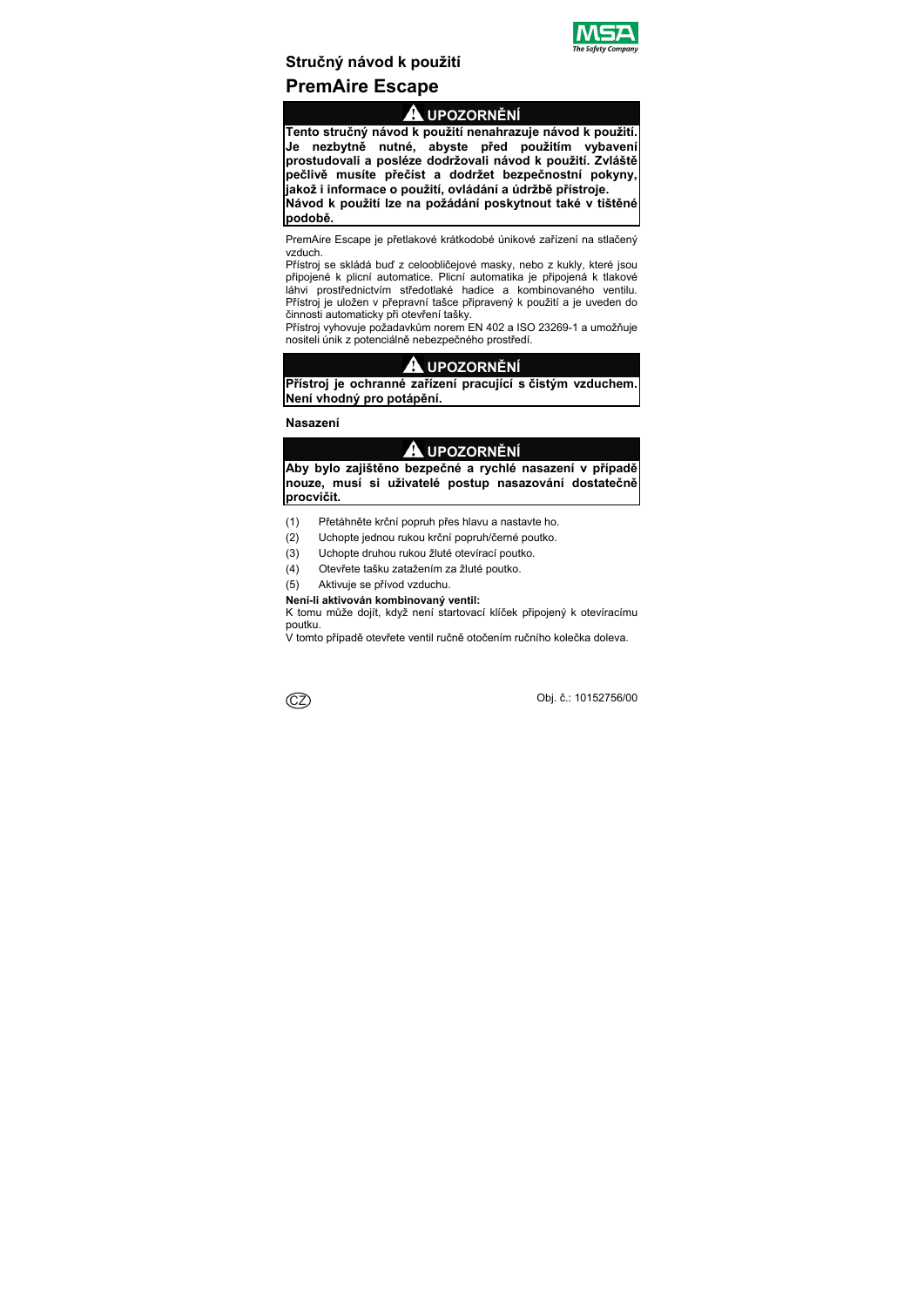

- Uchopte kuklu za plicní automatiku.
- Natáhněte si kuklu na hlavu zezadu a utáhněte řemínky a šňůrku kolem krku.
- Aktivujte plicní automatiku silným nadechnutím nebo stisknutím tlačítka proplachu.

### **Kukla Celoobličejová maska**

- Uchopte celoobličejovou masku za plicní automatiku.
- Přitiskněte masku na obličej, aby dobře těsnila.
- Aktivujte plicní automatiku silným nadechnutím nebo stisknutím tlačítka proplachu.
- Rychle si nasaďte masku.
- (6) Zapněte a nastavte bederní pás (je-li použit).
- (7) Okamžitě opusťte kontaminovaný a nebezpečný prostor.
- (8) Pravidelně kontrolujte manometr.
- (9) Přístroj sundávejte pouze v nekontaminovaném prostředí.

### **Po použití**

- (1) Sundejte si kuklu nebo celoobličejovou masku.
- (2) Stisknutím červeného tlačítka plicní automatiky vypněte proudění vzduchu.
- (3) Vložte komponenty přístroje zpět do tašky.
- (4) Předejte přístroj k provedení servisu.

# **UPOZORNĚNÍ**

**Dýchací přístroj neodhazujte. Mohlo by dojít k poškození ventilu a zbývající stlačený vzduch by mohl náhle uniknout. Mohlo by tím dojít ke smrtelnému zranění vás nebo okolo stojících osob.** 

# **UPOZORNĚNÍ**

**Po použití musí být provedena údržba přístroje, aby byl znovu připraven k provozu!** 

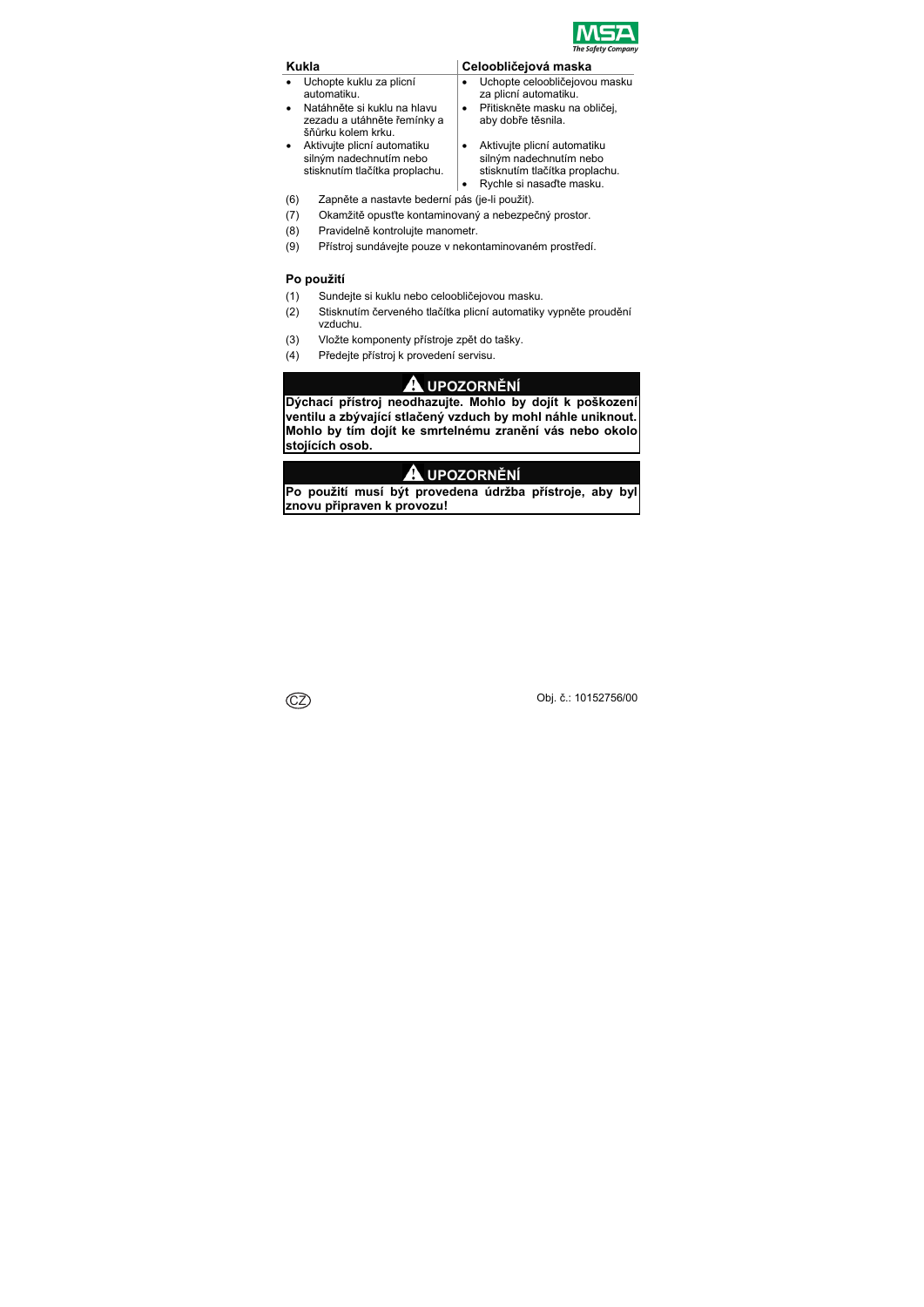

# **Kort instruktionsvejledning PremAire Escape**

### **ADVARSEL**

**Den korte instruktionsvejledning erstatter ikke brugervejledningen. Det er meget vigtigt, at brugervejledningen læses og følges, inden enheden tages i brug. Man skal være specielt opmærksom på sikkerhedsinstruktionerne samt oplysningerne vedr. enhedens anvendelse, drift og vedligeholdelse.** 

**På anmodning fremsender vi gerne brugervejledningen i papirform.** 

PremAire Escape er et selvstændigt åndedrætsværn med åbent kredsløb og positivt tryk (SCBA) til evakuering.

Enheden består af enten en helmaske eller hættemaske, der begge er forbundet til en lungeautomat (LGDV). Lungeautomaten er forbundet til en trykluftflaske via en mellem-trykslange og autostart-kombinationsventilen (CVA). Enheden opbevares klar til brug i en bæretaske og begynder automatisk at forsyne luft, når tasken åbnes.

Enheden er designet i overensstemmelse med EN 402 og ISO 23269-1 og gør det muligt for brugeren at evakuere fra et potentielt farligt miljø.

# **ADVARSEL**

**Denne enhed er en ren gasbeskyttelsesenhed. Den er ikke egnet til dykning.** 

### **Iføring**

#### A **ADVARSEL**

**For at sikre en sikker og hurtig iføring i en nødsituation, skal brugerne træne iføringsproceduren tilstrækkeligt.** 

- (1) Anbring nakkeremmen over hovedet og justér den.
- (2) Tag fat i nakkeremmen/den sorte fastgøringsløkke med den ene hånd.
- (3) Tag fat i den gule åbningsløkke med den anden hånd.
- (4) Åbn posen ved at trække i den gule løkke.
- (5) Luftforsyningen aktiveres.

#### **Hvis autostart-ventilen ikke aktiveres:**

Dette kan ske, når startnøglen ikke er forbundet til åbningsløkken. I dette tilfælde skal ventilen åbnes manuelt ved at dreje håndhjulet mod uret.

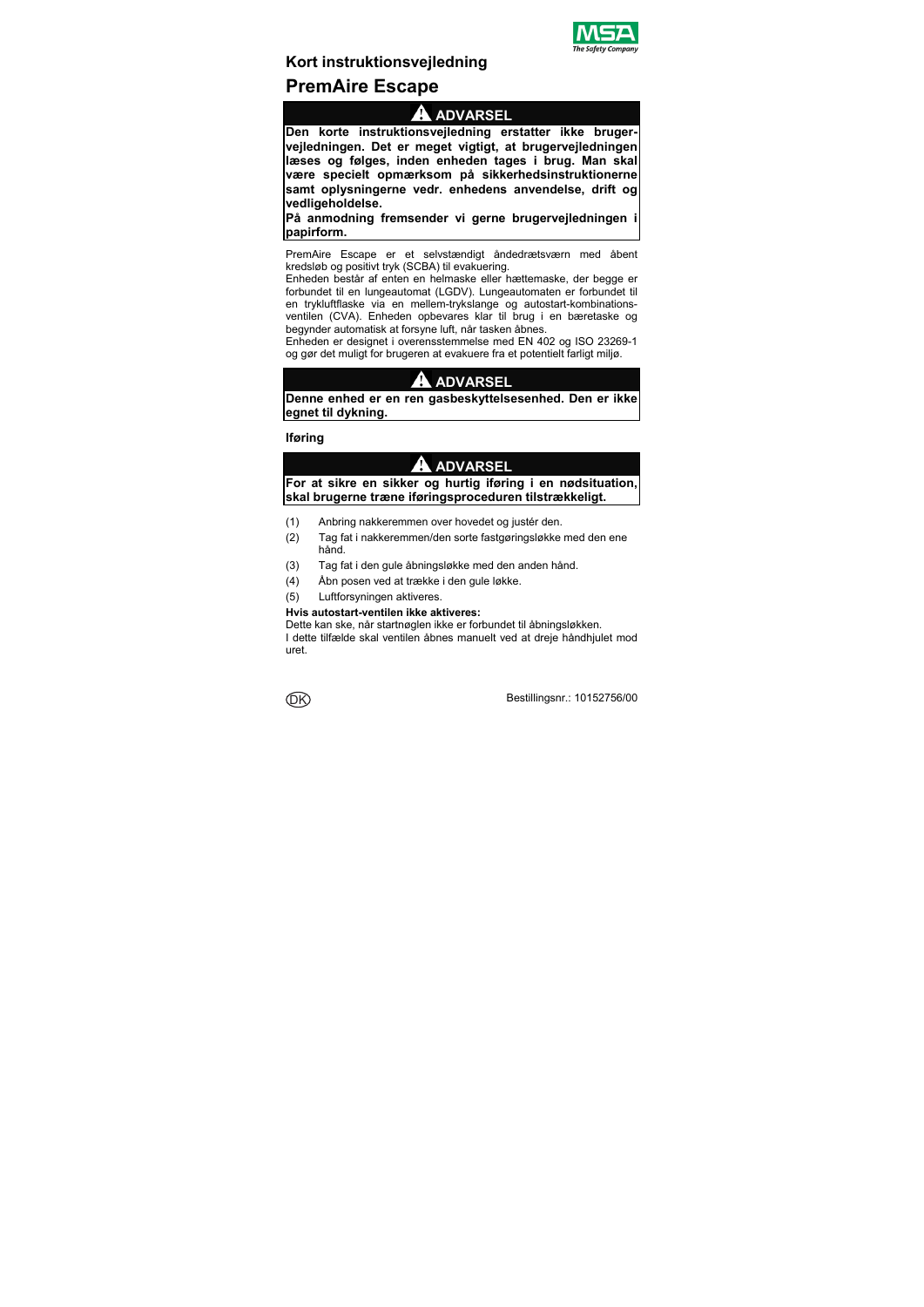

| Hættemaske |                                                                                                          |           | Helmaske                                                                                                                             |  |  |  |
|------------|----------------------------------------------------------------------------------------------------------|-----------|--------------------------------------------------------------------------------------------------------------------------------------|--|--|--|
|            | Tag fat i hættemaskens<br>lungeautomat.                                                                  |           | Tag fat i helmaskens<br>lungeautomat.                                                                                                |  |  |  |
|            | Tag hættemasken på fra bag<br>på hovedet og stram remmene<br>og nakkeremmen.                             | ٠         | Tryk helmasken ind mod<br>ansigtet så den slutter tæt.                                                                               |  |  |  |
|            | For at aktivere lungeautomaten<br>skal du ånde dybt ind én gang<br>eller trykke på<br>udsugningsknappen. | $\bullet$ | For at aktivere lungeautomaten<br>skal du ånde dybt ind én gang<br>eller trykke på udsugnings-<br>knappen.<br>Tag helmasken helt på. |  |  |  |
|            | المتحررة المترجم المواج والربط والمطاحم والمللسلم والمناصب ومراجع والروال                                |           |                                                                                                                                      |  |  |  |

- (6) Luk og regulér støttebæltet, hvis det er relevant.
- (7) Evakuér omgående og gå til et ikke-forurenet og sikkert område.
- (8) Kontrollér regelmæssigt måleren.
- (9) Tag først enheden af, når du når et ikke-forurenet område.

### **Efter brug**

- (1) Tag hættemasken eller helmasken af.
- (2) Tryk på den røde standby-knap på lungeautomaten for at slukke for luften.
- (3) Kom enhedens dele tilbage i bæretasken.
- (4) Indlevér enheden til service.

# **ADVARSEL**

**Smid aldrig trykflaskeapparatet fra dig. Der er risiko for, at ventilen bliver beskadiget, og eventuelle rester af trykluft kan slippe ud.** 

**Dette kan medføre alvorlige skader på dig selv og på de personer, der befinder sig i nærheden.** 

# **ADVARSEL**

**Efter brug skal enheden serviceres, før det igen er klar til brug!**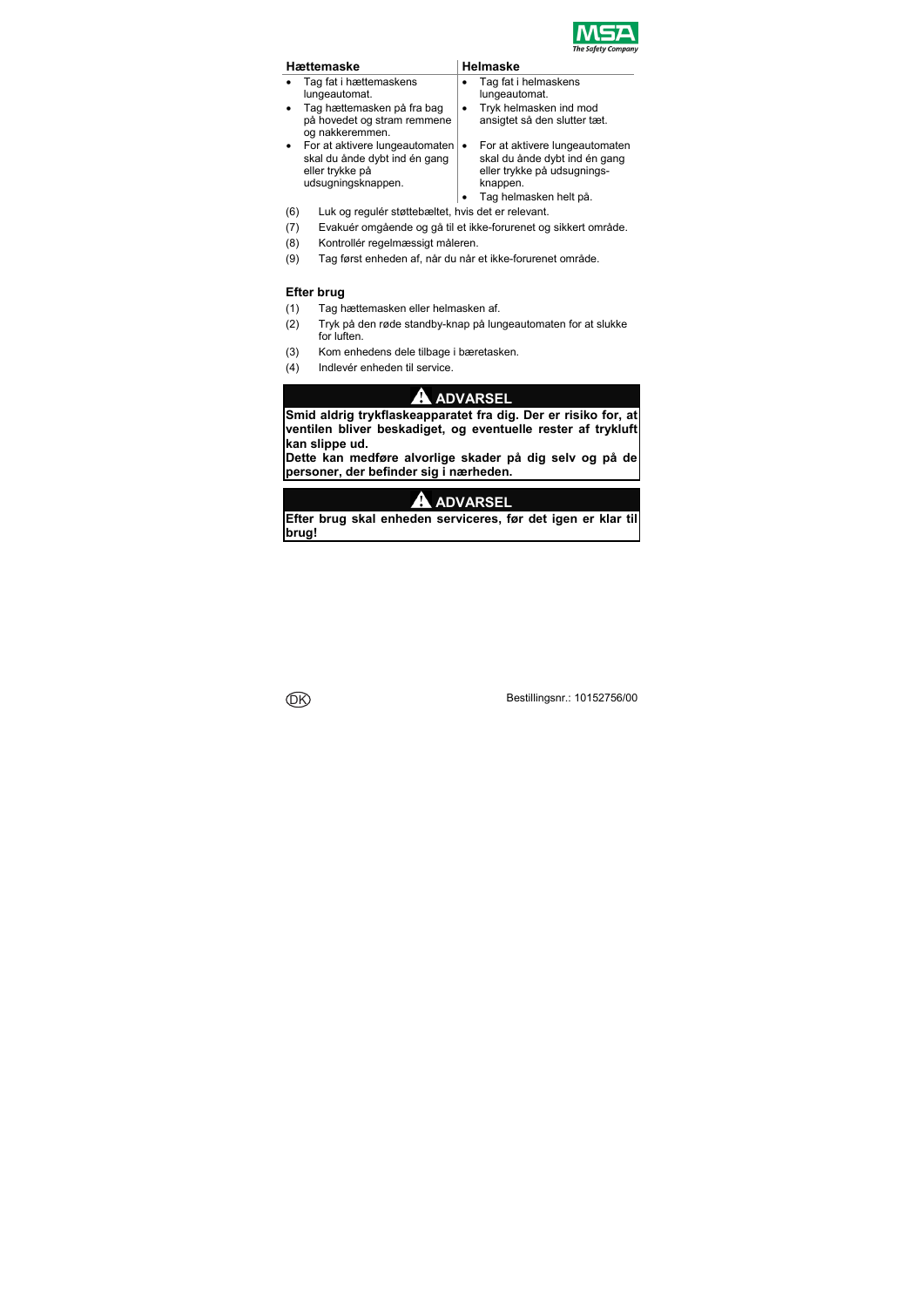

# **Guía rápida PremAire Escape**

# **ADVERTENCIA**

**Esta guía rápida no sustituye al manual de funcionamiento. Para utilizar el equipo es obligatorio leer y seguir el manual de funcionamiento, en especial, las instrucciones de seguridad, así como la información relativa al uso, funcionamiento y mantenimiento del dispositivo.** 

**También se puede suministrar, bajo pedido, una copia en papel del manual de funcionamiento.** 

El PremAire Escape es un equipo de protección respiratoria autónomo de aire comprimido, presión positiva y circuito abierto (ERA) para escape.

El dispositivo está compuesto por una máscara o por un capuz con máscara, ambos conectados a un regulador a demanda (RD). El RD está conectado a una botella de aire comprimido a través de una línea de presión media y la combinación de válvulas con auto-arranque (CVA). El dispositivo se almacena listo para su funcionamiento en la bolsa de transporte y se pone en marcha de forma automática suministrando aire al abrir la bolsa.

El dispositivo está diseñado conforme a las normas EN 402 e ISO 23269-1 y permite al portador escapar de un entorno potencialmente peligroso.

# **ADVERTENCIA**

**Este dispositivo es un dispositivo de protección contra gases. No es apto para buceo subacuático.** 

### **Colocación**

# **ADVERTENCIA**

**Para garantizar una colocación rápida y segura en caso de emergencia, los usuarios deben practicar el procedimiento de colocación debidamente.** 

- (1) Pase la correa para el cuello por la cabeza y ajústela.
- (2) Sujete la correa para el cuello/el lazo de retención negro con una mano.
- (3) Sujete el lazo de apertura amarillo con la otra mano.
- (4) Abra la bolsa tirando del lazo amarillo.
- (5) El suministro de aire está activado.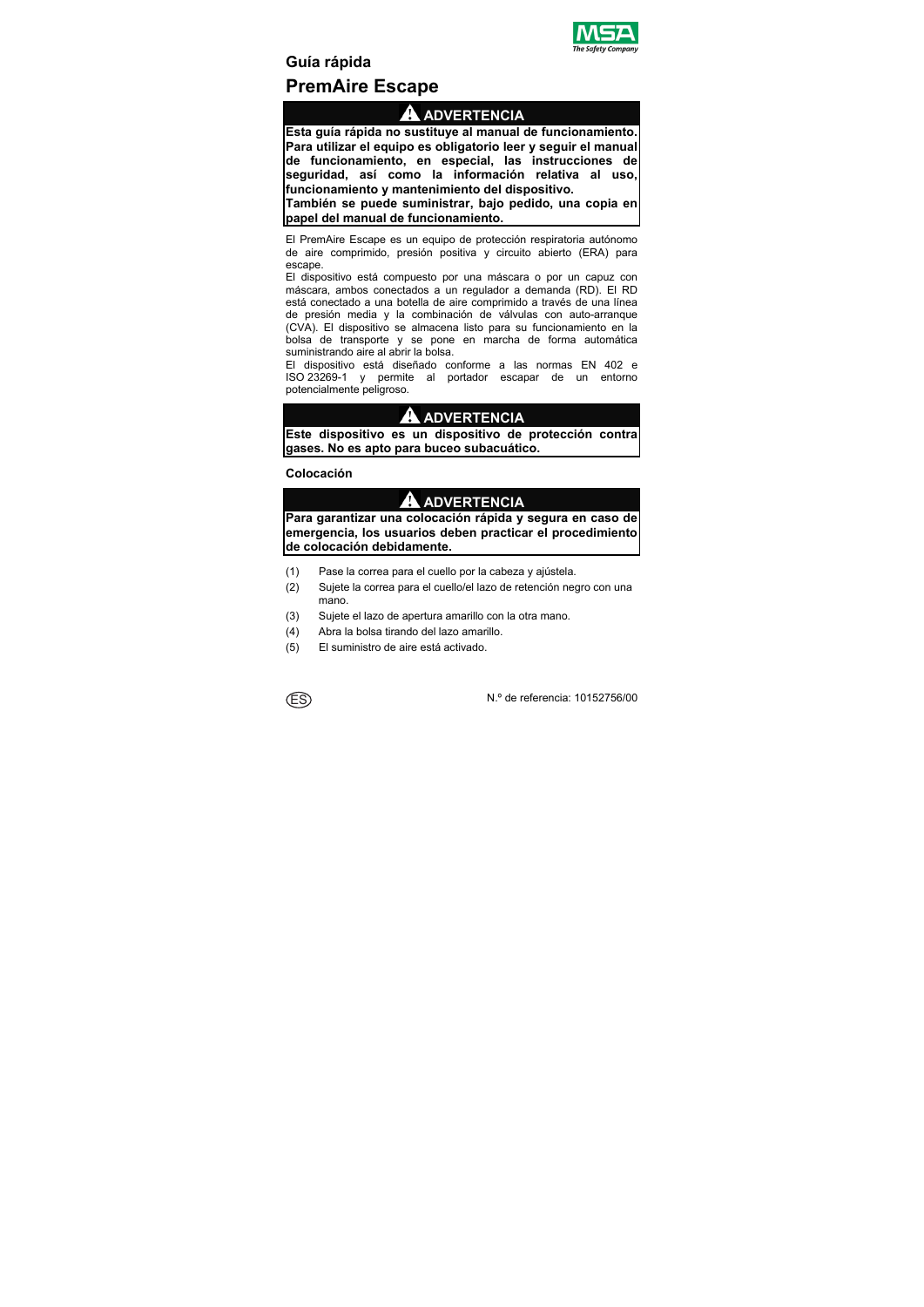

#### **Si la válvula con auto-arranque no está activada:**

Esto puede ocurrir cuando la llave de arranque no está unida al lazo de apertura.

En este caso, abra la válvula manualmente girando el mando en sentido contrario a las agujas del reloj.

| Capuz con máscara                                                                                                                        | Máscara                                                                                                                                  |  |  |
|------------------------------------------------------------------------------------------------------------------------------------------|------------------------------------------------------------------------------------------------------------------------------------------|--|--|
| Sujete el capuz con máscara<br>por el RD.                                                                                                | Sujete la máscara por el RD.                                                                                                             |  |  |
| Colóquese el capuz con<br>máscara pasándolo desde la<br>parte posterior de la cabeza y<br>apriete las correas y el cordón<br>del cuello. | Presione la máscara contra la<br>cara para ajustarla de forma<br>estanca.                                                                |  |  |
| Para activar el RD, inhale con<br>fuerza una vez o pulse el<br>botón de barrido.                                                         | Para activar el RD, inhale con<br>٠<br>fuerza una vez o pulse el<br>botón de barrido.<br>Termine de colocarse<br>rápidamente la máscara. |  |  |

- (6) Cierre y ajuste el cinturón si procediera.
- (7) Realice el escape de inmediato y regrese a una zona no contaminada y segura.
- (8) Compruebe con regularidad el manómetro.
- (9) Retire el dispositivo únicamente en una zona no contaminada.

### **Después del uso**

- (1) Quítese el capuz con máscara o la máscara.
- (2) Pulse el botón rojo de espera del RD para desconectar el flujo de aire.
- (3) Guarde de nuevo los componentes del dispositivo en la bolsa de transporte.
- (4) Entregue el dispositivo para su servicio.

# **ADVERTENCIA**

**No tire violentamente del equipo de protección respiratoria de aire comprimido, ya que podría dañar la válvula, y el aire que quede dentro de la botella podría escapar repentinamente.** 

**Esto podría provocar graves lesiones a usted o a personas cercanas.** 

# **ADVERTENCIA**

**Después de utilizarlo, el dispositivo debe someterse a servicio para estar operativo.** 

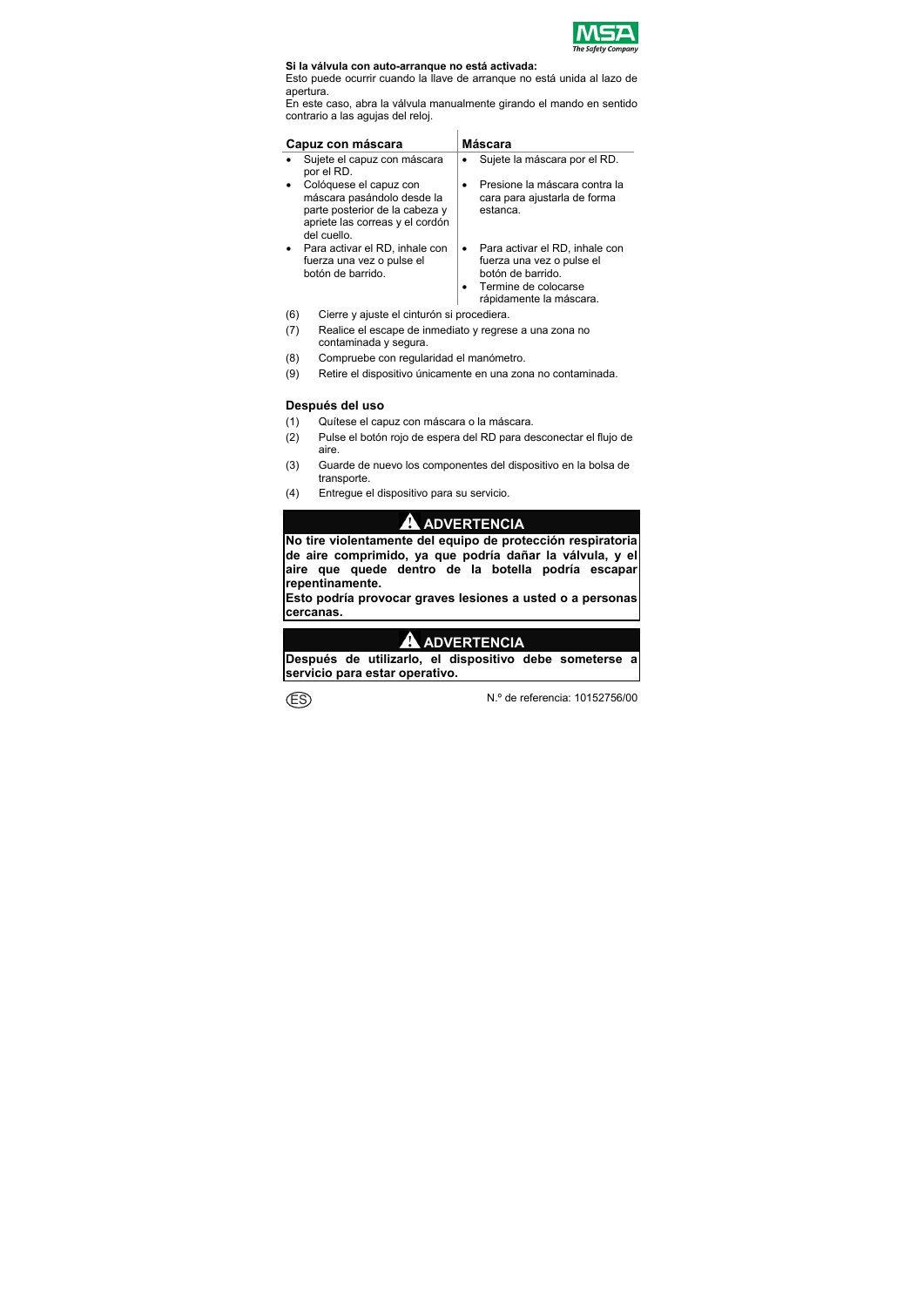

# **Manuel de prise en main rapide**

# **PremAire Escape**

# **AVERTISSEMENT**

**Le manuel de prise en main rapide ne remplace pas le manuel d'utilisation. Ce manuel d'utilisation doit impérativement être lu et respecté lors de l'utilisation de l'appareil. En particulier, les consignes de sécurité ainsi que les informations concernant l'utilisation, le fonctionnement et la maintenance de l'appareil doivent être soigneusement lues et respectées.** 

**Sur demande, le manuel d'utilisation peut aussi être livré sur papier.** 

Le PremAire Escape est un appareil de protection respiratoire à air comprimé isolant, à circuit ouvert et à pression positive (ARI) conçu pour l'évacuation.

L'appareil se compose d'un masque complet ou d'un masque-cagoule connecté à une soupape à la demande (SAD). La SAD est connectée à une bouteille d'air comprimé via un flexible moyenne pression et l'autostart de soupape combinée (ASC). L'appareil est rangé dans son sac de transport et fournit de l'air automatiquement dès l'ouverture du sac.

L'appareil est conçu en conformité avec les normes EN 402 et ISO 23269-1 et permet à l'utilisateur d'évacuer un environnement potentiellement dangereux.

### **AVERTISSEMENT**

**Cet appareil est un dispositif de protection contre les gaz. Il n'est pas conçu pour la plongée sous-marine.** 

**Mise en place** 

# **AVERTISSEMENT**

**Pour garantir une mise en place sûre et rapide en cas d'urgence, les utilisateurs doivent être suffisamment entraînés à réaliser la procédure de mise en place.** 

- (1) Passez la sangle tour de cou par-dessus la tête et ajustez-la.
- (2) Saisissez la sangle tour de cou/la boucle de retenue noire avec une main.
- (3) Saisissez la boucle d'ouverture jaune avec l'autre main.
- (4) Ouvrez le sac en tirant sur la boucle jaune.
- (5) L'alimentation en air est activée.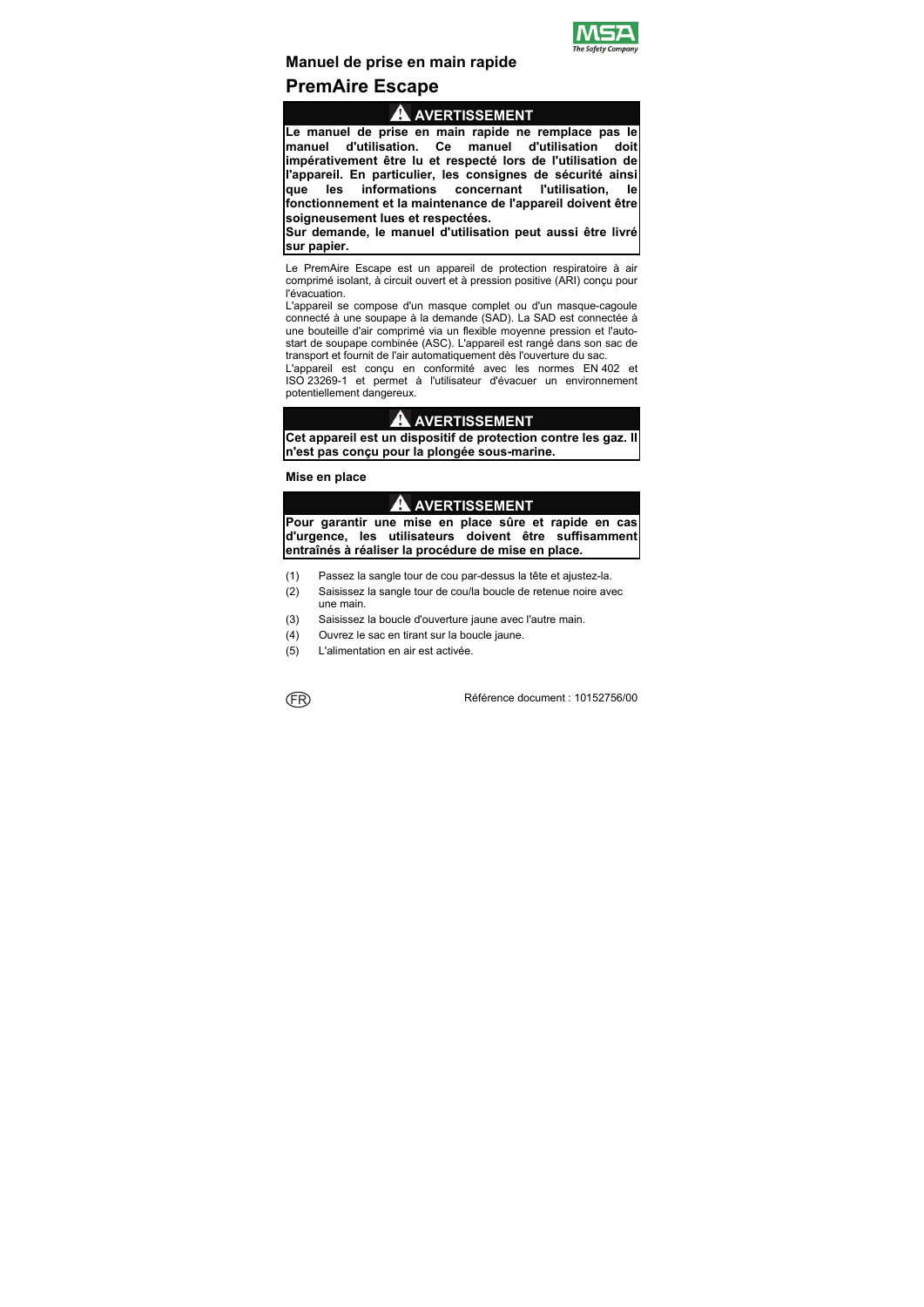

#### **Si la soupape à auto-start n'est pas activée :**

Il est possible que la clé de démarrage ne soit pas connectée à la boucle d'ouverture.

Dans ce cas, ouvrez la soupape manuellement en tournant le volant manuel dans le sens inverse des aiguilles d'une montre.

| Masque-cagoule                                                                                   | <b>Masque complet</b>                                                                                                                                            |  |  |
|--------------------------------------------------------------------------------------------------|------------------------------------------------------------------------------------------------------------------------------------------------------------------|--|--|
| Saisissez le masque-cagoule                                                                      | Saisissez le masque complet                                                                                                                                      |  |  |
| par la SAD.                                                                                      | par la SAD.                                                                                                                                                      |  |  |
| Enfilez le masque-cagoule en                                                                     | Appuyez le masque complet                                                                                                                                        |  |  |
| commençant par l'arrière de la                                                                   | ٠                                                                                                                                                                |  |  |
| tête et serrez les sangles et le                                                                 | sur le visage pour créer une                                                                                                                                     |  |  |
| cordon au cou.                                                                                   | bonne étanchéité.                                                                                                                                                |  |  |
| Pour activer la SAD, inhalez<br>vigoureusement une fois ou<br>appuyez sur le bouton de<br>purge. | Pour activer la SAD, inhalez<br>vigoureusement une fois ou<br>appuyez sur le bouton de<br>purge.<br>Finissez rapidement de mettre<br>en place le masque complet. |  |  |

- (6) Fermez et ajustez la ceinture ventrale le cas échéant.
- (7) Évacuez immédiatement et retournez dans une zone non contaminée et non dangereuse.
- (8) Vérifiez régulièrement le manomètre.
- (9) Ne retirez l'appareil que dans une zone non contaminée.

### **Après utilisation**

- (1) Enlevez le masque-cagoule ou le masque complet.
- (2) Appuyez sur le bouton de veille rouge de la SAD pour couper le flux d'air.
- (3) Replacez les composants de l'appareil dans le sac de transport.
- (4) Remettez l'appareil au service d'entretien.

# **AVERTISSEMENT**

**Ne jetez pas l'appareil respiratoire à air comprimé. Ceci pourrait endommager le robinet et le reste d'air comprimé pourrait s'échapper subitement.** 

**Ceci pourrait provoquer des blessures très graves pour l'utilisateur ou les personnes à proximité.** 

# **AVERTISSEMENT**

**Après utilisation, l'appareil doit être entretenu pour être prêt à fonctionner !**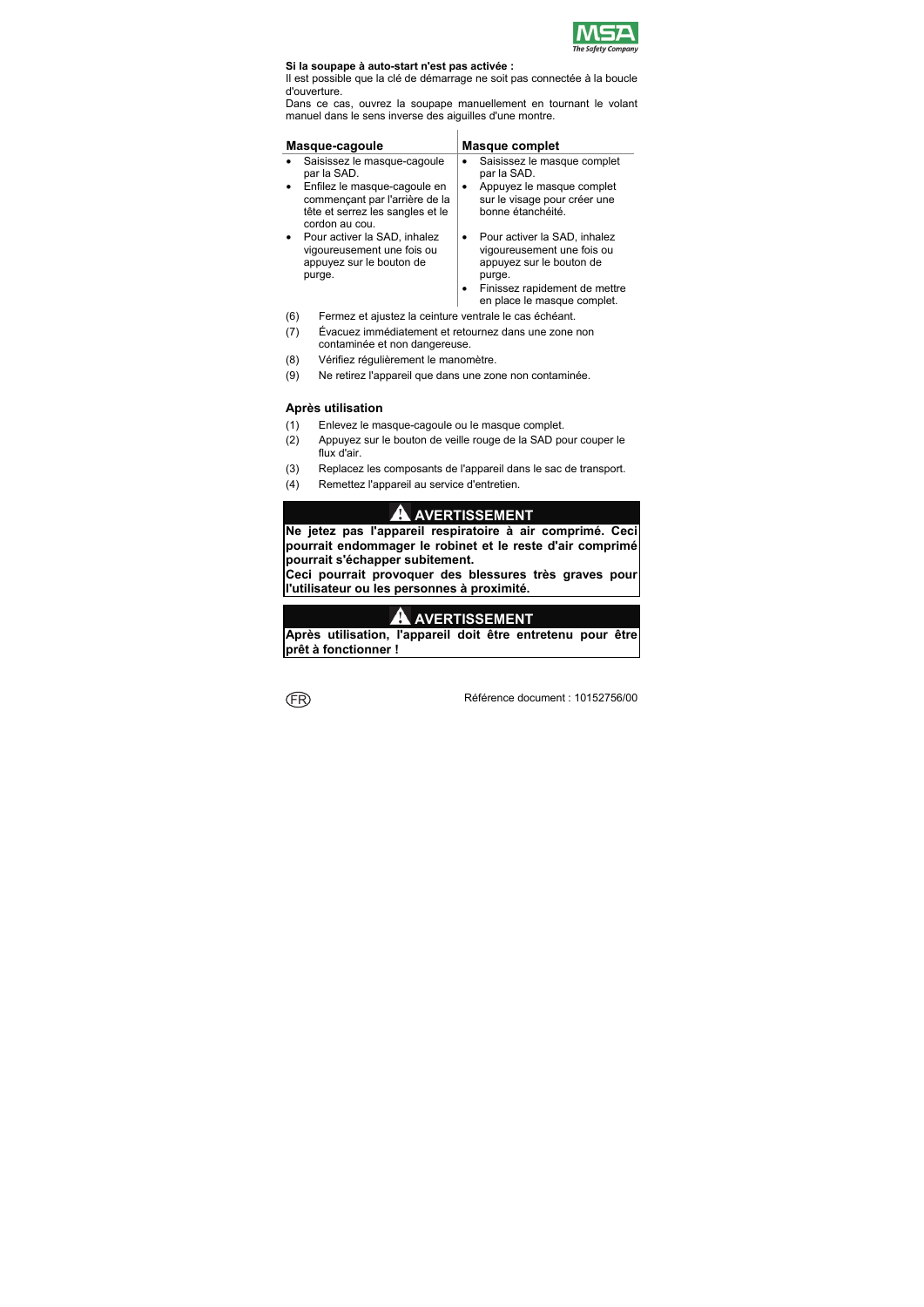

# **Gyorstájékoztató PremAire Escape**

# **FIGYELEM!**

**A gyorstájékoztató nem helyettesíti a használati utasítást. A készülék használatának elengedhetetlen feltétele a használati utasítás elolvasása és megértése. Különösen fontos elolvasni és megérteni a biztonsági előírásokat, és a berendezés használatára, működtetésére és karbantartására vonatkozó információkat. Kérésre a használati utasítást nyomtatott formában is** 

**rendelkezésre bocsátjuk.** 

A PremAire Escape meneküléshez használatos, túlnyomásos, környezettől független sűrítettlevegős légzőkészülék (SCBA).

A készülék teljesálarcot vagy álarc-kámzsa együttest tartalmaz, mindkettő légzésvezérelt adagolószelepre (LGDV) van csatlakoztatva. A légzésvezérelt adagolószelep (LGDV) sűrítettlevegős palackra van csatlakoztatva egy középnyomású tömlőn és automatikus indítású kombinációs szelepen (CVA) keresztül. A készülék tárolása működésre kész állapotban a hordtáskájában történik, és a táska kinyitásakor automatikusan levegőellátást biztosít.

A készüléket az EN 402 és az ISO 23269-1 szerint terveztük annak érdekében, hogy a viselő menekülhessen a potenciálisan veszélyes környezetből.

# **A** FIGYELEM!

**Ez a készülék pusztán légzésvédelmi készülék. Víz alatti merülésre nem alkalmas.** 

### **Felvétel**

# **FIGYELEM!**

**A vészhelyzetben történő biztonságos és gyors felvételhez a felhasználóknak megfelelően gyakorolniuk kell az eljárást.** 

- (1) Helyezze a nyakpántot a feje fölé, és állítsa be a nyakpántot.
- (2) Fogja meg a nyakpántot/fekete rögzítőfület egy kézzel.
- (3) Fogja meg a sárga nyitófület a másik kezével.
- (4) Nyissa ki a táskát a sárga fül meghúzásával.
- (5) Bekapcsol a levegőellátás.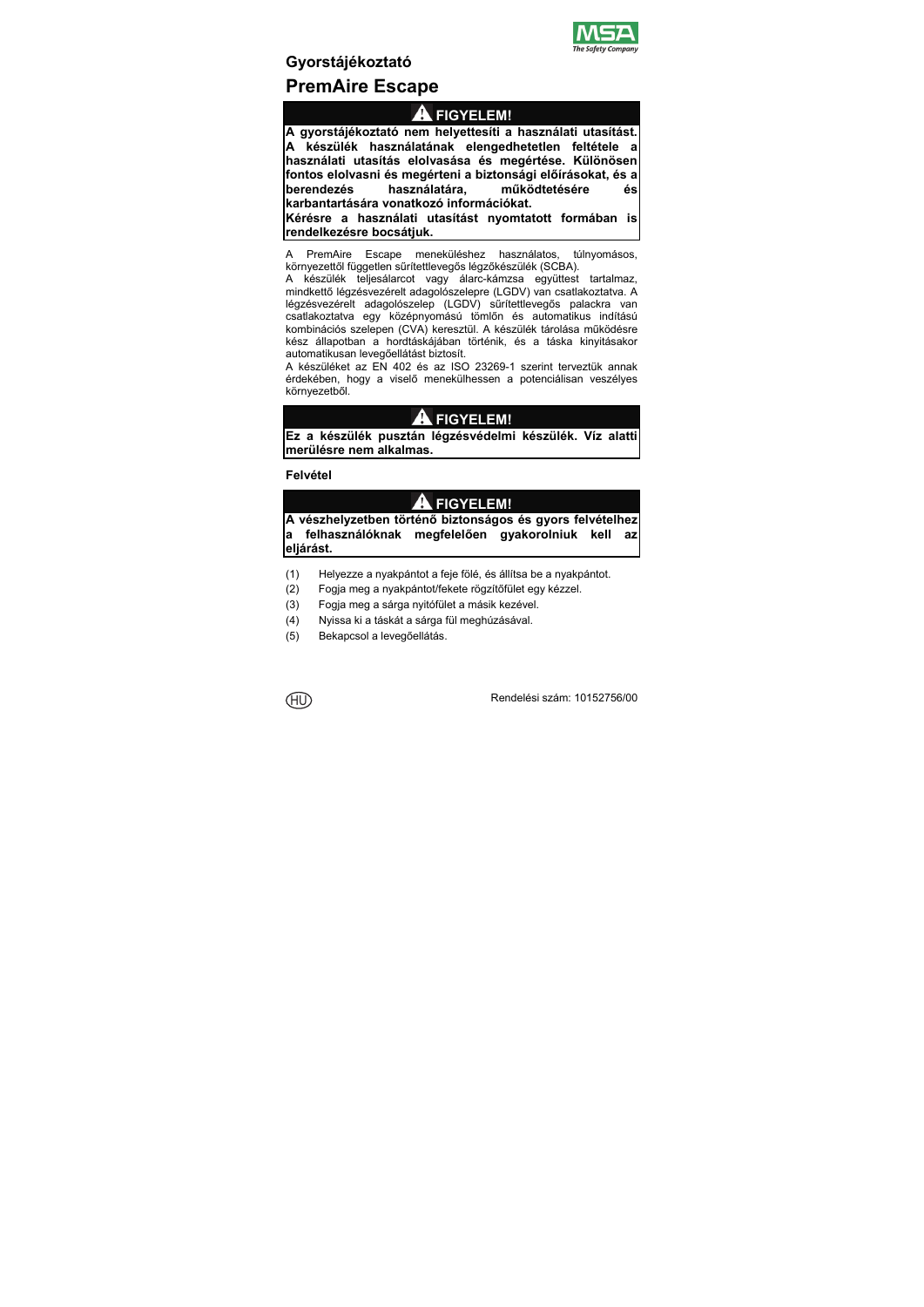

### **Ha az automatikus indítású szelep nincs aktiválva:**

Ez megtörténhet akkor, amikor az indítókulcs nincs csatlakoztatva a nyitófülhöz.

Ebben az esetben nyissa ki a szelepet kézzel, a kézikerék óramutató járásával ellentétes irányba való elfordításával.

| Álarc-kámzsa |                                                                                                                                                                                                     |   | Teljesálarc                                                                                                                                                                 |
|--------------|-----------------------------------------------------------------------------------------------------------------------------------------------------------------------------------------------------|---|-----------------------------------------------------------------------------------------------------------------------------------------------------------------------------|
|              | Fogia meg az álarc-kámzsa<br>együttest a légzésvezérelt<br>adagolószelepnél (LGDV).<br>Csúsztassa rá az álarc-<br>kámzsa együttest a tarkójától,<br>majd rögzítse a fejpánttal és a<br>nyakpánttal. | ٠ | Fogia meg a teljesálarcot<br>a légzésvezérelt<br>adagolószelepnél (LGDV).<br>Nyomja a teljesálarcot az<br>arcára a szoros illeszkedés<br>érdekében.                         |
|              | A légzésvezérelt<br>adagolószelep (LGDV)<br>aktiválásához végezzen egy<br>erőteljes belégzést, vagy<br>nyomja meg az öblítőgombot.                                                                  |   | A légzésvezérelt<br>adagolószelep (LGDV)<br>aktiválásához végezzen egy<br>erőteljes belégzést, vagy<br>nyomja meg az öblítőgombot.<br>Gyorsan vegye fel a<br>teliesálarcot. |

- (6) Adott esetben reteszelje és állítsa be a derékszíjat.
- (7) Meneküljön azonnal, és menjen szennyezésmentes és veszélytelen területre.
- (8) Ellenőrizze rendszeresen a nyomásmérőt.
- (9) Kizárólag szennyezésmentes helyen vegye ki a készüléket.

### **Használat után**

- (1) Vegye le az álarc-kámzsa együttest vagy a teljesálarcot.
- (2) Nyomja meg a légzésvezérelt adagolószelep (LGDV) piros készenléti gombját a levegőáramlás kikapcsolásához.
- (3) Helyezze vissza a készülék komponenseit a hordtáskába.
- (4) Adja át a készüléket a szerviznek.

# **FIGYELEM!**

**Ne dobálja a sűrítettlevegős légzőkészüléket. A dobálás a szelep károsodását okozhatja és a visszamaradó sűrített levegő hirtelen kiszökéséhez vezethet.** 

**Ez saját és a helyszínen tartózkodók végzetes sérülését okozhatja.** 

# **FIGYELEM!**

**Használat után szervizelni kell a készüléket ahhoz, hogy ismét működőképes legyen!**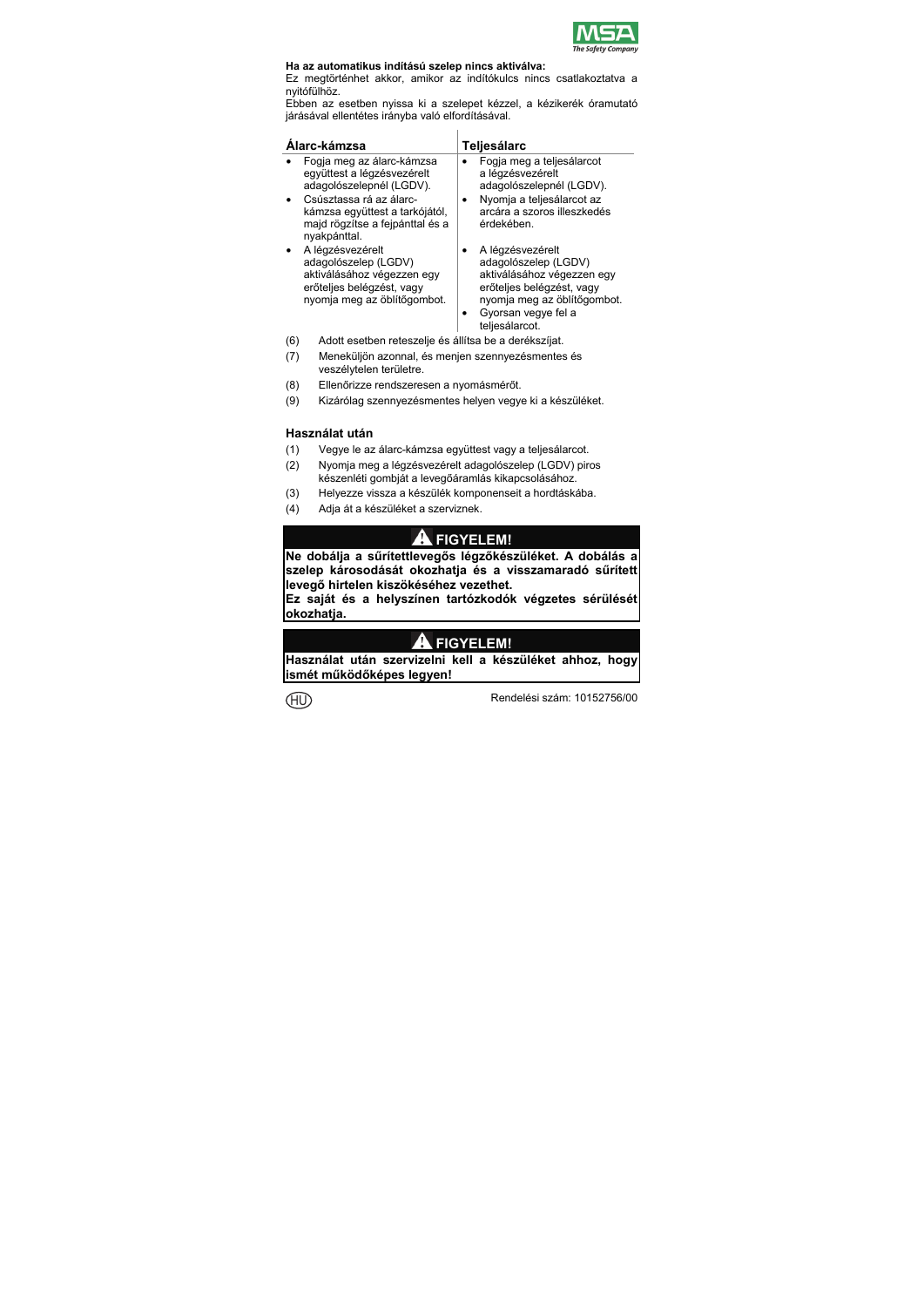

# **Panduan Start Cepat PremAire Escape**

### **PERINGATAN**

**Panduan start cepat tidak menggantikan panduan pengoperasian. Anda diharuskan membaca dan mematuhi panduan pengoperasian saat menggunakan perangkat. Secara khusus, instruksi keselamatan, serta informasi penggunaan, pengoperasian dan perawatan perangkat, harus dibaca dan dipahami dengan cermat.** 

**Panduan pengoperasian juga bisa disediakan dalam salinan keras jika diminta.** 

PremAire Escape merupakan alat bantu pernapasan udara terkompresi (SCBA) untuk penyelamatan diri sirkuit terbuka swakandung tekanan positif.

Perangkat ini terdiri dari masker wajah penuh atau cadar masker, keduanya terhubung ke lung-governed demand valve (LGDV) / Katup Udara Sesuai Kebutuhan Paru-Paru. LGDV terhubung ke silinder udara terkompresi via selang tekanan menengah dan combination valve autostart (CVA) / autostart katup kombinasi. Perangkat disimpan sedia untuk pengoperasian di dalam tas pembawanya dan menyala otomatis asalkan terdapat udara di dalam saat tas terbuka.

Desain perangkat sesuai dengan EN 402 dan ISO 23269-1 dan memungkinkan pemakai untuk menyelamatkan diri dari lingkungan yang berpotensi bahaya.

### **PERINGATAN**

**Perangkat ini adalah perangkat perlindungan gas murni. Tidak cocok digunakan untuk selam scuba.** 

### **Pemasangan**

# **PERINGATAN**

**Guna memastikan pemakaian yang aman dan cepat dalam keadaan darurat, pemakai harus melatih prosedur pemakaian secara memadai.** 

- (1) Tempatkan pengikat leher melalui kepala, sesuaikan.
- (2) Pegang pengikat leher/simpul penahan hitam dengan satu tangan.
- (3) Pegang simpul pembuka kuning dengan tangan yang lain.
- (4) Buka tas dengan menarik simpul kuning.
- (5) Pasokan udara diaktifkan.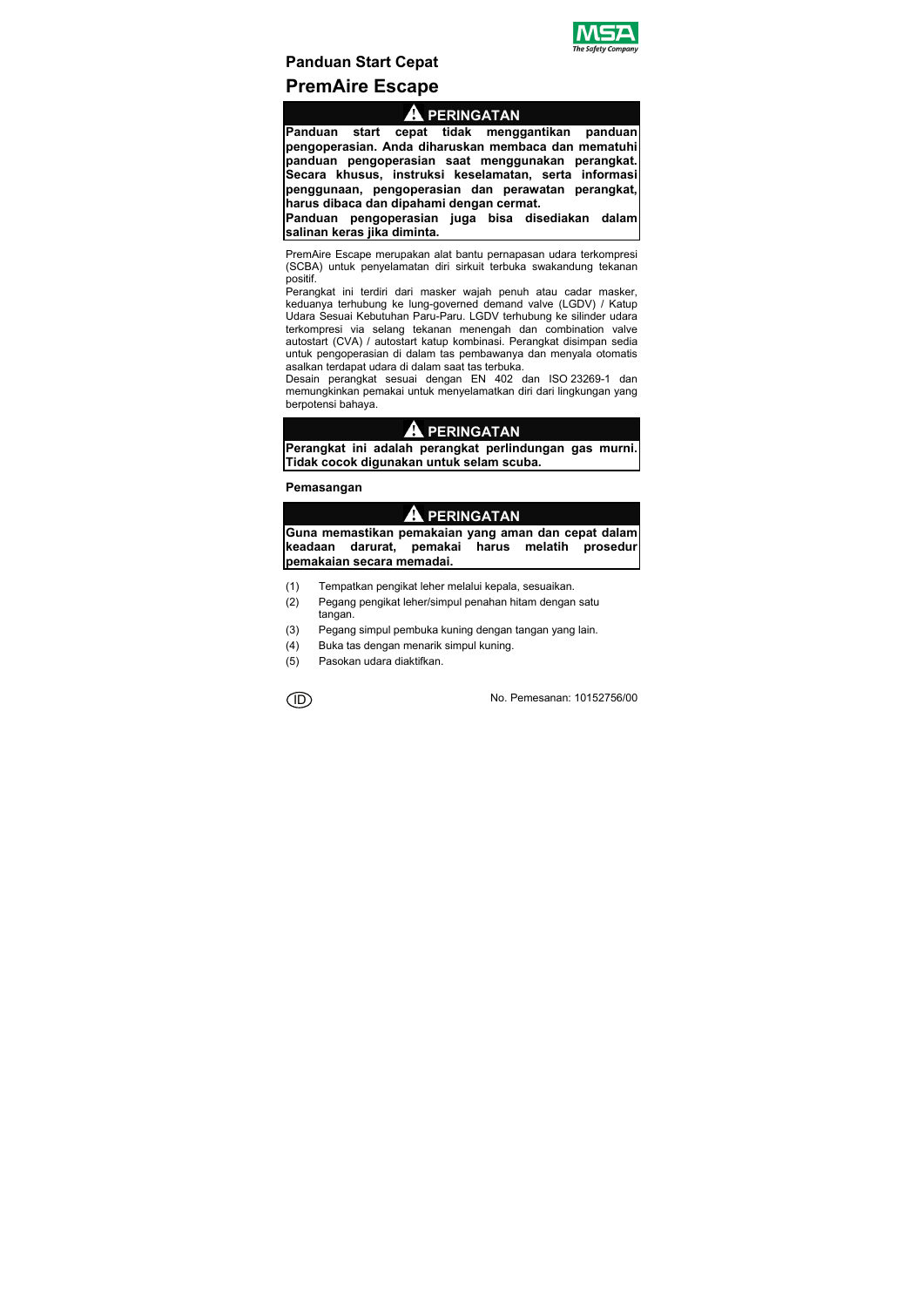

#### **Jika katup autostart tidak aktif:**

Hal ini dapat terjadi saat kunci starter tidak terhubung ke simpul pembuka.

Jika terjadi, buka katup secara manual dengan memutar roda tangan berlawanan arah jarum jam.

| <b>Cadar Masker</b>                                                                    | <b>Masker Wajah Penuh</b>                                                                                                                |  |  |  |
|----------------------------------------------------------------------------------------|------------------------------------------------------------------------------------------------------------------------------------------|--|--|--|
| Pegang cadar masker di<br>bagian LGDV.<br>Selipkan cadar masker dari                   | Pegang masker wajah penuh<br>di bagian LGDV.<br>Tekan masker wajah penuh ke                                                              |  |  |  |
| bagian belakang kepala dan<br>kencangkan dengan pengikat<br>dan benang leher.          | wajah guna merapatkan segel<br>wajah.                                                                                                    |  |  |  |
| Untuk mengaktifkan LGDV,<br>hirup udara sekali dengan kuat<br>atau tekan tombol bilas. | Untuk mengaktifkan LGDV,<br>hirup udara sekali dengan kuat<br>atau tekan tombol bilas.<br>Kenakan masker wajah penuh<br>٠<br>secepatnya. |  |  |  |

- (6) Jika memungkinkan, tutup dan sesuaikan ikat pinggang.
- (7) Selamatkan diri secepatnya dan kembali ke area tidak terkontaminasi dan aman.
- (8) Periksa pengukur tekanan secara reguler.
- (9) Hanya lepaskan perangkat di area tidak terkontaminasi.

#### **Setelah Penggunaan**

- (1) Lepaskan cadar masker atau masker wajah penuh.
- (2) Tekan tombol standby merah LGDV untuk mematikan aliran udara.
- (3) Simpan kembali komponen perangkat ke tas pembawa.
- (4) Serahkan kembali perangkat agar diservis.

# **PERINGATAN**

**Jangan melempar alat bantu pernapasan udara terkompresi. Melempar perangkat dapat merusak katup dan udara terkompresi tersisa dapat bocor secara tiba-tiba. Hal ini dapat menyebabkan cedera fatal kepada Anda maupun orang-orang disekitar.** 

# **PERINGATAN**

**Perangkat harus diservis agar siap beroperasi setelah setiap penggunaan!**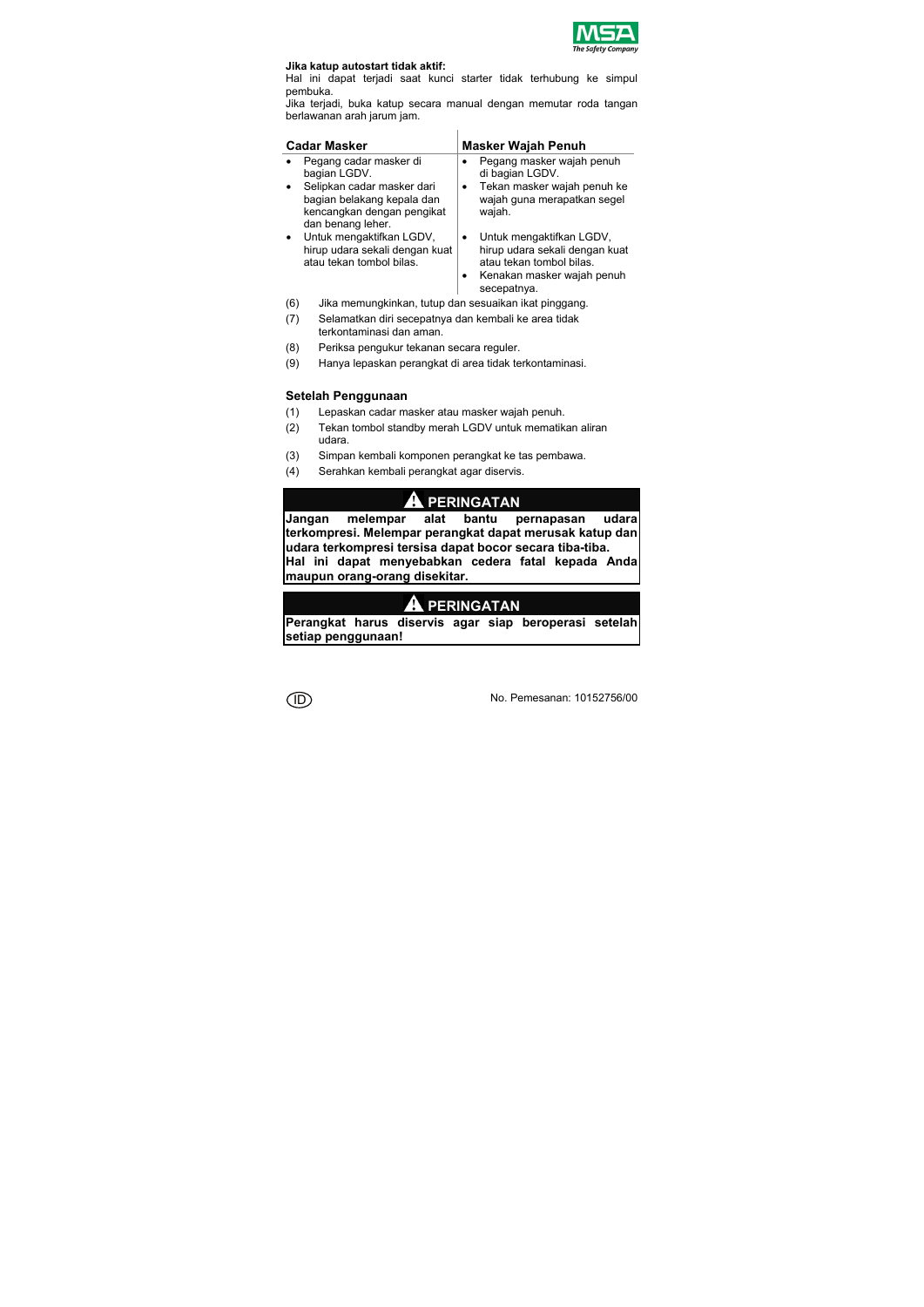

**Guida rapida** 

# **PremAire Escape**

### **AVVISO DI PERICOLO**

**La guida rapida non sostituisce il manuale d'uso. Il manuale d'uso deve essere letto e le istruzioni seguite attentamente durante l'utilizzo del dispositivo. In particolare, vanno lette e seguite attentamente le istruzioni di sicurezza, nonché le informazioni sull'uso e sulla manutenzione del dispositivo.** 

**Su richiesta, il manuale d'uso può essere fornito anche in forma cartacea.** 

PremAire Escape è un autorespiratore di emergenza ad aria compressa a circuito aperto a pressione positiva (autorespiratore) per la fuga.

Il dispositivo è costituito da una maschera a pieno facciale o un cappuccio-maschera, entrambi collegati ad un erogatore (LGDV). L'erogatore è collegato ad una bombola di aria compressa tramite un tubo di media pressione e avvio automatico valvole combinate (AVC). Il dispositivo viene conservato pronto all'uso nella sua borsa per il trasporto e viene attivato automaticamente con erogazione d'aria all'apertura della borsa.

Il dispositivo è ideato in conformità alla norma EN 402 e ISO 23269-1 e permette a chi lo indossa di fuggire da un ambiente potenzialmente pericoloso.

### **AVVISO DI PERICOLO**

**Questo dispositivo è un dispositivo di protezione da gas. Non è idoneo per applicazioni subacquee.** 

### **Indossamento**

# **AVVISO DI PERICOLO**

**Per assicurare la calzata sicura e veloce in caso di emergenza, gli utilizzatori devono acquisire sufficienza dimestichezza con la procedura di vestizione.** 

- (1) Posizionare la tracolla sopra la testa, regolare tracolla.
- (2) Afferrare la tracolla/l'anello di tenuta nero con una sola mano.
- (3) Afferrare l'anello di apertura giallo con l'altra mano.
- (4) Aprire la borsa tirando l'anello giallo.
- (5) Viene attivata l'alimentazione dell'aria.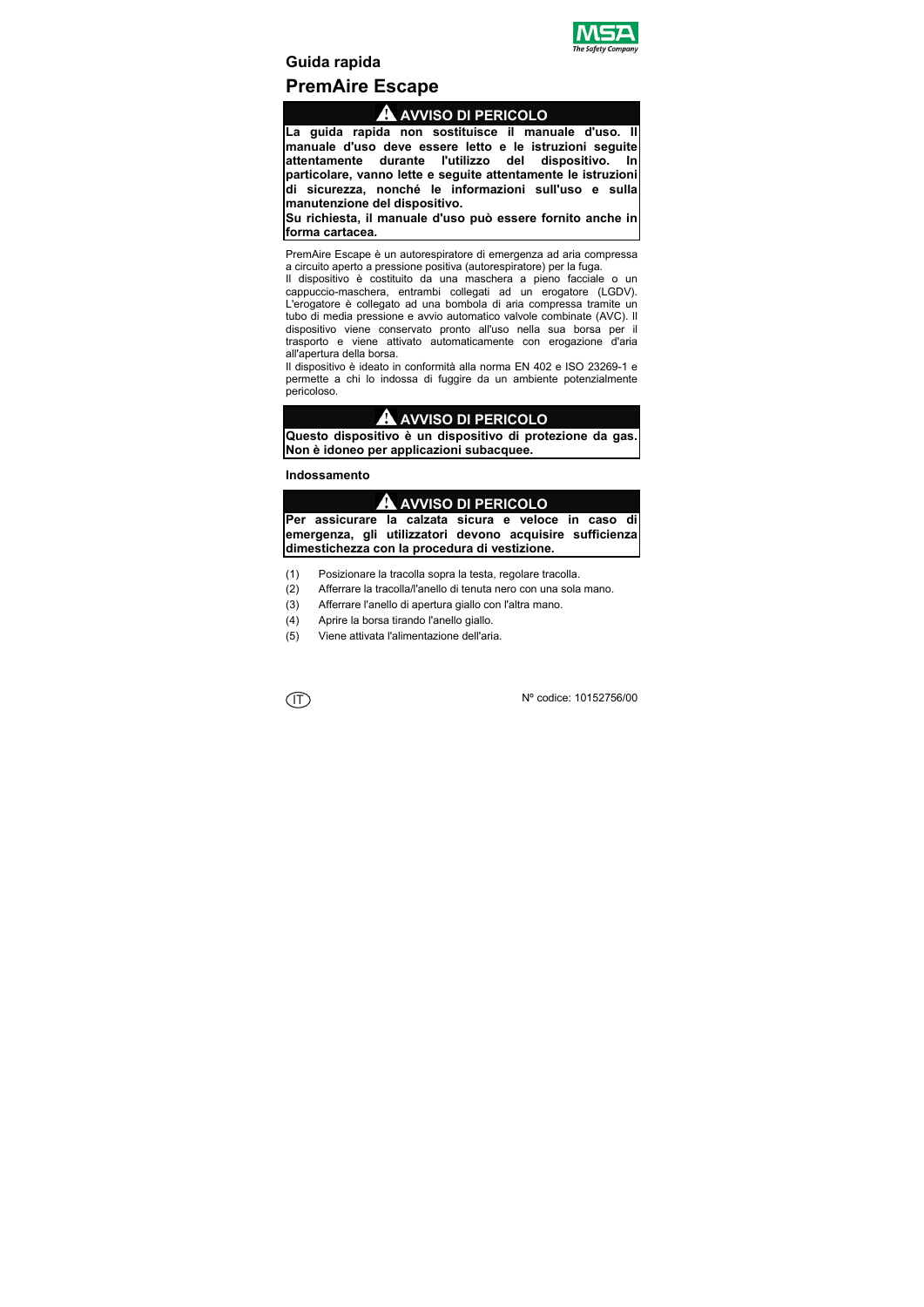

#### **Se la valvola di avvio automatico non è attivata:**

ciò può accadere quando la chiave dello starter non è collegata all'anello di apertura.

In questo caso, aprire manualmente la valvola ruotando la ghiera in senso antiorario.

| Cappuccio-maschera                                                                                                                                                          | Maschera a pieno facciale                                                                                                                                                                                 |
|-----------------------------------------------------------------------------------------------------------------------------------------------------------------------------|-----------------------------------------------------------------------------------------------------------------------------------------------------------------------------------------------------------|
| Afferrare il cappuccio-<br>maschera dall'erogatore.<br>Infilare il cappuccio-maschera<br>dalla parte posteriore della<br>testa e stringere con cinghie e<br>stringa nucale. | Afferrare la maschera a pieno<br>facciale dall'erogatore.<br>Premere la maschera a pieno<br>$\bullet$<br>facciale sul viso per creare<br>una tenuta ermetica.                                             |
| Per attivare l'erogatore, inalare<br>una volta con forza o premere<br>il pulsante di flussaggio<br>completo.                                                                | Per attivare l'erogatore, inalare<br>una volta con forza o premere<br>il pulsante di flussaggio<br>completo.<br>Completare rapidamente<br>$\bullet$<br>l'indossamento della maschera<br>a pieno facciale. |

- (6) Chiudere e regolare la cintura in vita, se presente.
- (7) Eseguire una fuga immediata e ritornare nella zona non contaminata e non pericolosa.
- (8) Controllare regolarmente il manometro.
- (9) Rimuovere il dispositivo solo in una zona incontaminata.

### **Dopo l'uso**

- (1) Togliere il cappuccio-maschera a pieno facciale.
- (2) Premere il pulsante di stand-by rosso dell'erogatore per disattivare il flusso dell'aria.
- (3) Riposizionare i componenti del dispositivo nella borsa per il trasporto.
- (4) Mettere il dispositivo fuori servizio.

# **AVVISO DI PERICOLO**

**Non gettare l'autorespiratore ad aria compressa a terra. Ciò può provocare danni alla valvola e determinare una fuoriuscita improvvisa dell'aria rimasta all'interno,** 

**ferendo gravemente l'utilizzatore o le persone presenti nelle vicinanze.** 

### **AVVISO DI PERICOLO**

**Dopo l'uso il dispositivo deve essere sottoposto a manutenzione per poter essere nuovamente azionato!**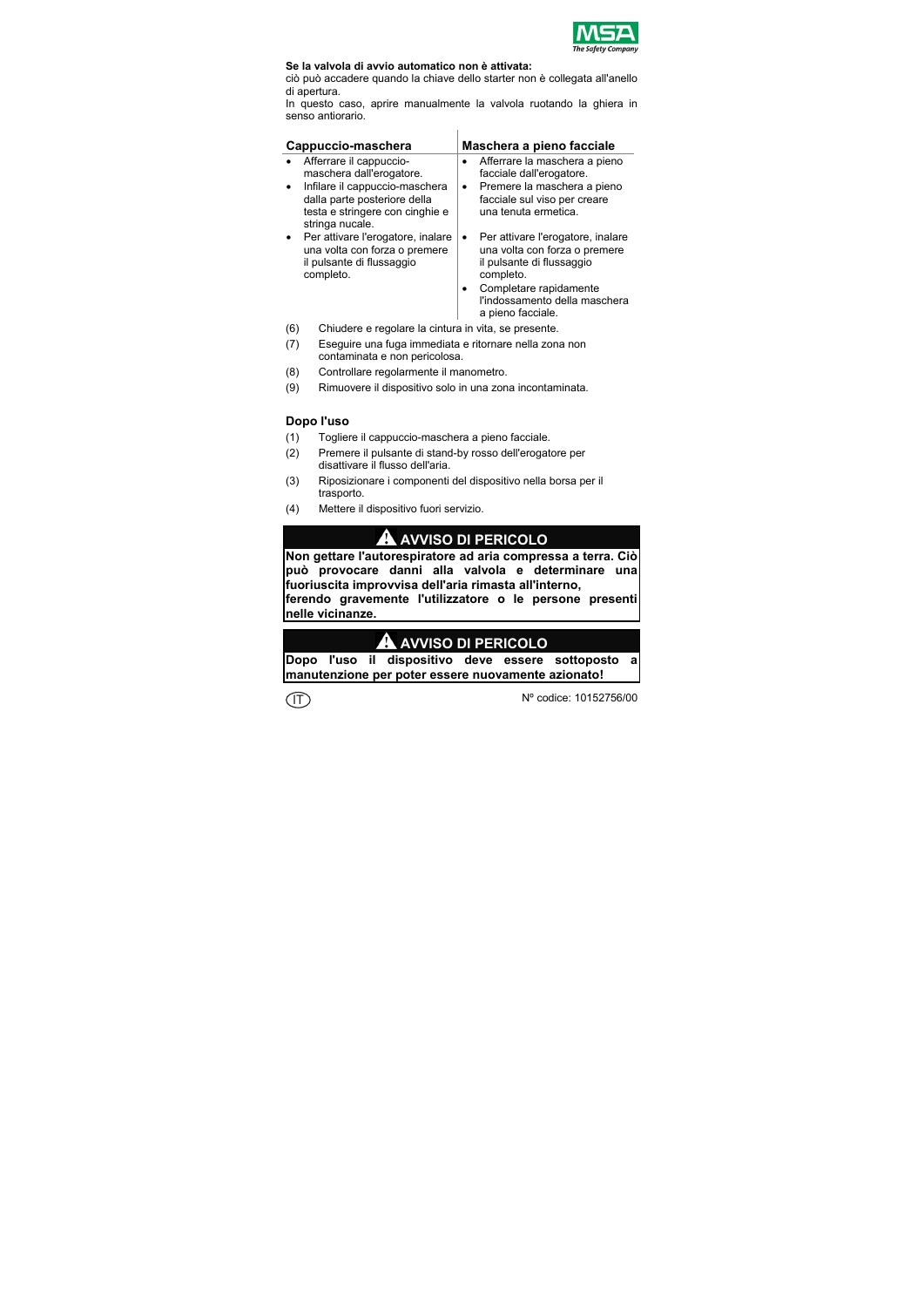

# **Қысқаша нұсқаулық PremAire Escape**

# **ЕСКЕРТУ**

**Қысқаша нұсқаулық пайдаланушы нұсқаулығының орнын ауыстырмайды. Құрылғыны пайдаланған кезде пайдалану нұсқаулығын міндетті түрде мұқият оқу керек. Əсіресе, қауіпсіздік туралы нұсқауларды, сонымен қатар құрылғыны пайдалану, басқару жəне қызмет көрсету нұсқаулығын мұқият оқып шығу керек. Талап етілсе, пайдаланушы нұсқаулығының қағаз түріндегі көшірмесін де жеткізуге болады.** 

PremAire Escape - оң қысымды, жеке ашық тізбекті сығылған апаттық дем алу аппараты (SCBA).

Құрылғы өкпемен меңгерілетін автоматтандырылған өкпе клапанына (LGDV) жалғанған тұтас беттік маска мен маскалы шлемнен тұрады. LGDV жүйесі сығылған ауамен толтырылған баллонға орташа қысымды шлангі мен құрама клапанның автоматты қосқышы (CVA) арқылы жалғанады. Құрылғы тасымал сөмкесінде қолданысқа дайын түрде сақталады жəне сөмке ашылған кезде автоматты түрде ауамен қамтамасыз ете бастайды.

Құрылғы EN 402 жəне ISO 23269-1 стандарттарына сəйкес жасалған жəне оны киюшіге қауіпті ортадан құтқарылуға мүмкіндік береді.

# **ЕСКЕРТУ**

**Бұл құрылғы таза газдан қорғану құрылғысы болып табылады. Ол су астына сүңгуге лайықты емес.** 

**Кию**

# **ЕСКЕРТУ**

|            | Апаттық жағдайда қауіпсіз және жылдам |      |                | киілуді |
|------------|---------------------------------------|------|----------------|---------|
| камтамасыз | <b>ety</b>                            | ∨шін | пайдаланушылар | кию     |
|            | процедурасын жеткілікті үйренуі тиіс. |      |                |         |

- (1) Мойын бауын басыңыздың үстінен орналастырыңыз, мойын бауын реттеңіз.
- (2) Бір қолыңызбен мойын бауын/қара түсті ұстауыш ілмекті ұстап тұрыңыз.
- (3) Екінші қолыңызбен сары түсті ашпалы ілмекті ұстап тұрыңыз.
- (4) Сары түсті ілмекті тарту арқылы сөмкені ашыңыз.
- (5) Ауамен қамтамасыз ету белсендірілді.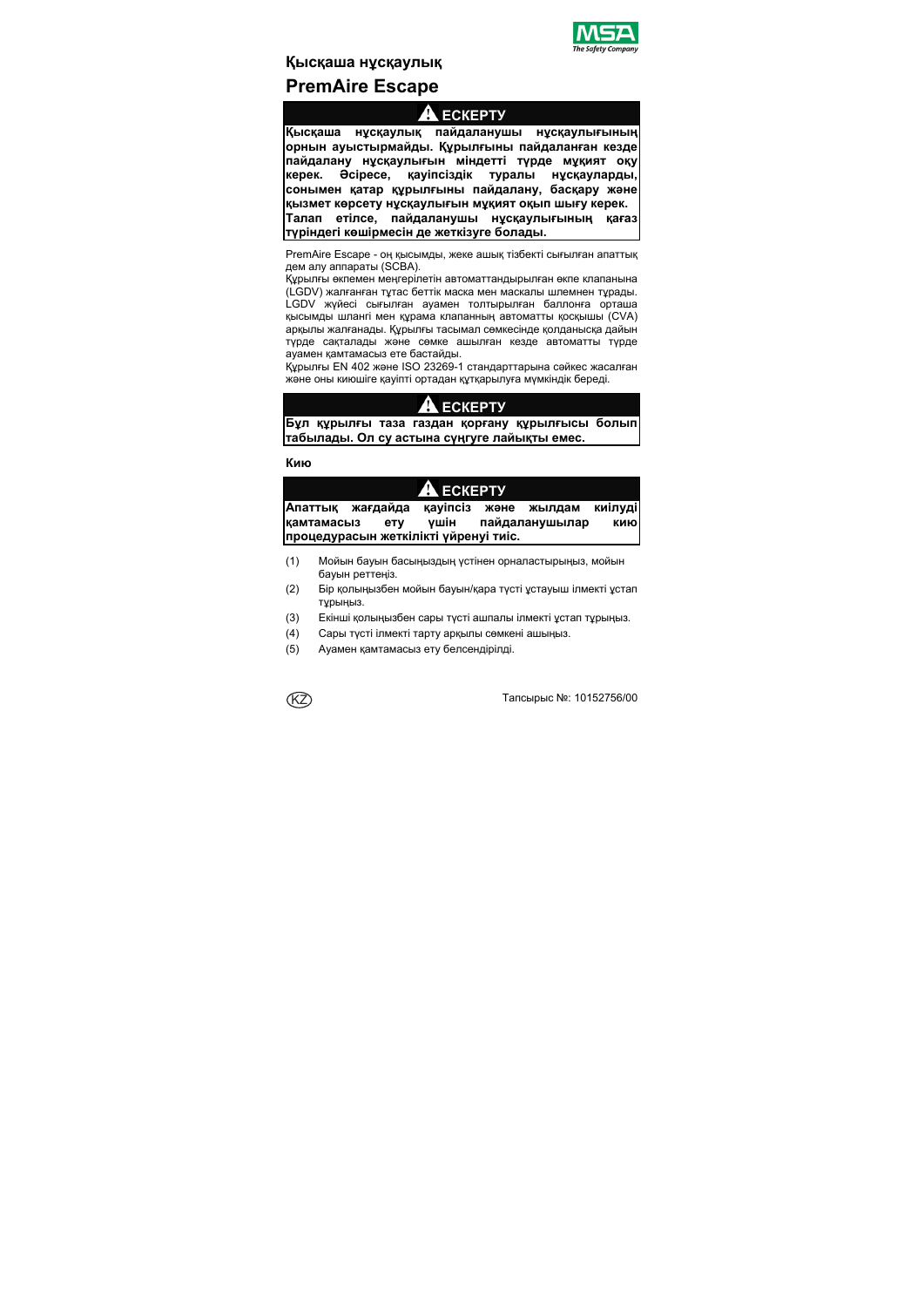

#### **Егер клапанның автоматты қосқышы белсендірілмесе:**

Бұл іске қосу кілті ашпалы ілмекке жалғанбаған жағдайда орын алуы мүмкін.

Бұл жағдайда клапанды қол дөңгелегін сағат тіліне қарсы бағытта бұрау арқылы қолмен ашыңыз.

| Маскалы шлем |                           |  | Тұтас беттік маска         |  |  |  |
|--------------|---------------------------|--|----------------------------|--|--|--|
|              | LGDV жүйесі арқылы        |  | LGDV жүйесі арқылы тұтас   |  |  |  |
|              | маскалы шлемді бекітіңіз. |  | беттік масканы бекітіңіз.  |  |  |  |
|              | Маскалы шлемді бастың     |  | Беттің берік тығыздалуын   |  |  |  |
|              | артқы жағынан бастап      |  | қамтамасыз ету үшін тұтас  |  |  |  |
|              | сырғытыңыз және баулар    |  | беттік масканы бетіңізге   |  |  |  |
|              | мен мойын бауымен         |  | басыңыз.                   |  |  |  |
|              | бекітініз.                |  |                            |  |  |  |
|              | LGDV жүйесін белсендіру   |  | LGDV жүйесін белсендіру    |  |  |  |
|              | ушін бір рет күшпен дем   |  | үшін бір рет күшпен дем    |  |  |  |
|              | алыңыз немесе тазарту     |  | алыңыз немесе тазарту      |  |  |  |
|              | туймесін итеріңіз.        |  | туймесін итеріңіз.         |  |  |  |
|              |                           |  | Тұтас беттік масканы киюді |  |  |  |
|              |                           |  | тез арада аяқтаңыз.        |  |  |  |

- (6) Егер қолданылса, белдікті жауып, реттеңіз.
- (7) Дереу шығарып, таза жəне қауіпті емес аймаққа қайтарыңыз.
- (8) Манометрді жүйелі түрде тексеріп тұрыңыз.
- (9) Құрылғыны тек таза аймақта шешіңіз.

#### **Пайдаланғаннан кейін**

- (1) Маскалы шлемді немесе тұтас беттік масканы шешіңіз.
- (2) Ауа ағынын өшіру үшін LGDV жүйесіндегі қызыл түсті күту түймесін басыңыз.
- (3) Құрылғы құрамдастарын тасымал сөмкесіне қайта салыңыз.
- (4) Құрылғыны қызмет көрсетуге өткізіңіз.

# **ЕСКЕРТУ**

**Сығылған ауамен тыныс алу аппаратын соққыға ұшыратуға болмайды. Бұл клапанды зақымдауы жəне қалған тығыздалған ауаның қапылыста шығуына əкелуі мүмкін.** 

**Бұл сізге жəне қасыңыздағыларға ауыр жарақат əкелуі мүмкін.** 

# **ЕСКЕРТУ**

**Пайдаланғаннан кейін жұмыс істеуге дайын болу үшін құрылғыға қызмет көрсетілуі қажет!** 

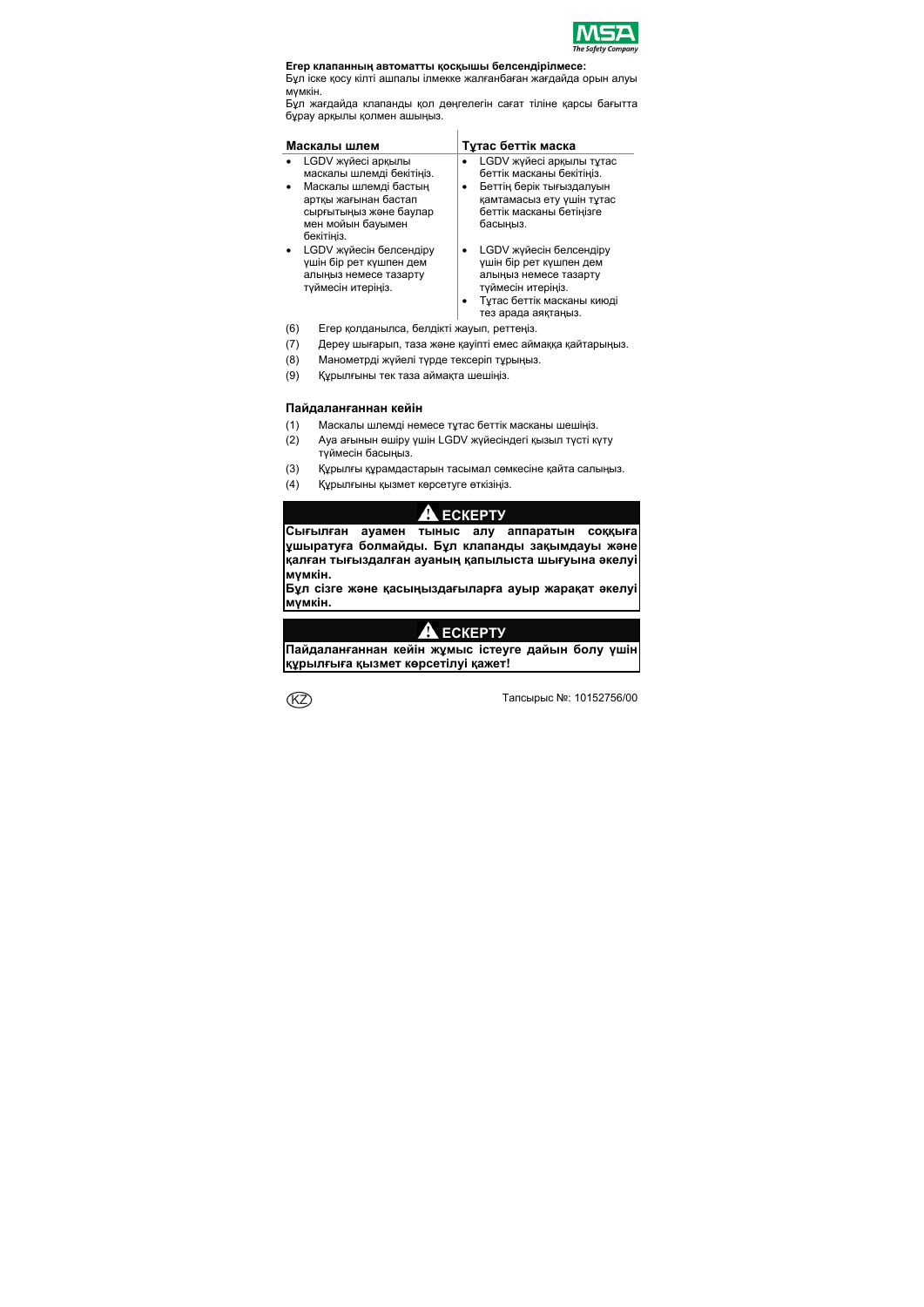

# **Verkorte gebruiksaanwijzing**

# **PremAire Escape**

### **WAARSCHUWING**

**De verkorte gebruiksaanwijzing vervangt de normale gebruiksaanwijzing niet. Wanneer u dit toestel gebruikt dient u de gebruiksaanwijzing te lezen en de instructies erin op te volgen. In het bijzonder de veiligheidsvoorschriften en de informatie over gebruik, bediening en onderhoud van het toestel moeten zorgvuldig worden gelezen en nageleefd.** 

**De gebruiksaanwijzing is op verzoek eveneens in gedrukte versie verkrijgbaar.** 

De PremAire Escape is een onafhankelijk ademluchttoestel met open circuit en overdruk (SCBA) voor ontsnapping.

Het toestel bestaat uit een volgelaatsmasker of een maskerkap, beide aangesloten op een ademautomaat. De ademautomaat is aangesloten op een ademluchtcilinder via een middendrukleiding en het combinatieventiel met autostart (CVA). Het toestel zit gebruiksklaar in de draagtas en de luchttoevoer wordt automatisch gestart wanneer de tas wordt geopend.

Het toestel is geproduceerd volgens EN 402 en ISO 23269-1 en stelt de gebruiker in staat te ontsnappen uit een mogelijk gevaarlijke omgeving.

# **WAARSCHUWING**

**Dit toestel beschermt uitsluitend tegen gassen. Het is niet geschikt voor onderwaterduiken.** 

### **Opzetten**

### **WAARSCHUWING**

**Gebruikers moeten de opzetprocedure voldoende oefenen, zodat dit snel en veilig gebeurt in een noodsituatie.** 

- (1) Plaats de nekband over uw hoofd en verstel de nekband.
- (2) Pak met de ene hand de nekband/zwarte lus beet.
- (3) Neem de gele openingslus in de andere hand.
- (4) Open de tas door aan de gele lus te trekken.
- (5) De luchttoevoer wordt geactiveerd.

#### **Indien het autostart-ventiel niet geactiveerd wordt:**

Dit kan gebeuren als de startsleutel niet aan de openingslus vastzit. Open in dat geval het ventiel door het handwiel linksom te draaien.

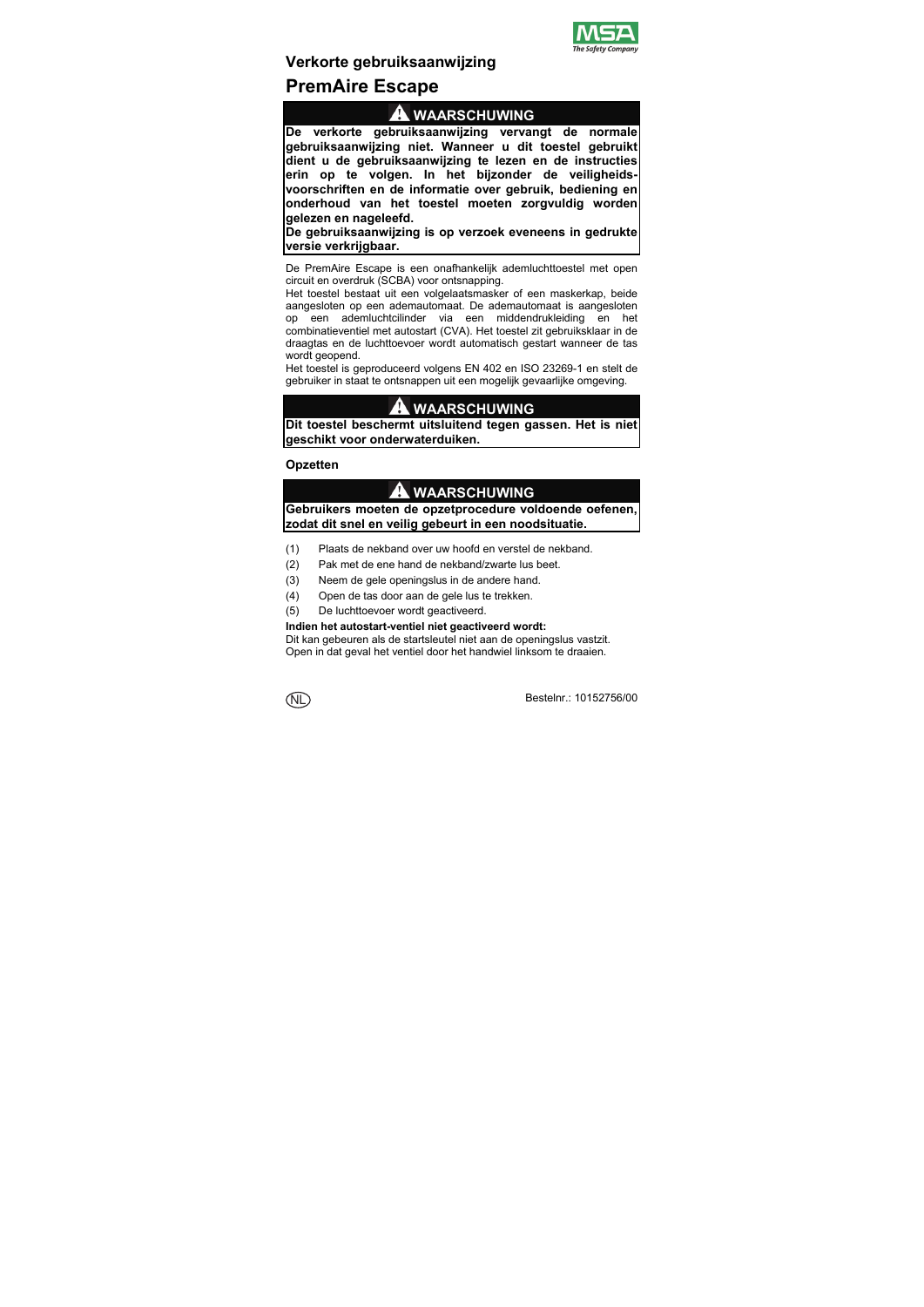

- Pak de maskerkap bij de ademautomaat beet.
- Schuif de maskerkap op vanaf de achterkant van het hoofd en trek het vast met banden en nekkoord.
- Om de ademautomaat te activeren, ademt u één keer diep in of drukt u op de spoelknop.

### **Maskerkap Volgelaatsmasker**

- Pak het volgelaatsmasker bij de ademautomaat beet.
- Druk het volgelaatsmasker tegen het gezicht voor een goede afdichting.
- Om de ademautomaat te activeren, ademt u één keer diep in of drukt u op de spoelknop.
- Trek het volgelaatsmasker snel verder aan.
- (6) Maak indien van toepassing de heupriem vast en trek deze strak.
- (7) Ontsnap onmiddellijk en keer terug naar een niet-besmette en ongevaarlijke omgeving.
- (8) Controleer de manometer regelmatig.
- (9) Verwijder het toestel alleen in een niet-besmette omgeving.

### **Na gebruik**

- (1) Verwijder de maskerkap of het volgelaatsmasker.
- (2) Druk op de rode stand-byknop van de ademautomaat om de luchtstroom uit te schakelen.
- (3) Stop de onderdelen van het toestel terug in de draagtas.
- (4) Draag het toestel over aan de onderhoudsdienst.

### **WAARSCHUWING**

**Gooi het ademluchttoestel niet zo maar af. Dit zou het ventiel kunnen beschadigen en alle resterende ademlucht zou opeens kunnen ontsnappen.** 

**Hierdoor kunnen u of eventuele omstanders dodelijk letsel oplopen.** 

# **WAARSCHUWING**

**Na gebruik dient het toestel onderhouden te worden voor het weer gebruiksklaar is!**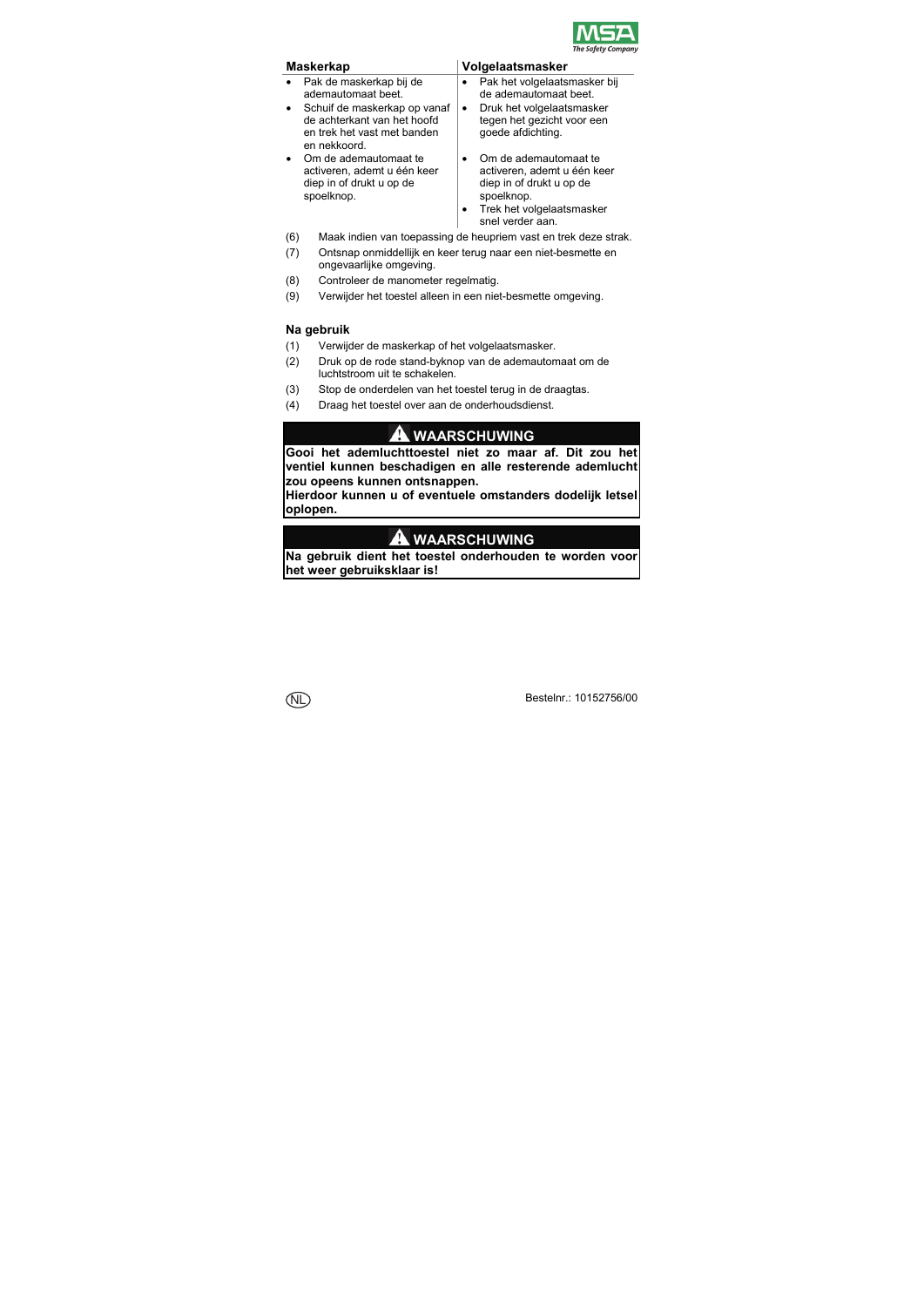

# **Hurtigstartveiledning PremAire Escape**

## **ADVARSEL**

**Denne hurtigstartveiledningen erstatter ikke bruksanvisningen. Det er viktig at bruksanvisningen blir lest og fulgt når enheten brukes. Spesielt må sikkerhetsinstruksjonene, samt informasjonen om bruk, drift og vedlikehold av enheten leses grundig og følges.** 

**Bruksanvisningen kan også fås som papirkopi på forespørsel.** 

PremAire Escape er et positivt trykkselvforsynt åpent pressluftapparat (SCBA) for rømning.

Enheten består av enten en helmaske eller en hettemaske, begge koblet til en lungestyrt behovsventil (LGDV – lung-governed demand valve). LGDV-en er koblet til en trykkluftflaske via en middeltrykkslange og kombinasjonsventilen med autostart (CVA - combination valve autostart). Enheten oppbevares klar til bruk i bærevesken og starter lufttilførselen automatisk når vesken åpnes.

Enheten er konstruert iht. EN 402 og ISO 23269-1, og setter brukeren i stand til å rømme fra potensielt farlige omgivelser.

# **ADVARSEL**

**Denne enheten er et instrument for gassbeskyttelse. Den er slett ikke egnet for bruk under vann.** 

**Slik tar du den på** 

### **ADVARSEL**

**For å garantere at enheten tas på sikkert og raskt i en nødssituasjon må brukerne trene tilstrekkelig på påtakingsprosedyren.** 

- (1) Før halssnoren over hodet, juster halssnoren.
- (2) Ta tak i nakkestroppen/sort festestropp med en hånd.
- (3) Ta tak i den gule åpneløkken med den andre hånden.
- (4) Åpne vesken ved å trekke i den gule løkken.
- (5) Lufttilførselen aktiveres.

#### **Hvis autostart-ventilen ikke er aktivert:**

Dette kan skje når startnøkkelen ikke er koblet til åpningsløkken.

I så tilfelle, åpne ventilen manuelt ved å vri håndhjulet i retning mot klokken.

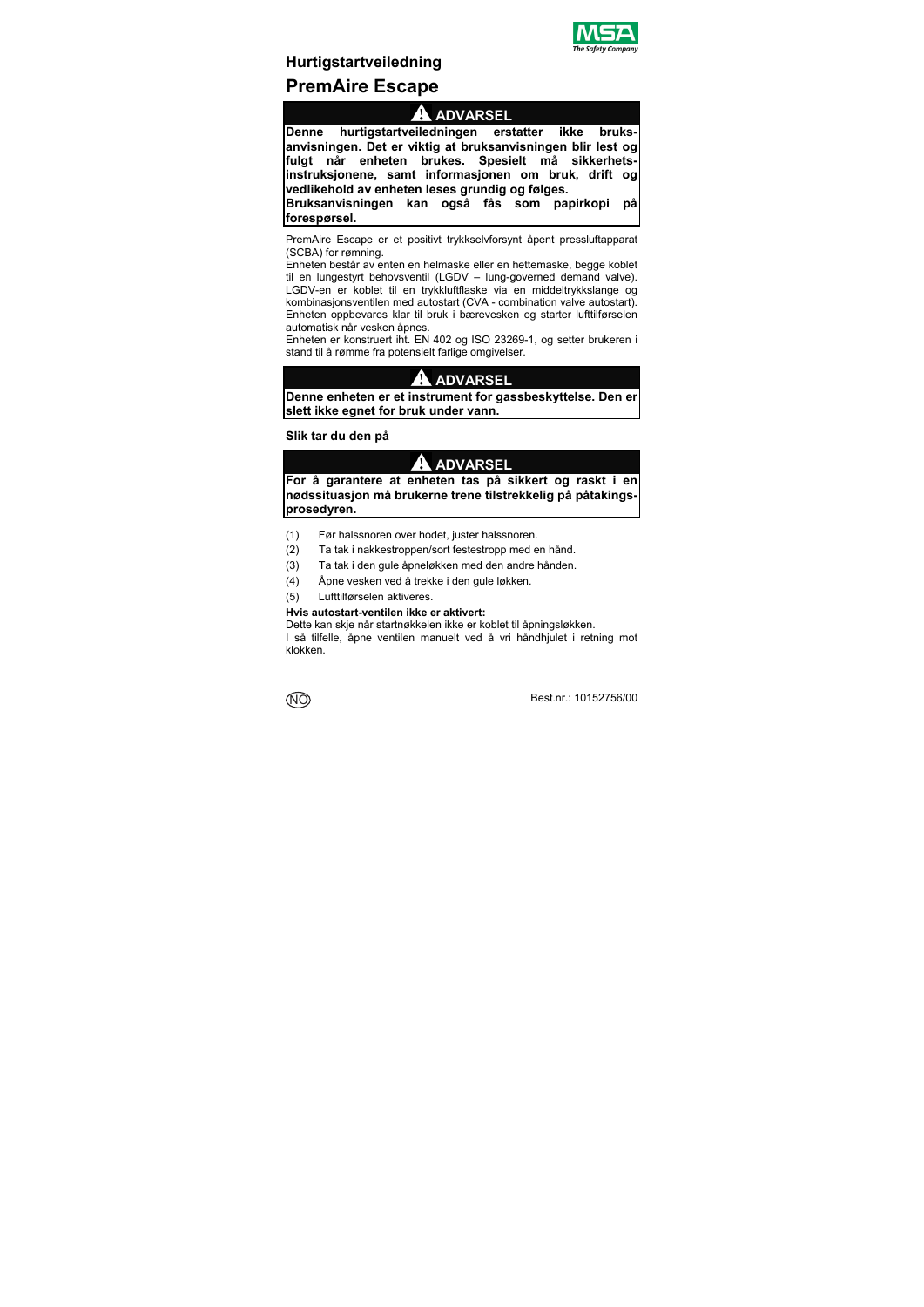

- Ta tak i hettemasken ved LGDV-en.
- Trekk hettemasken på fra bak på hodet og stram med remmer og halsring.
- For å aktivere LGDV pust inn kraftig én gang eller trykk strømningsknappen.

#### **Hel ansiktsmaske**

- Ta tak i helmasken ved LGDVen.
- Trykk helmasken på ansiktet og lag en tett ansiktsforsegling.
- For å aktivere LGDV pust inn kraftig én gang eller trykk strømningsknappen.
- Helmasken tas rakt på.
- (6) Lukk og juster hoftebeltet hvis relevant.
- (7) Evakuer umiddelbart og trekk deg tilbake til et område som ikke er forurenset og ikke er farlig.
- (8) Sjekk trykkmåleren regelmessig.
- (9) Enheten må kun tas av i et området som ikke er forurenset.

### **Etter bruk**

- (1) Ta av hettemaske eller helmaske.
- (2) Trykk inn den røde standby-knappen på LGDV-en for å slå av luftstrømmen.
- (3) Legg enhetens komponenter tilbake i bærevesken.
- (4) Lever enheten til service.

# **A** ADVARSEL

**Ikke kast av deg trykkluftapparatet. Dette kan skade ventilen og føre til at luft under trykk plutselig kommer ut. Dette kan føre til alvorlige skader hos bruker og omgivelsene rundt.** 

# **ADVARSEL**

**Etter bruk må enheten gjennomgå service før den er klar til bruk igjen!** 

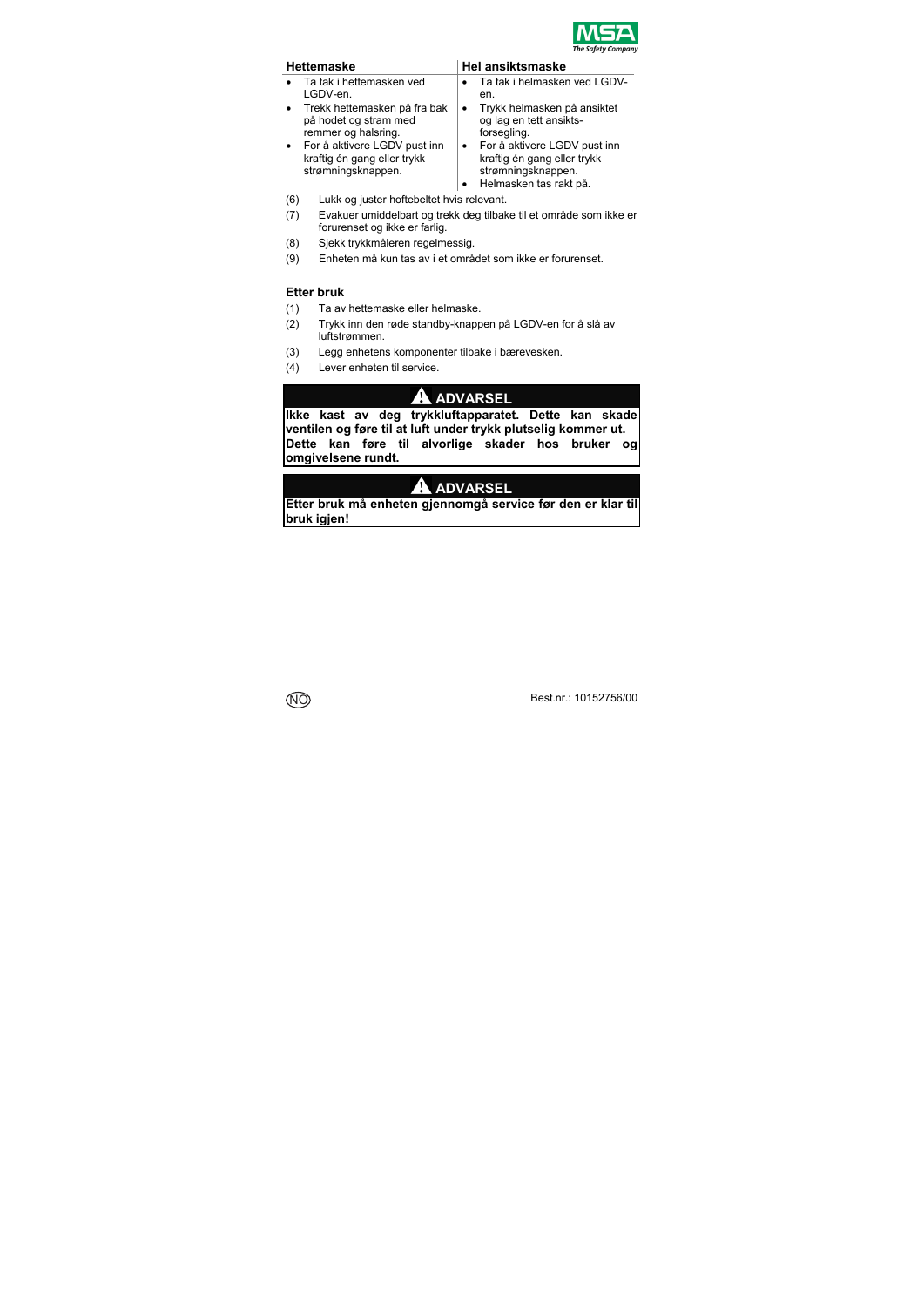

# **Skrócona instrukcja obsługi**

# **PremAire Escape**

### **UWAGA**

**Skrócona instrukcja obsługi nie zastępuje pełnej instrukcji obsługi. Przeczytanie i przestrzeganie instrukcji obsługi jest konieczną częścią użytkowania urządzenia. Dotyczy to szczególnie instrukcji bezpieczeństwa, a także informacji związanych z użytkowaniem, działaniem i konserwacją urządzenia, które należy uważnie przeczytać i przestrzegać. Na życzenie instrukcja obsługi może być także dostarczona w postaci papierowej.** 

Urządzenie PremAire Escape to samodzielny nadciśnieniowy aparat butlowy ze sprężonym powietrzem (SCBA) przeznaczony do ewakuacji.

Urządzenie składa się z maski ochronnej lub maski-kaptura połączonej z automatem oddechowym (LGDV). Automat oddechowy jest podłączony do butli ze sprężonym powietrzem poprzez przewód średniego ciśnienia i zawór kombinowany (CVA). Urządzenie przechowywane jest w torbie w stanie gotowym do użycia i automatycznie ulega aktywacji po jej otworzeniu.

Urządzenie to jest zaprojektowane zgodnie z normą EN 402 oraz ISO 23269-1 i umożliwia użytkownikowi ewakuację z potencjalnie niebezpiecznego środowiska.

# **UWAGA**

**To urządzenie jest przeznaczone do stosowania wyłącznie w środowisku powietrznym. Nie nadaje się do nurkowania.** 

### **Zakładanie**

# **UWAGA**

**Aby zagwarantować bezpieczne i szybkie zakładanie w sytuacji awaryjnej, użytkownicy muszą odpowiednio wyćwiczyć procedurę zakładania.** 

- (1) Pasek na szyję przełożyć przez głowę i wyregulować go.
- (2) Jedną ręką chwycić pasek i czarną pętlę.
- (3) Drugą ręką chwycić żółtą pętlę otwierającą.
- (4) Otworzyć torbę, pociągając żółtą pętlę.
- (5) Aktywowany zostanie przepływ powietrza.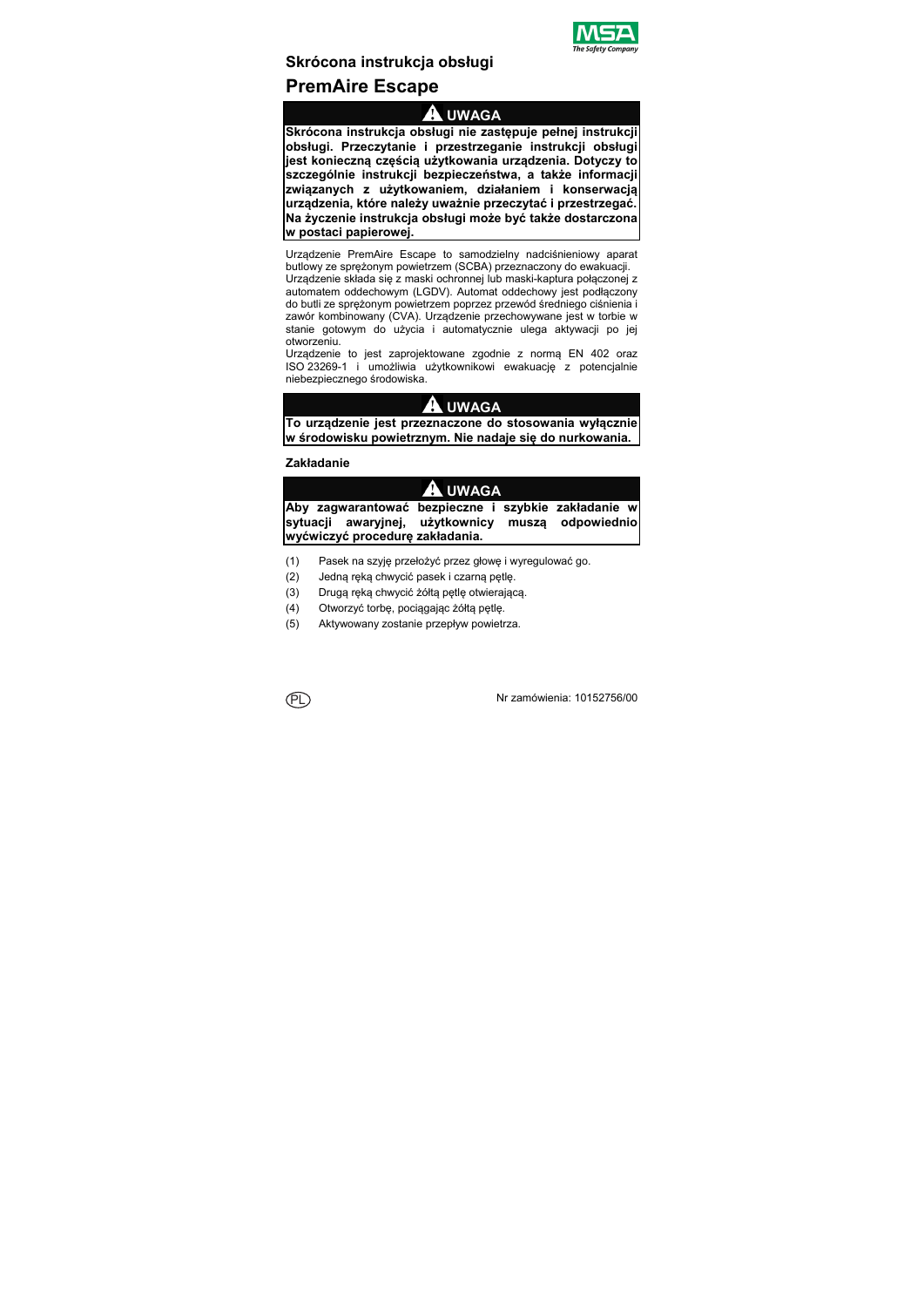

#### **Jeśli automatyczne uruchomienie nie zostanie aktywowane:**

Może się tak zdarzyć, jeśli klucz uruchamiający nie jest połączony z pętlą otwierającą.

W takim przypadku należy ręcznie otworzyć zawór, obracając pokrętło w lewo.

| Maska kaptur                              | Maska ochronna                                                                               |
|-------------------------------------------|----------------------------------------------------------------------------------------------|
| Maskę-kaptur chwycić za                   | Maske ochronna chwycić za                                                                    |
| automat oddechowy.                        | automat oddechowy.                                                                           |
| Naciagnać maske-kaptur od                 | Przycisnąć maskę ochronną                                                                    |
| tyłu głowy, wyregulować paski             | do twarzy tak, aby ściśle                                                                    |
| i pasek na szvie.                         | przylegała.                                                                                  |
| Aby właczyć automat                       | Aby włączyć automat                                                                          |
| oddechowy, wykonać silny                  | oddechowy, wykonać silny                                                                     |
| wdech lub nacisnąć przycisk<br>przepływu. | wdech lub nacisnąć przycisk<br>przepływu.<br>Szybko zakończyć zakładanie<br>maski ochronnej. |

- (6) Zamknąć pas biodrowy i wyregulować go, jeśli jest.
- (7) Natychmiast ewakuować się w bezpieczne i niezanieczyszczone miejsce.
- (8) Regularnie sprawdzać ciśnienie.
- (9) Urządzenie zdejmować tylko w niezanieczyszczonym obszarze.

### **Po użyciu**

- (1) Zdjąć maskę-kaptur lub maskę ochronną.
- (2) Nacisnąć czerwony przycisk automatu oddechowego, aby wyłączyć przepływ powietrza.
- (3) Komponenty urządzenia z powrotem włożyć do torby.
- (4) Oddać urządzenie do serwisu.

# **UWAGA**

**Nie należy rzucać aparatu powietrznego butlowego. Mogłoby to uszkodzić zawór i spowodować nagłe ujście powietrza pozostałego w układzie.** 

**Mogłoby to stać się przyczyną śmierci użytkownika lub osoby postronnej.** 

# **UWAGA**

**Po użyciu urządzenie musi być serwisowane, aby było gotowe do pracy!**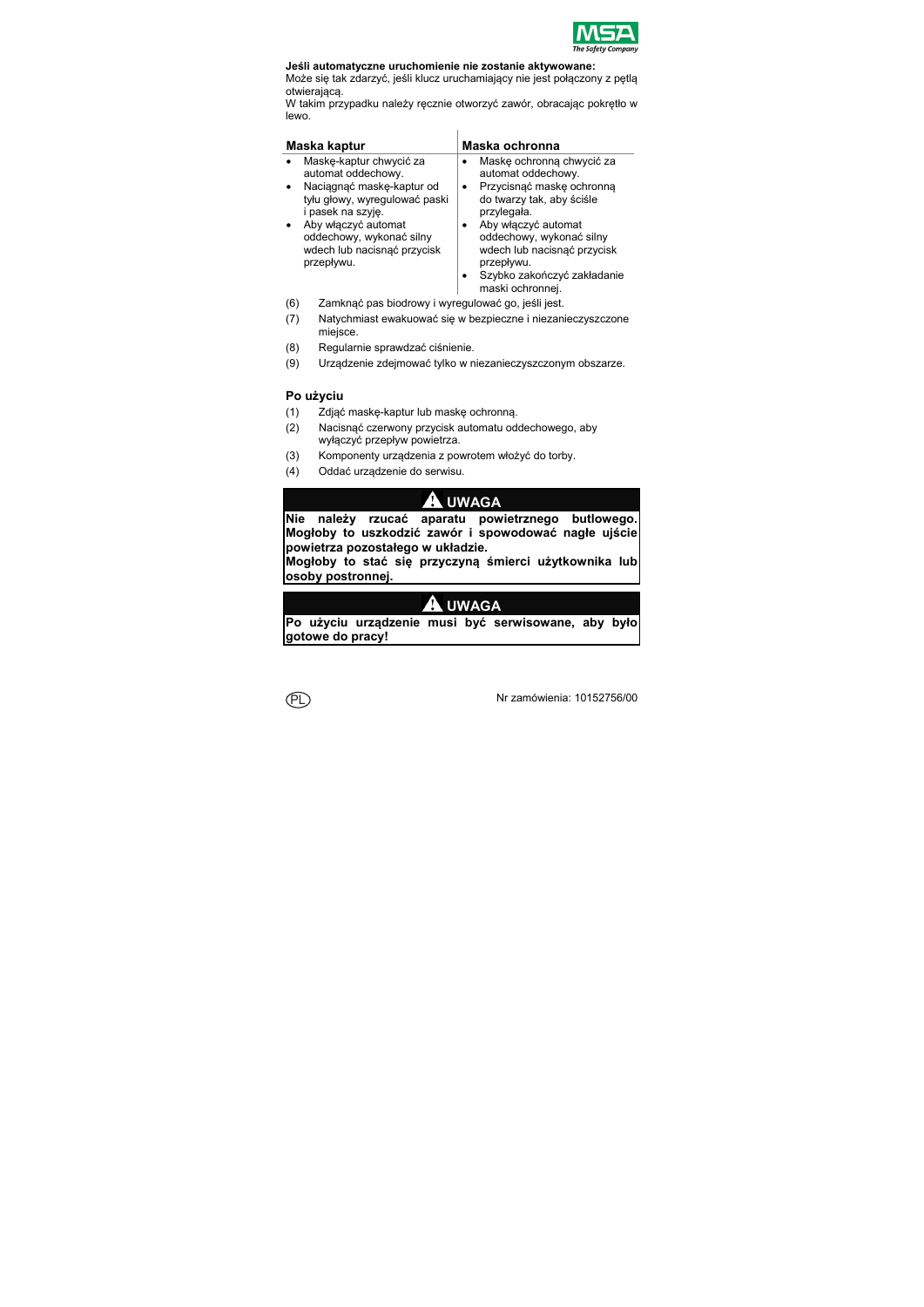

# **Ghid scurt de utilizare PremAire Escape**

# **AVERTIZARE**

**Ghidul scurt de utilizare nu înlocuieşte manualul de utilizare. Este obligatoriu ca manualul de utilizare să fie citit şi respectat când se foloseşte acest dispozitiv. Trebuie citite şi respectate în special instrucţiunile privind siguranţa, precum şi informaţiile privind utilizarea, operarea şi întreţinerea dispozitivului.** 

**Manualul de utilizare poate fi, de asemenea, pus la dispoziţia dumneavoastră pe suport permanent (hârtie) la cerere.** 

PremAire Escape este un aparat de respirat autonom cu aer comprimat cu circuit deschis şi presiune pozitivă (SCBA) pentru salvare.

Dispozitivul constă fie dintr-o mască integrală de față, fie dintr-o cagulă mască, ambele conectate la o supapă la cerere pentru respiraţie asistată (LGDV). Supapa la cerere pentru respirație asistată este conectată la un cilindru cu aer comprimat prin intermediul unui furtun de presiune medie şi pornirea automată a supapei combination (CVA). Dispozitivul este depozitat gata de funcționare în geanta sa de transport și pornește automat când geanta este deschisă.

Dispozitivul a fost conceput în conformitate cu EN 402 şi ISO 23269-1 şi permite utilizatorului să se salveze dintr-un mediu potențial periculos.

# **AVERTIZARE**

**Acesta este un dispozitiv de protecţie împotriva gazelor. Nu este corespunzător pentru utilizarea subacvatică.** 

### **Îmbrăcarea**

# **AVERTIZARE**

**Pentru a asigura îmbrăcarea sigură şi rapidă într-o situaţie de urgenţă, utilizatorii trebuie să exerseze suficient procedura de îmbrăcare.** 

- (1) Aşezaţi cureaua pentru gât peste cap, ajustaţi cureaua pentru gât.
- (2) Apucaţi cureaua pentru gât/bucla neagră de reţinere cu o mână.
- (3) Apucati bucla galbenă de deschidere cu cealaltă mână.
- (4) Deschideți geanta trăgând de bucla galbenă.
- (5) Alimentarea cu aer este activată.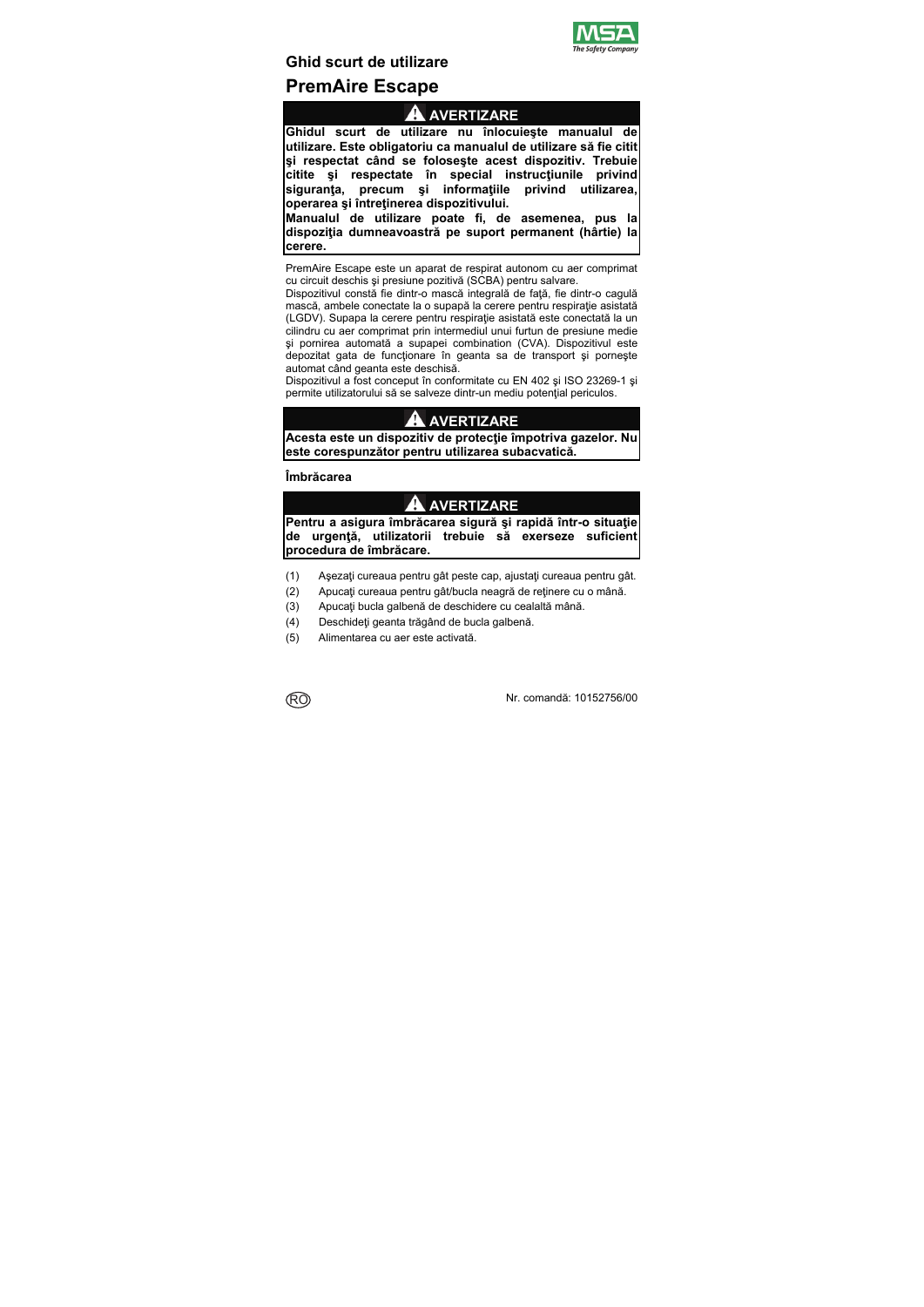

#### **Dacă supapa de pornire automată nu este activată:**

Aceasta se poate întâmpla când cheia demarorului nu este conectată la bucla de deschidere.

În acest caz, deschideți supapa manual prin rotirea rotiței de mână în sens anti-orar.

| Cagulă Mască                                                                                                                          | Mască pentru Întreaga Față                                                                                                                                                                        |
|---------------------------------------------------------------------------------------------------------------------------------------|---------------------------------------------------------------------------------------------------------------------------------------------------------------------------------------------------|
| Apucați caqula mască de                                                                                                               | Apucați masca integrală de                                                                                                                                                                        |
| supapa la cerere pentru                                                                                                               | față de supapa la cerere                                                                                                                                                                          |
| respirație asistată.                                                                                                                  | pentru respirație asistată.                                                                                                                                                                       |
| Treceți cagula mască peste                                                                                                            | Apăsați masca integrală de                                                                                                                                                                        |
| fată începând de la partea din                                                                                                        | ٠                                                                                                                                                                                                 |
| spate a capului și strângeți                                                                                                          | față pentru a crea o etansare                                                                                                                                                                     |
| curelele și snurul pentru gât.                                                                                                        | perfectă pentru față.                                                                                                                                                                             |
| Pentru activarea supapei la<br>cerere pentru respiratie<br>asistată, inhalați cu putere o<br>dată sau apăsați butonul de<br>evacuare. | Pentru activarea supapei la<br>cerere pentru respiratie<br>asistată, inhalați cu putere o<br>dată sau apăsați butonul de<br>evacuare.<br>Finalizați rapid îmbrăcarea<br>măștii integrale de față. |

- (6) Închideți și ajustați centura pentru talie dacă se aplică.
- (7) Salvați-vă imediat și reveniți în zona necontaminată și nepericuloasă.
- (8) Verificați manometrul de presiune în mod regulat.
- (9) Îndepărtați dispozitivul numai într-o zonă necontaminată.

### **După utilizare**

- (1) Îndepărtaţi cagula mască sau masca integrală de faţă.
- (2) Apăsați butonul roșu de stand-by al supapei la cerere pentru respiratie asistată pentru a opri fluxul de aer.
- (3) Asezati componentele dispozitivului la loc în geanta de transport.
- (4) Predaţi dispozitivul în service.

# **AVERTIZARE**

**Nu aruncaţi aparatul de respirat cu aer comprimat. Acest lucru ar putea deteriora supapa, iar aerul comprimat rămas ar putea ieşi brusc.** 

**Aceasta v-ar putea provoca răni fatale dvs. sau persoanelor din apropiere.** 

# **AVERTIZARE**

**După utilizare, dispozitivul trebuie revizuit pentru a fi pregătit de funcţionare!**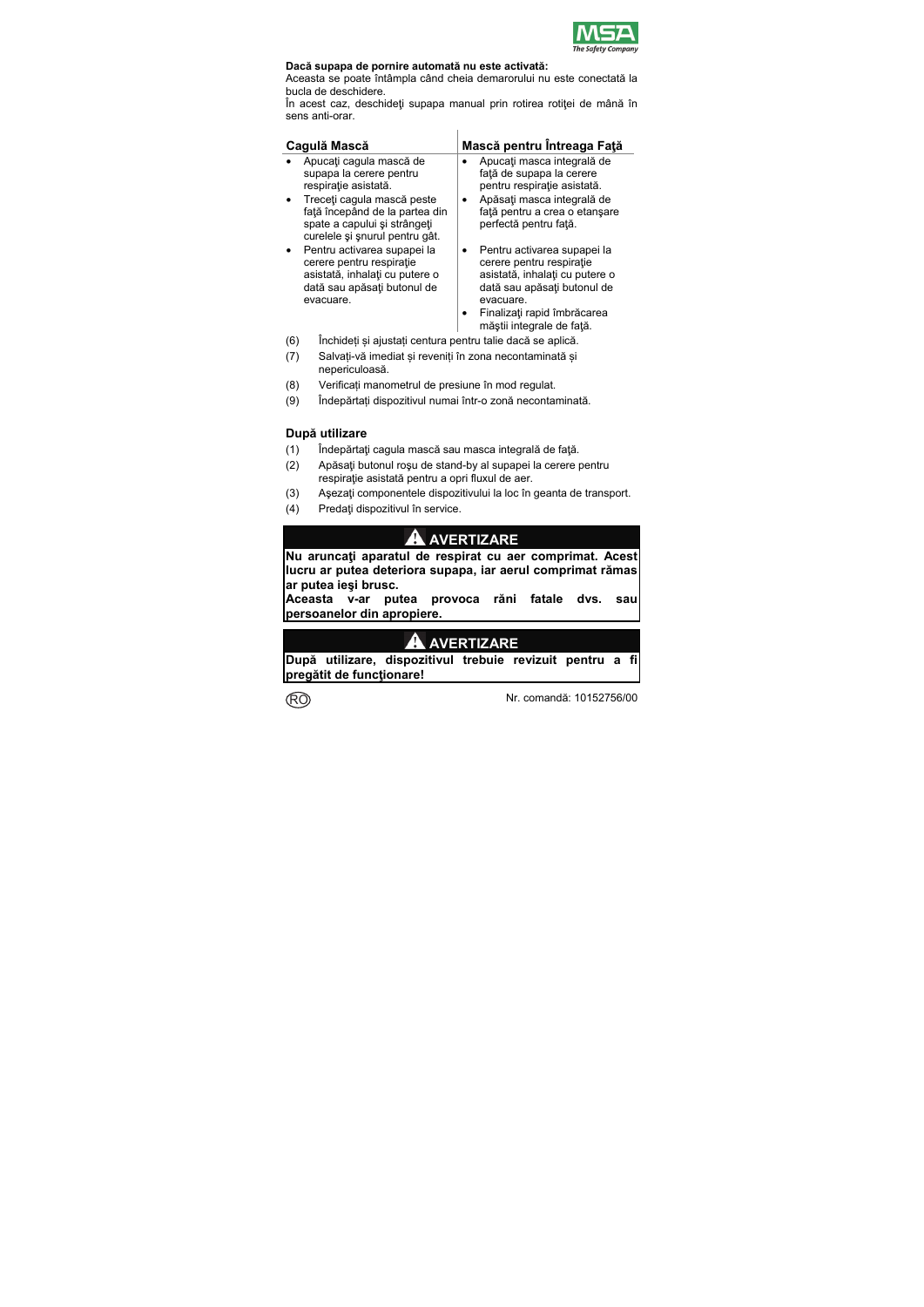

# **Краткое руководство по эксплуатации PremAire Escape**

### **ПРЕДУПРЕЖДЕНИЕ**

**Краткое руководство не заменяет руководство по эксплуатации. Перед началом эксплуатации устройства следует обязательно ознакомиться с руководством по эксплуатации и неукоснительно соблюдать приведенные в нем указания. Необходимо особо тщательно изучить и выполнять в дальнейшем правила техники безопасности, эксплуатации и технического обслуживания устройства. Руководство по эксплуатации по желанию можно получить в распечатанном виде.** 

PremAire Escape является автономным дыхательным аппаратом избыточного давления с открытым контуром со сжатым воздухом, предназначенным для эвакуации.

Изделие включает в себя полнолицевую маску или маску-капюшон, которые подключаются к управляемому дыханием клапану легочного автомата. Управляемый дыханием клапан подключается к баллону со сжатым воздухом с помощью шланга среднего давления и комбинированного клапана автопуска. Изделие хранится полностью готовым к использованию в сумке для переноски и запускается автоматически, подавая воздух в момент открытия сумки.

Данное изделие спроектировано в соответствии с EN 402 и<br>ISO 23269-1 и позволяет пользователю эвакуироваться из и позволяет пользователю эвакуироваться из потенциально опасного окружения.

# **ПРЕДУПРЕЖДЕНИЕ**

**Данное устройство является исключительно средством индивидуальной защиты от газов. Оно не предназначено для подводного плавания.** 

### **Надевание маски**

### **ПРЕДУПРЕЖДЕНИЕ**

**Чтобы обеспечить безопасное и быстрое надевание в случае опасности, пользователи должны пройти достаточное обучение процедуре надевания.** 

- (1) Наденьте шейную лямку через голову, отрегулируйте ее.
- (2) Возьмите шейную лямку / черную удерживающую петлю одной рукой.
- (3) Возьмите желтую открывающую петлю другой рукой.
- (4) Откройте сумку, потянув за желтую петлю.
- (5) Подача воздуха активирована.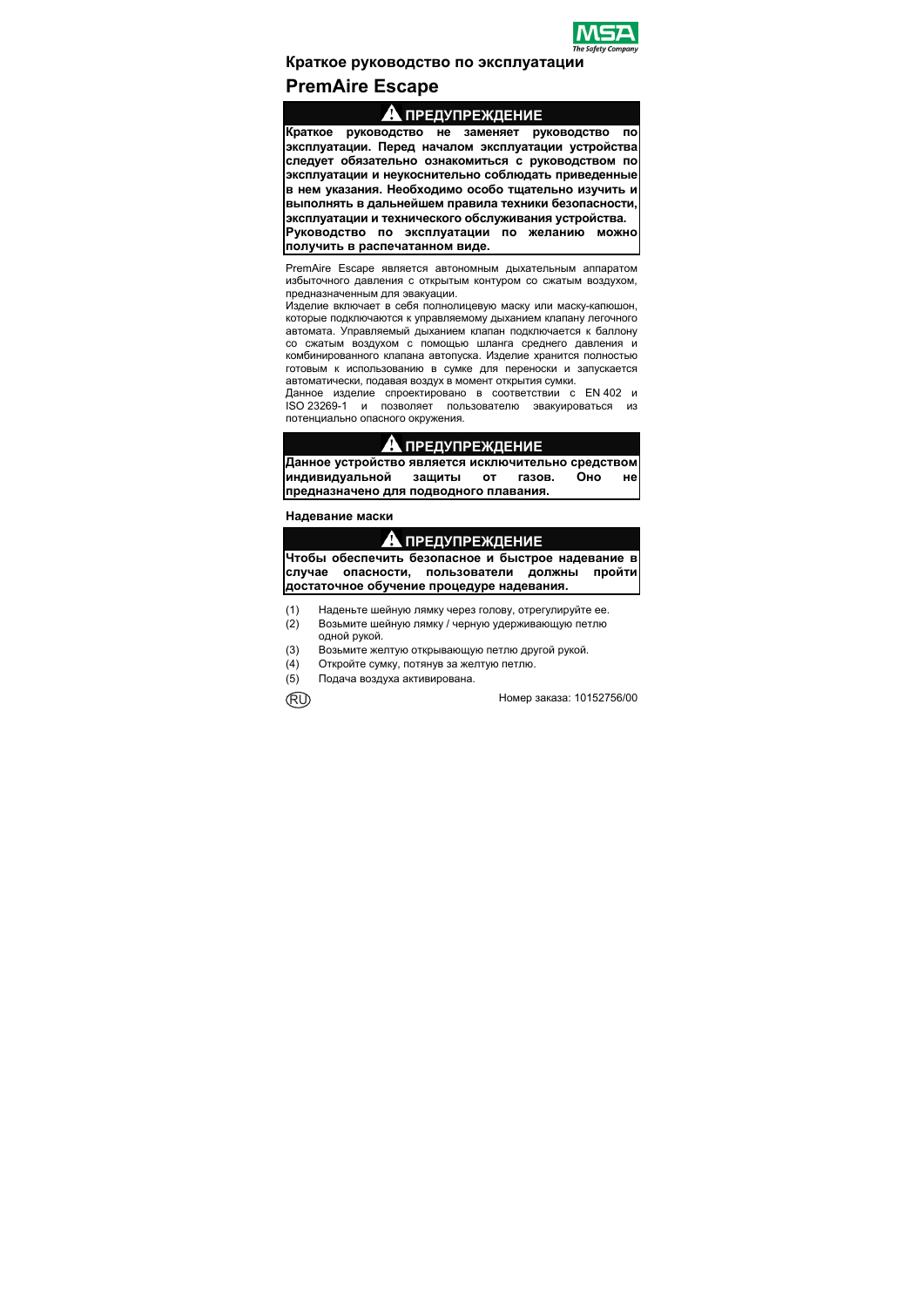

#### **Если клапан автопуска не активирован.**

Это может произойти, когда ключ запуска не подключен открывающей петле.

В таком случае откройте клапан вручную, поворачивая маховичок против часовой стрелки.

|        | Маска-капюшон                                                                                                   |   | Полнолицевая маска                                                                                                                                                   |
|--------|-----------------------------------------------------------------------------------------------------------------|---|----------------------------------------------------------------------------------------------------------------------------------------------------------------------|
|        | Возьмите маску-капюшон за<br>управляемый дыханием                                                               | ٠ | Возьмите полнолицевую<br>маску за управляемый                                                                                                                        |
|        | клапан.                                                                                                         |   | дыханием клапан.                                                                                                                                                     |
|        | Наденьте маску-капюшон,<br>начиная с задней части<br>головы, и затяните с<br>помощью лямок и шейной<br>тесьмы.  |   | Прижмите полнолицевую<br>маску к лицу, чтобы<br>обеспечить герметичное<br>прилегание.                                                                                |
|        | Для запуска управляемого<br>дыханием клапана сильно<br>вдохните воздух один раз или<br>нажмите кнопку продувки. | ٠ | Для запуска управляемого<br>дыханием клапана сильно<br>вдохните воздух один раз или<br>нажмите кнопку продувки.<br>Быстро завершите надевание<br>полнолицевой маски. |
| $\sim$ |                                                                                                                 |   |                                                                                                                                                                      |

- (6) Закройте и отрегулируйте поясной ремень, если он есть.
- (7) Немедленно эвакуируйтесь и вернитесь в незагрязненную безопасную зону.
- (8) Регулярно проверяйте манометр.
- (9) Снимайте изделие только в незагрязненной зоне.

#### **После использования**

- (1) Снимите маску-капюшон или полнолицевую маску.
- (2) Нажмите красную кнопку готовности управляемого дыханием клапана, чтобы отключить поток воздуха.
- (3) Сложите компоненты изделия обратно в сумку для переноски.
- (4) Сдайте изделие для проведения обслуживания.

### **ПРЕДУПРЕЖДЕНИЕ**

**Ни в коем случае не бросайте дыхательный аппарат со сжатым воздухом. При этом возможно повреждение вентилей баллонов и резкий выброс воздуха.** 

**Это может привести к несчастному случаю, угрожающему жизни и здоровью людей.** 

### **ПРЕДУПРЕЖДЕНИЕ**

**После использования необходимо провести обслуживание изделия, чтобы привести его в рабочее состояние!**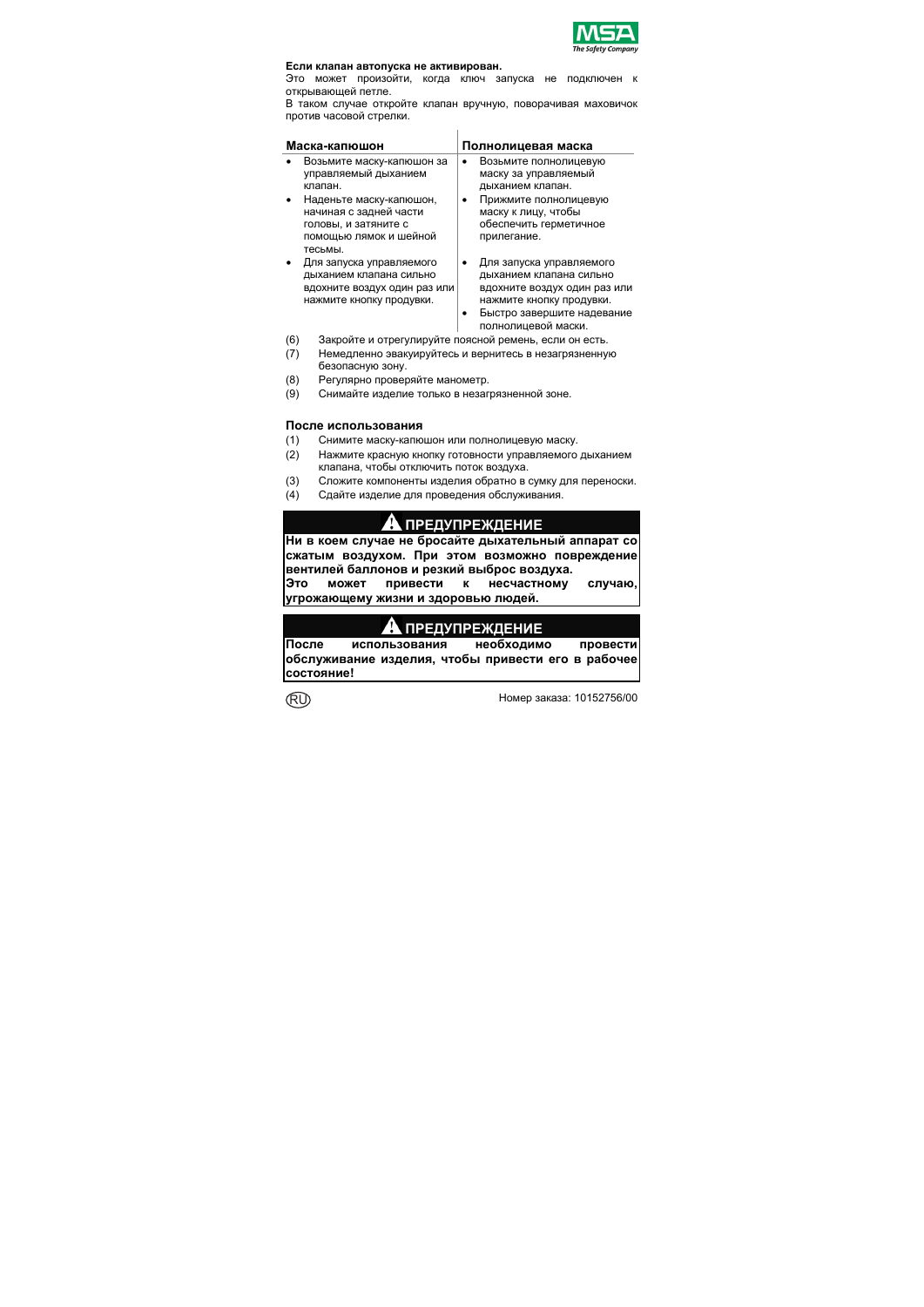

# **Snabbstartsguide PremAire Escape**

# **VARNING**

**Snabbstartsguiden utgör ingen ersättning för bruksanvisningen. Bruksanvisningen måste läsas och följas när enheten används. Det är särskilt viktigt att noggrant läsa och följa säkerhetsanvisningarna och informationen om hur enheten fungerar och skall användas och underhållas. En papperskopia av bruksanvisningen kan fås på förfrågan.** 

PremAire Escape är en bärbar tryckluftsapparat med övertryck med öppet system (SCBA) som flyktutrustning.

Enheten består av antingen en hel ansiktsmask eller en mask-huva, båda anslutna till en behovsstyrd andningsventil (lung-governed demand valve, LGDV). LGDV är ansluten till en tryckluftsflaska via en mellantrycksslang och kombinationsventilautostarten (combination valve autostart, CVA). Enheten förvaras driftklar i sin bärväska och börjar automatiskt leverera luft då väskan öppnas.

Enheten är konstruerad i enlighet med EN 402 och ISO 23269-1 och gör det möjligt för användaren att fly från potentiellt farliga miljöer.

# **VARNING**

**Denna enhet är endast avsedd för att skydda mot gas. Den är inte lämplig för undervattensdykning.** 

**Påtagning** 

# **VARNING**

**För att säkerställa en säker och snabb påtagning i en nödsituation skall användaren träna påtagningsproceduren tillräckligt.** 

- (1) Lägg halsremmen över huvudet, justera halsremmen.
- (2) Grip tag i halsremmen/den svarta spärröglan med en hand.
- (3) Grip tag i den gula öppningsöglan med den andra handen.
- (4) Öppna väskan genom att dra i den gula öglan.
- (5) Luftförsörjningen aktiveras.

#### **Om autostartventilen inte aktiveras:**

Detta kan inträffa om startnyckeln inte är ansluten till öppningsöglan. Öppna i så fall ventilen manuellt genom att vrida ratten moturs.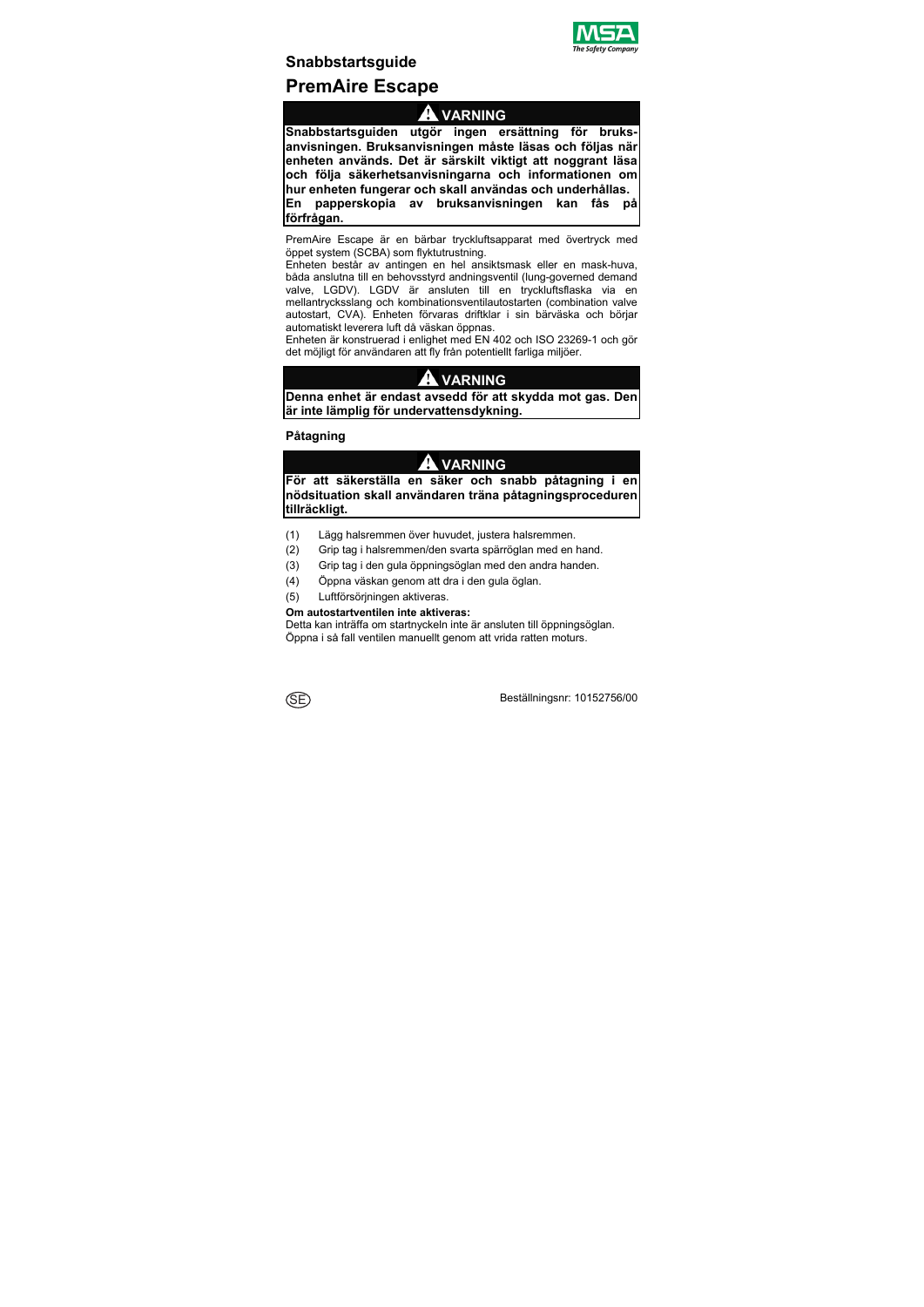

| Mask-huva                                                                                                              |   | <b>Helmask</b>                                                                                                                                                         |
|------------------------------------------------------------------------------------------------------------------------|---|------------------------------------------------------------------------------------------------------------------------------------------------------------------------|
| Grip tag i mask-huvan vid<br>LGDV.                                                                                     |   | Grip tag i helmasken vid LGDV.                                                                                                                                         |
| Skjut på mask-huvan från<br>bakhuvudet och täta med<br>remmar och halssnöre.                                           |   | Pressa helmasken mot ansiktet<br>för att få en tät försegling.                                                                                                         |
| Andas in kraftigt en gång eller<br>tryck på spolningsknappen för<br>att aktivera den behovsstyrda<br>andningsventilen. | ٠ | Andas in kraftigt en gång eller<br>tryck på spolningsknappen för<br>att aktivera den behovsstyrda<br>andningsventilen.<br>Fullfölj påtagningen av<br>helmasken snabbt. |

- (6) Stäng och justera midjebältet om det används.
- (7) Utrym omedelbart och återvänd till icke-kontaminerat eller ofarligt område.
- (8) Kontrollera manometern med jämna mellanrum.
- (9) Ta bara av enheten i icke-kontaminerade områden.

### **Efter användning**

- (1) Ta av mask-huvan eller helmasken.
- (2) Tryck in den röda standby-knappen på LGDV för att stänga av luftflödet.
- (3) Lägg tillbaka enhetens komponenter i bärväskan.
- (4) Lämna in enheten för service.

# **VARNING**

**Kasta aldrig av dig tryckluftsapparaten. Då kan ventilen skadas och resterande tryckluft kan plötsligt läcka ut. Detta kan orsaka livshotande skador för dig eller andra personer i närheten.** 

# **VARNING**

**Efter användning ska enheten genomgå service för att bli driftklar!**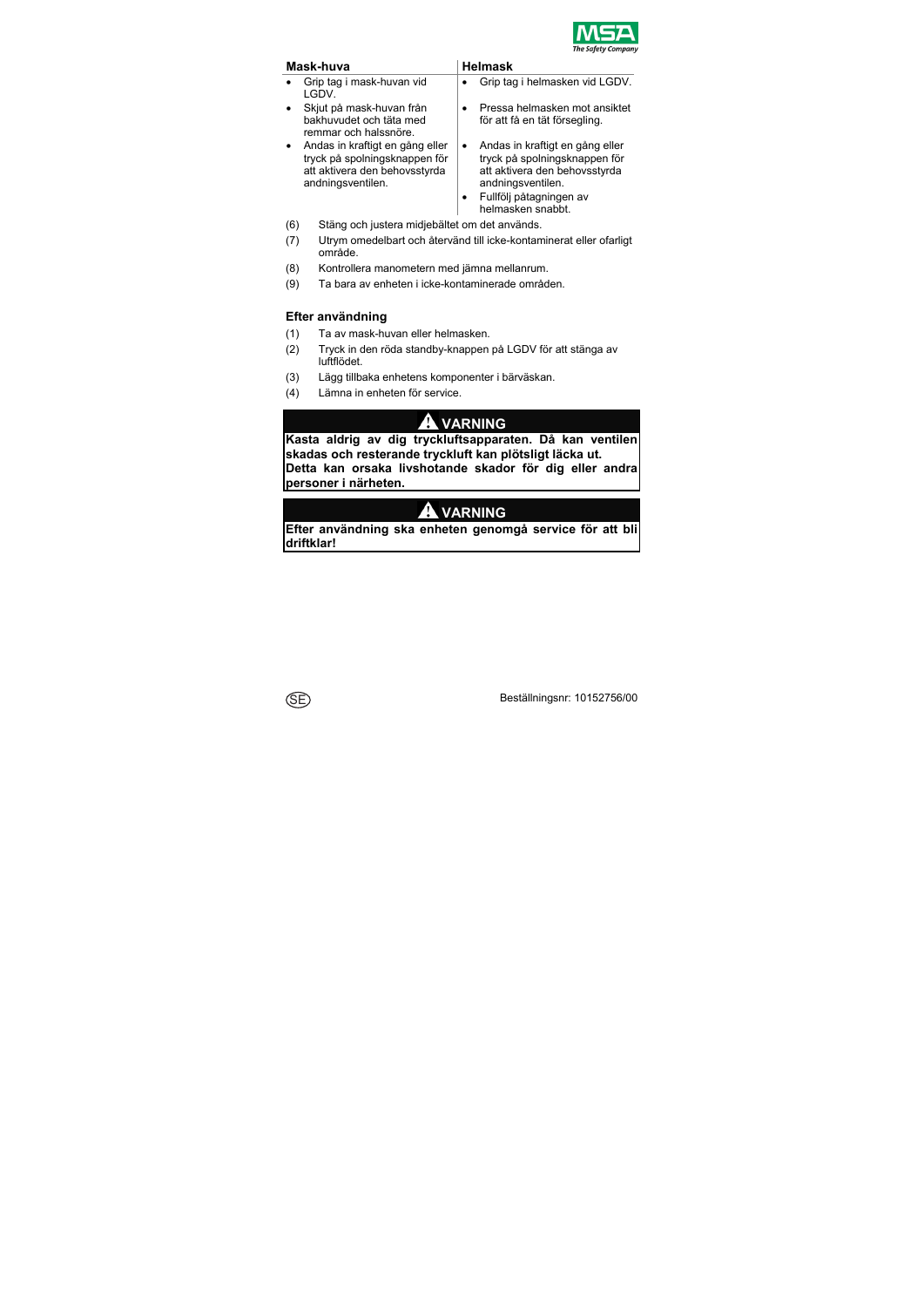

# **Stručná príručka PremAire Escape**

# **VÝSTRAHA**

**Stručná príručka nenahrádza návod na použitie. Je bezpodmienečne nutné, aby ste si pred používaním zariadenia prečítali tento návod na používanie a dodržiavali ho. Najmä si musíte dôkladne prečítať a dodržiavať bezpečnostné pokyny a informácie týkajúce sa použitia, prevádzky a údržby tohto zariadenia.** 

**Návod na použitie je možné dodať na požiadanie aj v tlačenej forme.** 

PremAire Escape je pretlakový autonómny dýchací prístroj s otvoreným okruhom so stlačeným vzduchom (SCBA) určený na únik z nebezpečného prostredia.

Toto zariadenie sa skladá buď z celotvárovej masky, alebo masky s kuklou, ktoré sú napojené na pľúcnu automatiku (LGDV). Pľúcna automatika je pripojená k fľaši so stlačeným vzduchom cez stredotlakovú hadicu a automatický spúšťač s kombinovaným ventilom (CVA). Zariadenie je uložené v prenosnom vaku okamžite pripravené na použitie a spúšťa sa automaticky pri otvorení vaku.

Toto zariadenie je navrhnuté v súlade s normou EN 402 a ISO 23269-1 a umožňuje používateľovi uniknúť z potenciálne nebezpečného prostredia.

# **VÝSTRAHA**

**Toto zariadenie je ochranné zariadenie pracujúce s čistým vzduchom. Nie je vhodné na potápanie sa pod vodou.** 

**Nasadzovanie** 

# **VÝSTRAHA**

**Aby bolo zaistené bezpečné a rýchle nasadenie v núdzovej situácii, používatelia si musia dostatočne natrénovať postup nasadenia.** 

- (1) Prehoďte krčný popruh cez hlavu a nastavte ho.
- (2) Uchopte krčný popruh/čiernu upínaciu slučku jednou rukou.
- (3) Druhou rukou uchopte žltú otváraciu slučku.
- (4) Otvorte vak potiahnutím za žltú slučku.
- (5) Aktivuje sa prívod vzduchu.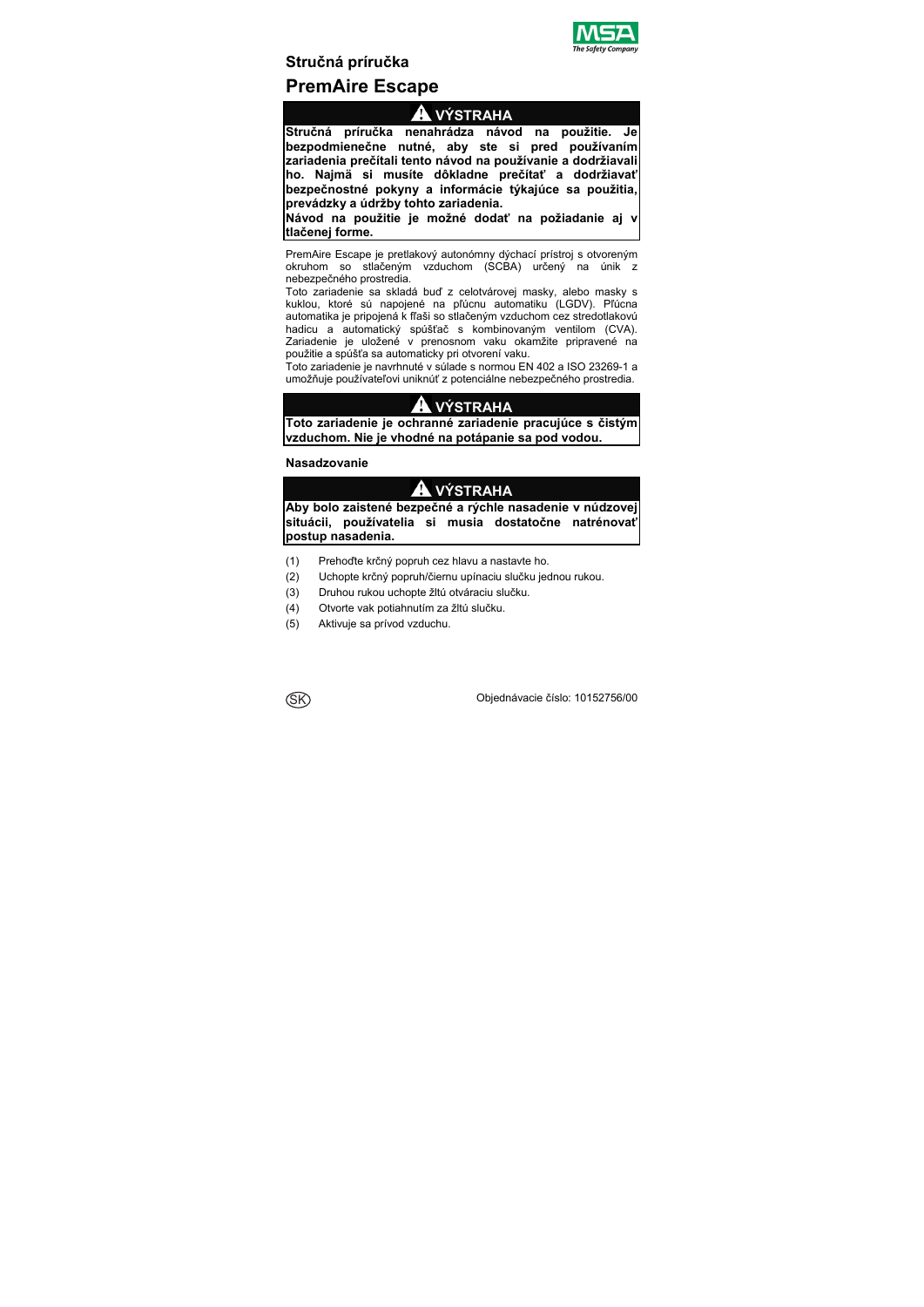

### **Ak ventil automatického spúšťača nie je aktivovaný:**

K tejto situácii môže dôjsť, keď spúšťací kľúč nie je pripojený k otváracej slučke.

V takomto prípade otvorte ventil manuálne otočením adaptéra proti smeru hodinových ručičiek.

| Maska s kuklou                                                                                                                                                                                                                                      | Celotvárová maska                                                                                                                                                                                                                                                                                                      |
|-----------------------------------------------------------------------------------------------------------------------------------------------------------------------------------------------------------------------------------------------------|------------------------------------------------------------------------------------------------------------------------------------------------------------------------------------------------------------------------------------------------------------------------------------------------------------------------|
| Uchopte masku s kuklou za<br>pľúcnu automatiku.<br>Nasaďte si masku s kuklou zo<br>zadnej časti hlavy a dotiahnite<br>popruhy a šnúrku na krku.<br>Pľúcnu automatiku aktivujte<br>silným nadýchnutím alebo<br>stlačením tlačidla<br>preplachovania. | Uchopte celotvárovú masku za<br>pľúcnu automatiku.<br>Pritlačte celotvárovú masku na<br>$\bullet$<br>tvár na vytvorenie pevného<br>utesnenia tváre.<br>Pľúcnu automatiku aktivujte<br>٠<br>silným nadýchnutím alebo<br>stlačením tlačidla<br>preplachovania.<br>Rýchlo dokončite nasadenie<br>٠<br>celotvárovej masky. |

- (6) V prípade potreby zapnite a nastavte opasok.
- (7) Okamžite opusťte priestor a vráťte sa do nekontaminovanej a bezpečnej oblasti.
- (8) Pravidelne kontrolujte manometer.
- (9) Zariadenie dávajte dolu len v nekontaminovanom prostredí.

### **Po použití**

- (1) Dajte dolu masku s kuklou alebo celotvárovú masku.
- (2) Stlačte červené pohotovostné tlačidlo na pľúcnej automatike na vypnutie prietoku vzduchu.
- (3) Vložte komponenty zariadenia späť do prenosného vaku.
- (4) Odovzdajte zariadenie na servis.

### **A** VÝSTRAHA

**Dýchací prístroj so stlačeným vzduchom neodhadzujte. Mohol by sa poškodiť ventil a zvyšný stlačený vzduch by mohol náhle uniknúť.** 

**Mohlo by to spôsobiť smrteľné zranenie vám alebo okolostojacim.** 

# **STRAHA**

**Po použití sa zariadenie musí odovzdať na vykonanie servisu, aby bolo ďalej pripravené na použitie!**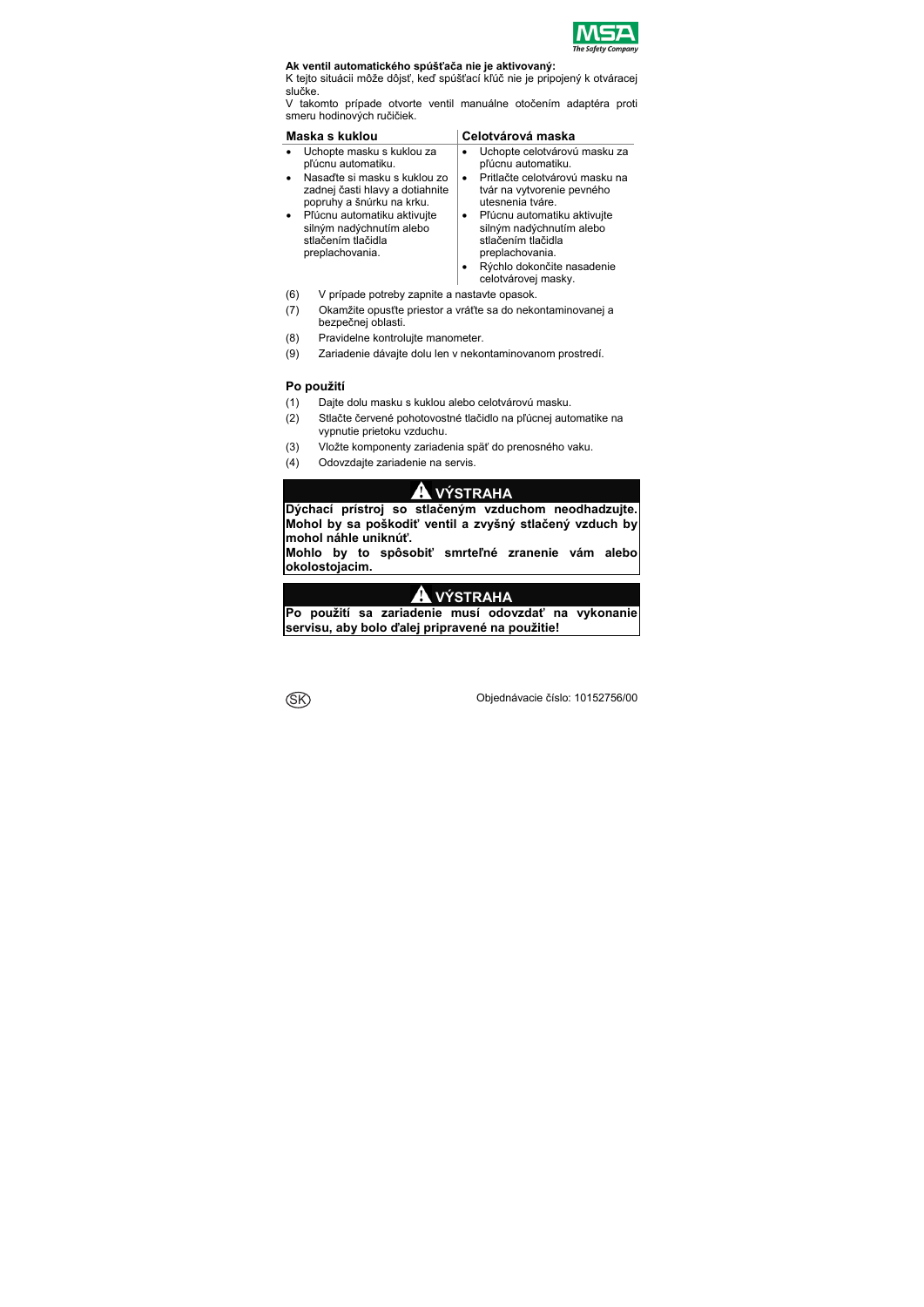

้ คู่มือเริ่มต้นใช้งานฉบับย่อ

# **PremAire Escape**

### $\mathbf{A}$  กำเตือน

**คู่มือเริ่มต้นใช้งานฉบับย่อนี้ ไม่ใช่ฉบับสําหรับใช้แทนคู่มือการใช้งาน เป็นข้อกาหนดท ํ สี่ ําคัญว่า จะต้องมี การอ่านคู่มือการใช้งานให้ถี่ถ้วนและเข้าใจอย่างชัดเจน และมีการอ้างองถิ ึงคู่มือนีเม้ ื่อใช้งานอุปกรณ์ และจะต้องอ่านคําแนะนําด้านความปลอดภัยและข้อมูลเกี่ยวกบการใช ั ้ การใช้งานและการบํารุงรักษา อุปกรณ์อย่างละเอยดถ ี ี่ถ้วนและอ้างองตลอดเวลาท ิ ใชี่ ้งาน สามารถขอรับคู่มือการใช้งานฉบับพมพิ ์ได้หากต้องการ**

PremAire Escape **เป็นอุปกรณ์ช่วยหายใจแบบอดอากาศวงจรเป ั ิดในตัวแรงดันบวก** (SCBA) **สําหรับ การหนีภัย**

**อุปกรณ์จะประกอบด้วยหน้ากากครอบเต็มหน้าหรือหมวกพร้อมหน้ากาก โดยจะมีการเชื่อมต่อหน้ากาก ท้งสองแบบเข ั ้ากบวาล ั ์วควบคุมการจ่ายอากาศ** (LGDV) **โดยมีการเชื่อมต่อ** LGDV **เข้ากบถั ังอากาศแรงดัน ผ่านท่อแรงดันระดับกลางและวาล์วรวมเพอเร ื่ ิ่มการทางานอ ํ ตโนม ั ัติ**(CVA) **จะมีการจัดเกบอ็ ุปกรณ์ไว้ในถุง พร้อมใช้งานตลอดเวลาและจะเริ่มจ่ายอากาศโดยอตโนม ั ัติเมื่อเปิดถุง**

**อุปกรณ์นีได้ ้รับการออกแบบมาสอดคล้องกบขั ้อกาหนด ํ** EN 402 **และ** ISO 23269-1 **รวมถึงยังช่วยให้ผู้ใช้ สามารถหนีภัยจากสภาพแวดล้อมทอาจเป ี่ ็นอนตรายได ั ้อกดี ้วย**

### . คำเตือน

**อุปกรณ์นีเป้ ็นอุปกรณ์ป้องกันแก๊สอย่างแท้จริง ไม่เหมาะสําหรับใช้ในการดํานําล้ กึ**

**การสวมใส่**

# $A$ คำเตือน

**เพอให ื่ ้แน่ใจถึงการสวมใส่อย่างปลอดภัยและรวดเร็วหากเกดเหต ิ ุฉุกเฉิน ผู้ใช้จะต้องได้รับการฝึกอบรมเกยวก ี่ บกระบวนการสวมใส ั ่อย่างเหมาะสม**

- (1) สวมสายคล้องคอเข้าทางศีรษะ ปรับสายคล้องคอให้เหมาะสม
- (2) ใช้มื้อข้างหนึ่งจับสายคล้องคอ/ห่วงสีดำไว้
- (3) ใช้มืออีกข้างจับห่วงเปิดสีเหลือง
- (4) เปิดถุงโดยดึงห่วงสีเหลืองข้ึน
- (5) จะเป็นการเปิดใช้งานการจ่ายอากาศ

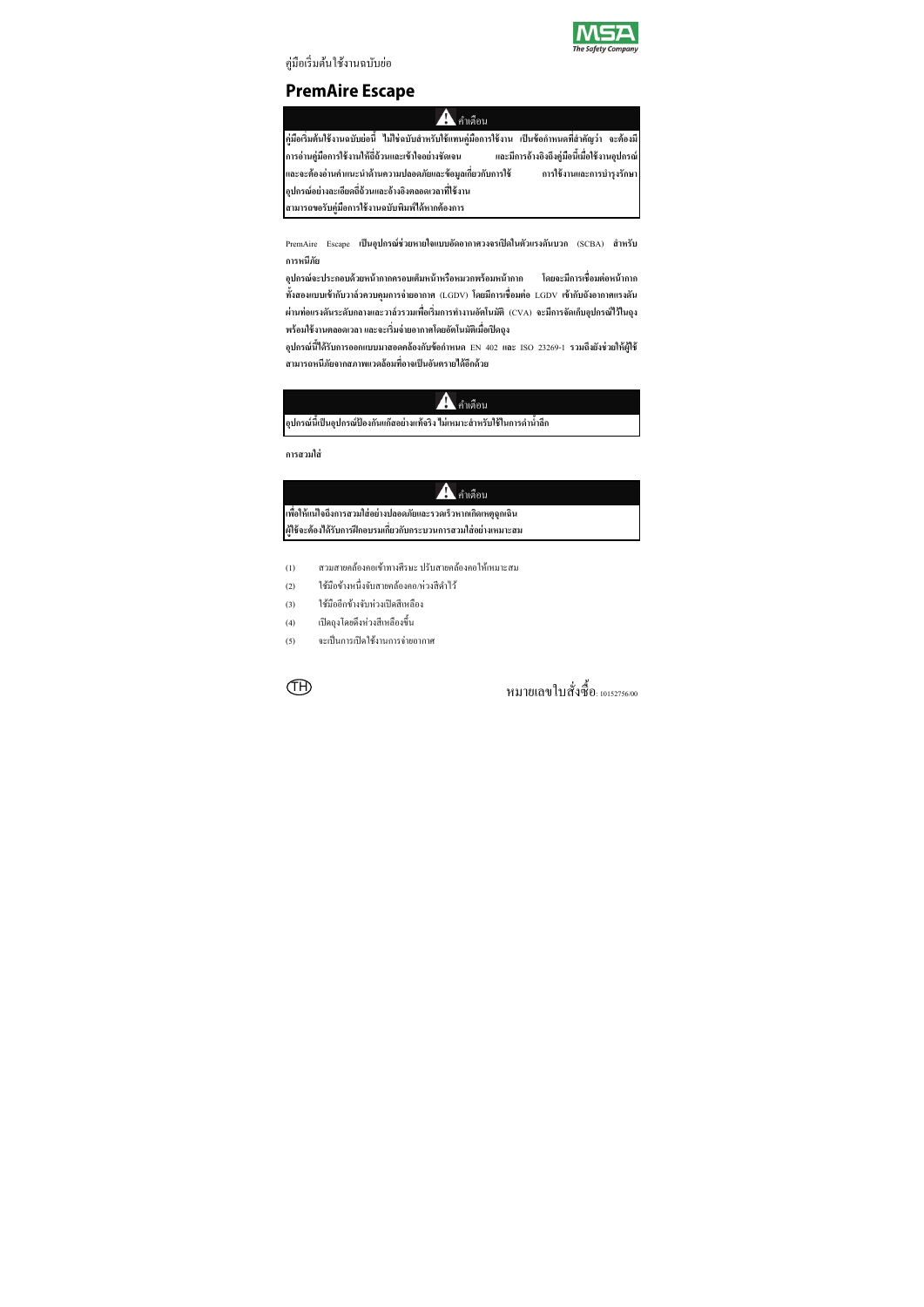

### **หากไม่มีการเปิดใช้งานวาล์วเริ่มการทางานอ ํ ตโนม ั ัติ:**

อาจเนื่องจากยังไม่มีการเชื่อมต่อกุญแจสตาร์ทเข้ากับห่วงเปิด ่ ในกรณีนี้ ให้เปิดวาล์วด้วยตนเองโดยหมุนวงล้อหมุนมือทวนเข็มนาฬิกา

| หมวกพร้อมหน้ากาก                       | หน้ากากครอบเต็มหน้า                   |
|----------------------------------------|---------------------------------------|
| หขิบหมวกพร้อมหน้ากากขึ้นโดยจับที่ LGDV | หยิบหน้ากากครอบเต็มหน้าขึ้นโดยจับที่  |
|                                        | LGDV                                  |
| ใส่หมวกพร้อมหน้ากากเข้าจากทางด้านหลัง  | กดหน้ากากครอบเต็มหน้าลงบนใบหน้า       |
| ของศีรษะ และรัดสาขคล้องและสาขคล้อง     | เพื่อครอบใบหน้าให้แน่นสนิท            |
| คอให้แน่น                              |                                       |
| เพื่อเปิดใช้งาน LGDV ให้หายใจเข้าแรงๆ  | เพื่อเปิดใช้งาน LGDV ให้หายใจเข้าแรงๆ |
| หนึ่งครั้ง หรือกคปุ่มขับออก            | หนึ่งครั้ง หรือกคปุ่มขับออก           |
|                                        | สวมใส่หน้ากากครอบเต็มหน้า             |
|                                        | เสร็จสมบูรณ์ได้อย่างรวดเร็ว           |
| ปิดและปรับสายรัดเอว หากมี<br>(6)       |                                       |
| an 2 de est est en 2 daou 2 d          |                                       |

- (7) หนีภัยออกจากพื้นที่ในทันที และกลับไปยังพื้นที่ที่ไม่มีการปนเปื้อนและไม่อันตราย
- (8) ตรวจสอบมาตรวัดแรงดันเป็นประจำ
- (9) ถอดอุปกรณ์ออกเฉพาะเมื่ออยู่ในพื้นที่ที่ไม่มีการปนเปื้อนแล้วเท่านั้น

**หลงใช ั ้งาน**

- (1) ถอดหมวกพร้อมหน้ากากหรือหน้ากากครอบเต็มหน้าออก
- (2) กดปุ่มสแตนด์บายสีแดงบน LGDV เพื่อปิดสวิตช์ควบคุมการจ่ายอากาศ
- (3) ใส่ส่วนประกอบอุปกรณ์กลับในถุงบรรจุ
- (4) ส่งคืนอุปกรณ์ให้ฝ่ายบำรุงรักษา

 $\blacktriangle$ คำเตือน

**ห้ามโยนอุปกรณ์ช่วยในการหายใจแบบอดอากาศ ั เนื่องจากอาจทาใหํ ้วาล์วชํารุด และอาจทาใหํ ้มีการปล่อย อากาศทเหล ี่ ออย ื ู่ภายในออกอย่างกระทันหันได้ ซึ่งอาจเป็นผลให้เกดการบาดเจ ิ ็บอย่างรุนแรงต่อคุณหรือผู้ทอยี่ ู่โดยรอบได้**

่

**หลงใช ั ้งาน จะต้องส่งคืนอุปกรณ์เพอเข ื่ ้ารับการบํารุงรักษาให้พร้อมใช้งานในคราวต่อไป!**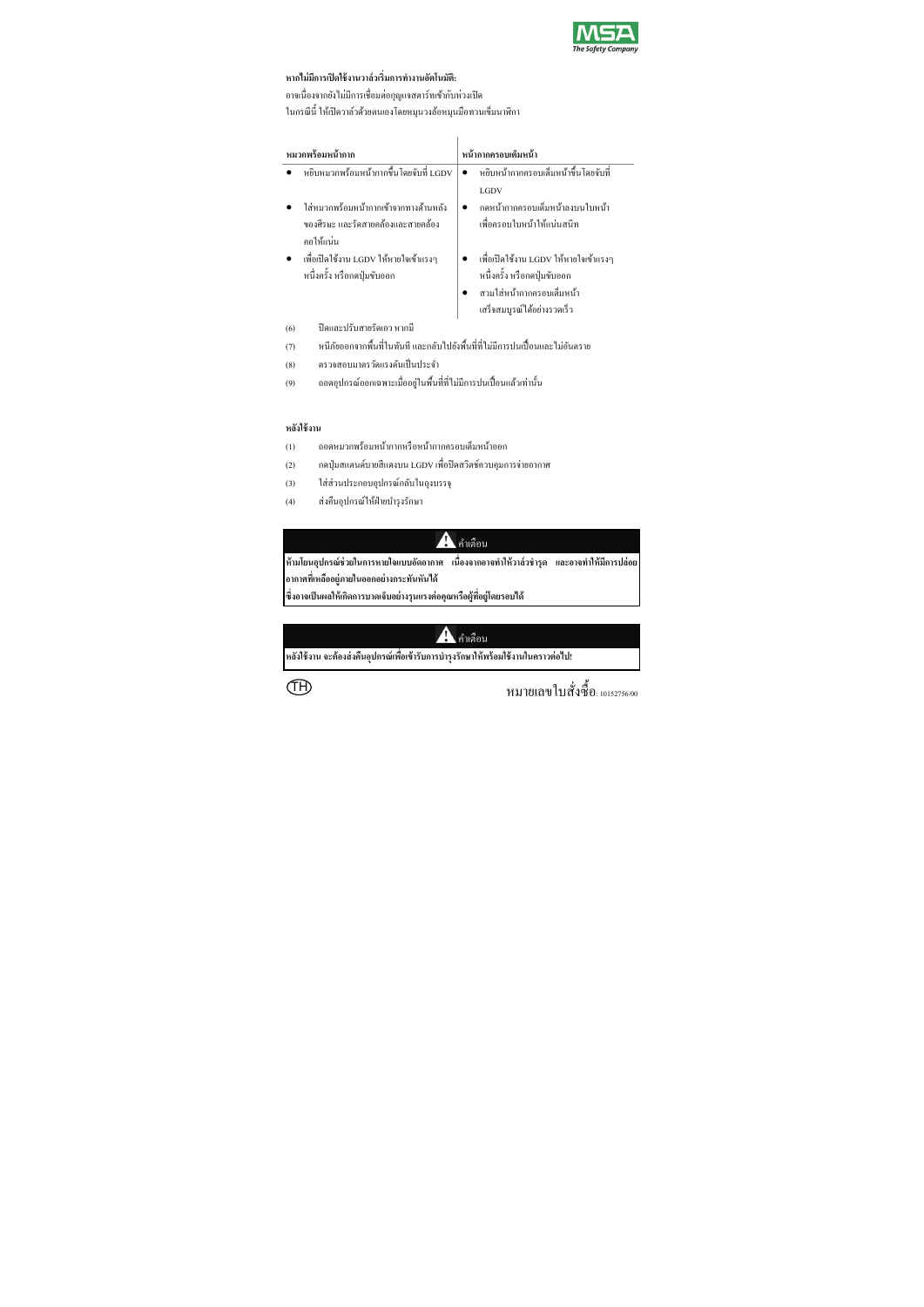

# **Kolay Kullanım Talimatı PremAire Escape**

# **UYARI**

**Kolay kullanım talimatı, kullanım kılavuzunun yerine geçemez. Cihaz serisinin kullanımı için kullanma kılavuzunun okunması ve göz önünde bulundurulması zorunludur. Özellikle, cihazın kullanımı, işletimi ve bakımı ile ilgili bilgilerin yanında, emniyet talimatları da dikkatlice okunmalı ve uygulanmalıdır.** 

**Kullanım kılavuzu talep üzerine basılı kopya olarak da temin edilebilir.** 

PremAire Escape için tasarlanmış pozitif basınçlı, bağımsız açık devreli, basınçlı bir hava soluma cihazıdır (SCBA).

Cihaz, ikisi de akciğere dayalı hava valfine (LGDV) bağlı ya tam yüz maskesi ya da maske-başlıktan meydana gelmektedir. LGDV orta basınç hortumu ve birleşik valf otomatik başlat (CVA) ile basınçlı hava silindirine bağlıdır. Cihaz kendi taşıma çantası içinde çalışmaya hazır bir şekilde saklanır ve çanta açıldığında hava sağlayarak otomatik olarak başlatılır. Cihaz EN 402 ve ISO 23269-1'e uygun olarak tasarlanmıştır ve kullanan

kişinin potansiyel olarak tehlikeli bir ortamdan kaçmasına yardımcı olur.

# **UYARI**

**Bu cihaz, yalnızca gazdan korunmaya yarayan bir cihazdır. Su altına dalmak için uygun değildir.** 

**Takma** 

# **UYARI**

**Acil bir durumda güvenli ve hızlı takmayı sağlamak için kullanıcıların takma prosedürüyle ilgili yeterince eğitim görmüş olmaları gerekir.** 

- (1) Boyun askısını başın üzerine yerleştirin, boyun askısını ayarlayın.
- (2) Bir elinizle boyun askısını/siyah tutma ilmeğini kavrayın.
- (3) Diğer elinizle sarı açma ilmeğini tutun.
- (4) Sarı ilmeği çekerek çantayı açın.
- (5) Hava beslemesi etkindir.

#### **Eğer otomatik başlat valfi aktif değilse:**

Başlatıcı anahtar açılış ilmeğine bağlı olmadığında bu durum oluşabilir. Bu durumda, el çarkını saat yönünün tersine çevirerek valfi manüel olarak açın.